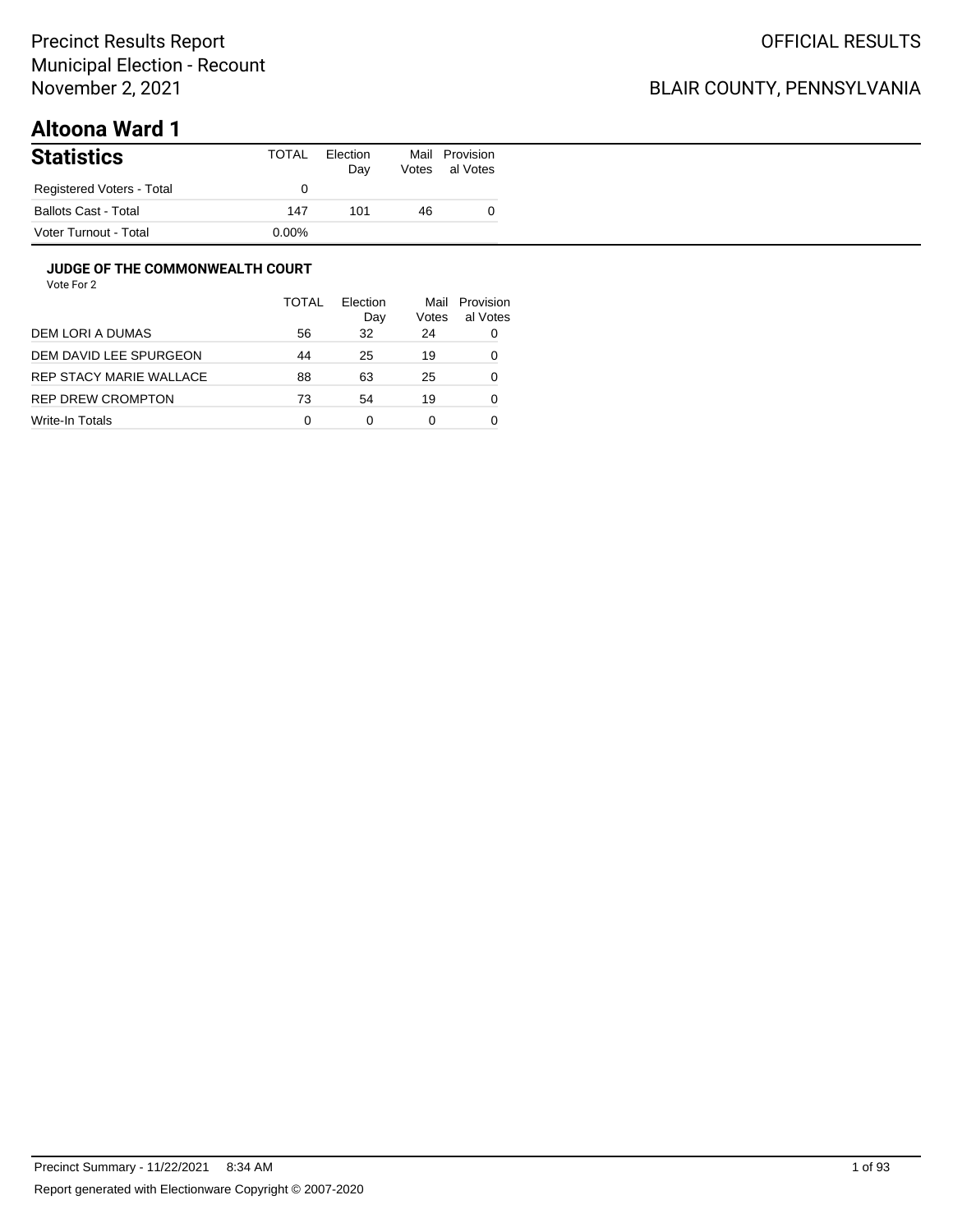## BLAIR COUNTY, PENNSYLVANIA

# **Altoona Ward 2, Precinct 1**

| <b>Statistics</b>         | TOTAL    | Election<br>Day | Mail<br>Votes | Provision<br>al Votes |
|---------------------------|----------|-----------------|---------------|-----------------------|
| Registered Voters - Total |          |                 |               |                       |
| Ballots Cast - Total      | 60       | 41              | 19            |                       |
| Voter Turnout - Total     | $0.00\%$ |                 |               |                       |

#### **JUDGE OF THE COMMONWEALTH COURT**

|                         | <b>TOTAL</b> | Flection<br>Day | Mail<br>Votes | Provision<br>al Votes |
|-------------------------|--------------|-----------------|---------------|-----------------------|
| DEM LORI A DUMAS        | 23           | 12              | 11            |                       |
| DEM DAVID LEE SPURGEON  | 21           | 8               | 13            |                       |
| REP STACY MARIE WALLACE | 33           | 26              |               | Ω                     |
| REP DREW CROMPTON       | 28           | 24              | 4             | Ω                     |
| Write-In Totals         | 0            | 0               | 0             |                       |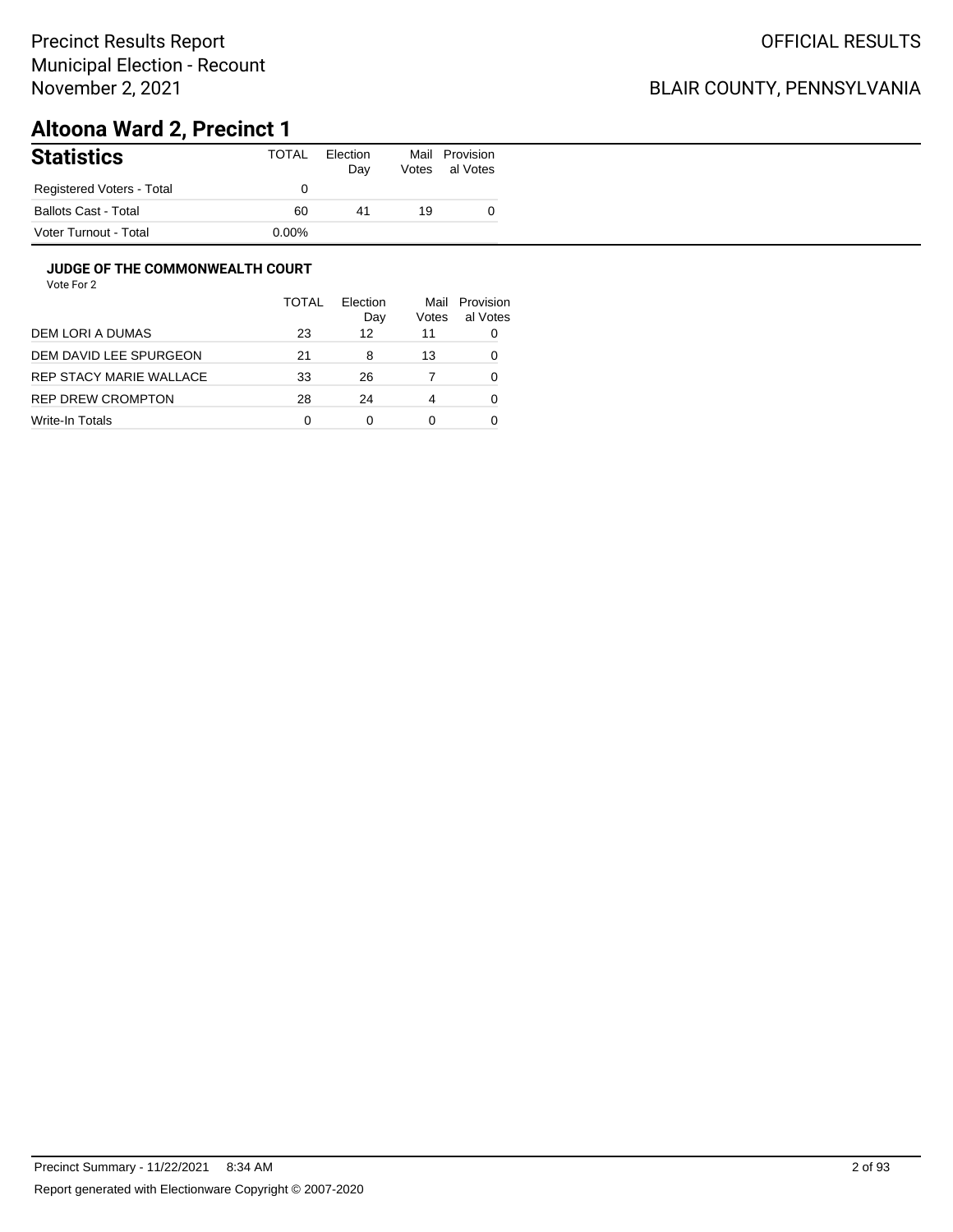## BLAIR COUNTY, PENNSYLVANIA

# **Altoona Ward 2, Precinct 2**

| <b>Statistics</b>           | TOTAL    | Election<br>Day | Mail<br>Votes | Provision<br>al Votes |
|-----------------------------|----------|-----------------|---------------|-----------------------|
| Registered Voters - Total   |          |                 |               |                       |
| <b>Ballots Cast - Total</b> | 185      | 142             | 43            |                       |
| Voter Turnout - Total       | $0.00\%$ |                 |               |                       |

#### **JUDGE OF THE COMMONWEALTH COURT**

|                         | <b>TOTAL</b> | Flection<br>Day | Mail<br>Votes | Provision<br>al Votes |
|-------------------------|--------------|-----------------|---------------|-----------------------|
| DEM LORI A DUMAS        | 56           | 23              | 33            | 0                     |
| DEM DAVID LEE SPURGEON  | 53           | 23              | 30            | 0                     |
| REP STACY MARIE WALLACE | 109          | 101             | 8             | 0                     |
| REP DREW CROMPTON       | 103          | 94              | 9             | 0                     |
| Write-In Totals         | 0            | ი               | 0             |                       |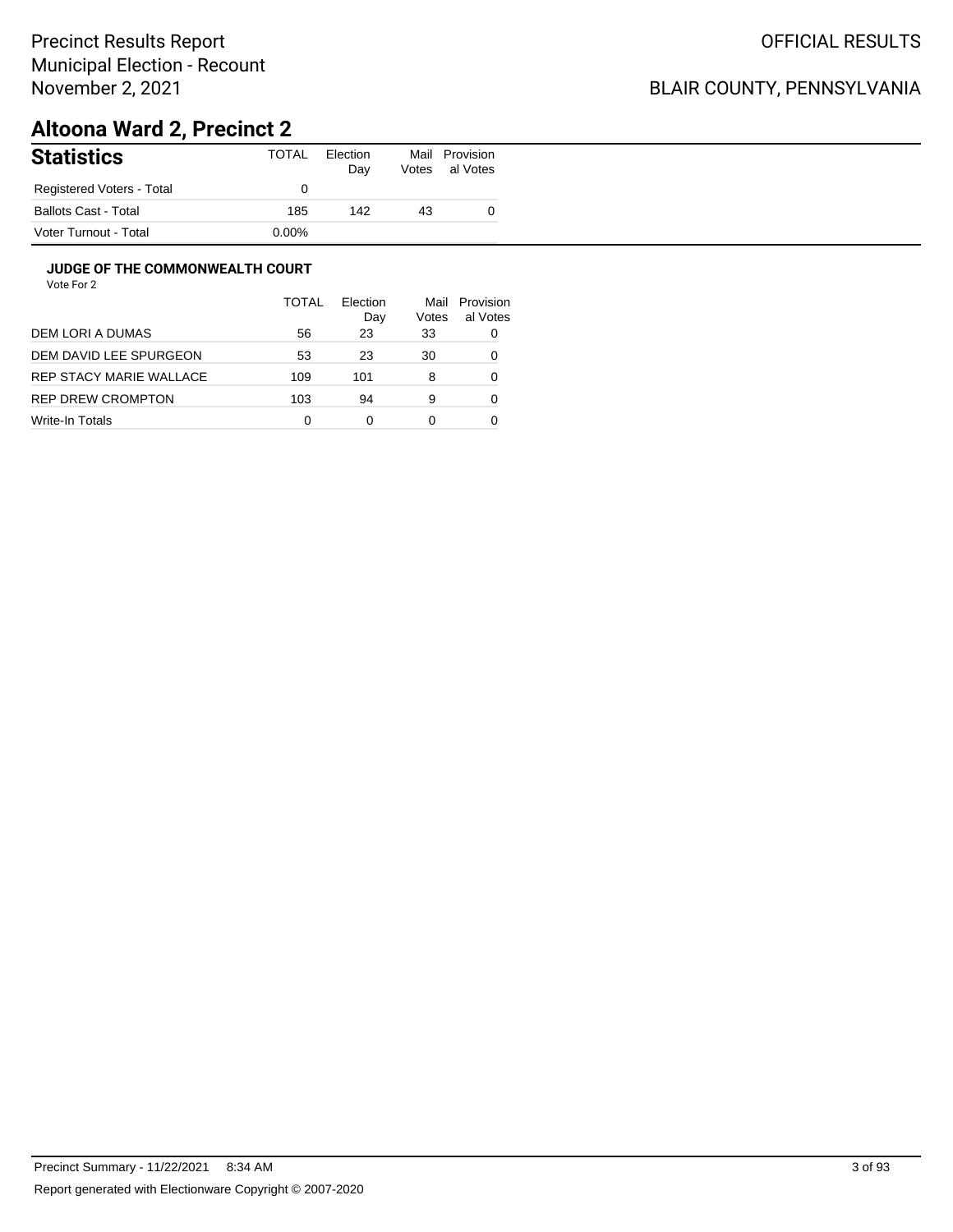## BLAIR COUNTY, PENNSYLVANIA

# **Altoona Ward 3, Precinct 1**

| <b>Statistics</b>         | TOTAL    | Election<br>Day | Mail<br>Votes | Provision<br>al Votes |
|---------------------------|----------|-----------------|---------------|-----------------------|
| Registered Voters - Total |          |                 |               |                       |
| Ballots Cast - Total      | 99       | 81              | 18            |                       |
| Voter Turnout - Total     | $0.00\%$ |                 |               |                       |

#### **JUDGE OF THE COMMONWEALTH COURT**

|                         | <b>TOTAL</b> | Flection<br>Day | Mail<br>Votes | Provision<br>al Votes |
|-------------------------|--------------|-----------------|---------------|-----------------------|
| DEM LORI A DUMAS        | 36           | 24              | 12            | 0                     |
| DEM DAVID LEE SPURGEON  | 34           | 22              | 12            | 0                     |
| REP STACY MARIE WALLACE | 50           | 45              | 5             | 0                     |
| REP DREW CROMPTON       | 58           | 52              | 6             | 0                     |
| Write-In Totals         | 0            | 0               | 0             |                       |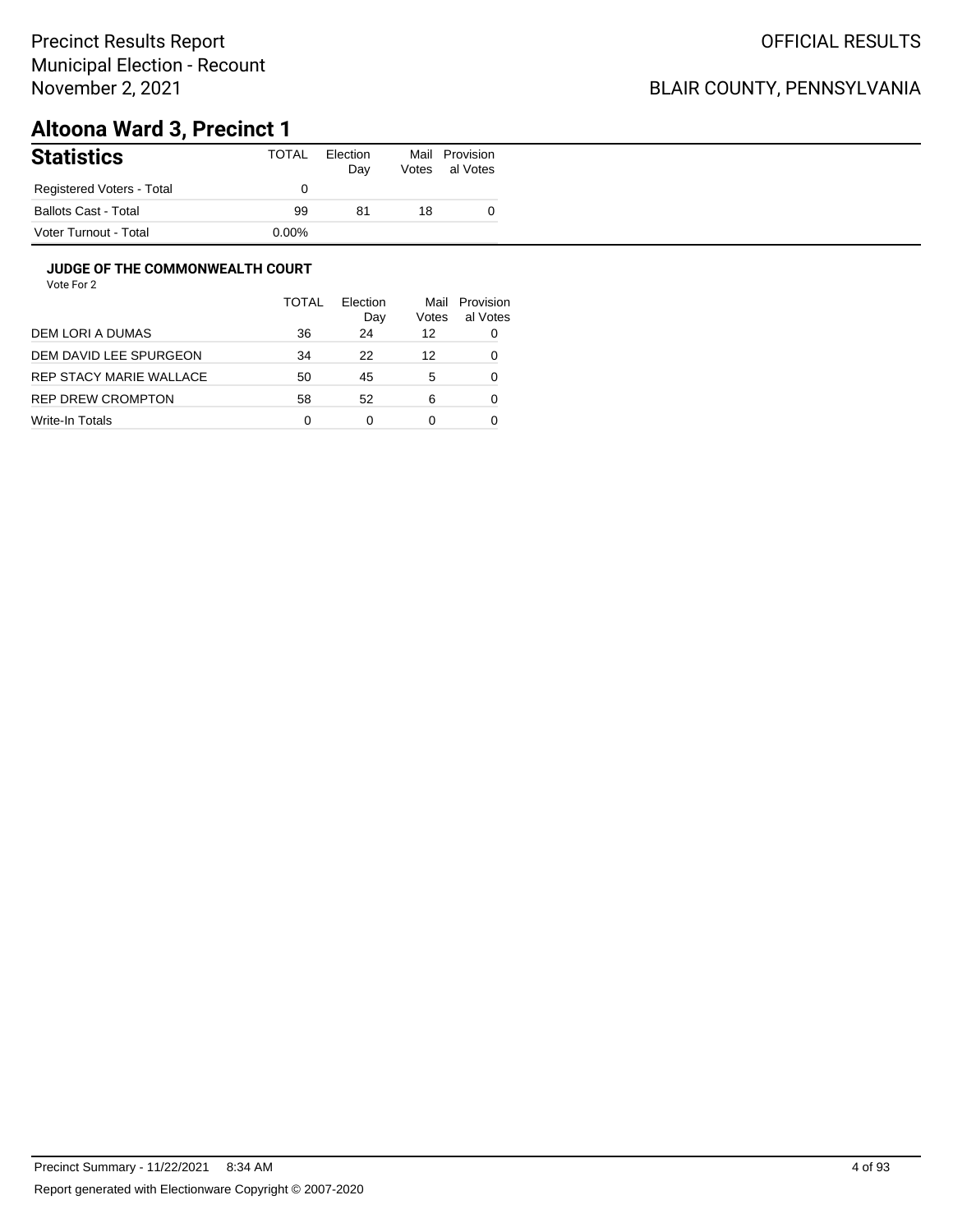## BLAIR COUNTY, PENNSYLVANIA

# **Altoona Ward 3, Precinct 2**

| <b>Statistics</b>         | TOTAL    | Election<br>Day | Mail<br>Votes | Provision<br>al Votes |
|---------------------------|----------|-----------------|---------------|-----------------------|
| Registered Voters - Total |          |                 |               |                       |
| Ballots Cast - Total      | 229      | 173             | 56            |                       |
| Voter Turnout - Total     | $0.00\%$ |                 |               |                       |

#### **JUDGE OF THE COMMONWEALTH COURT**

|                         | <b>TOTAL</b> | Flection<br>Day | Mail<br>Votes | Provision<br>al Votes |
|-------------------------|--------------|-----------------|---------------|-----------------------|
| DEM LORI A DUMAS        | 89           | 51              | 38            | 0                     |
| DEM DAVID LEE SPURGEON  | 83           | 46              | 37            | 0                     |
| REP STACY MARIE WALLACE | 130          | 113             | 17            | 0                     |
| REP DREW CROMPTON       | 124          | 107             | 17            | 0                     |
| Write-In Totals         | 0            | 0               | 0             |                       |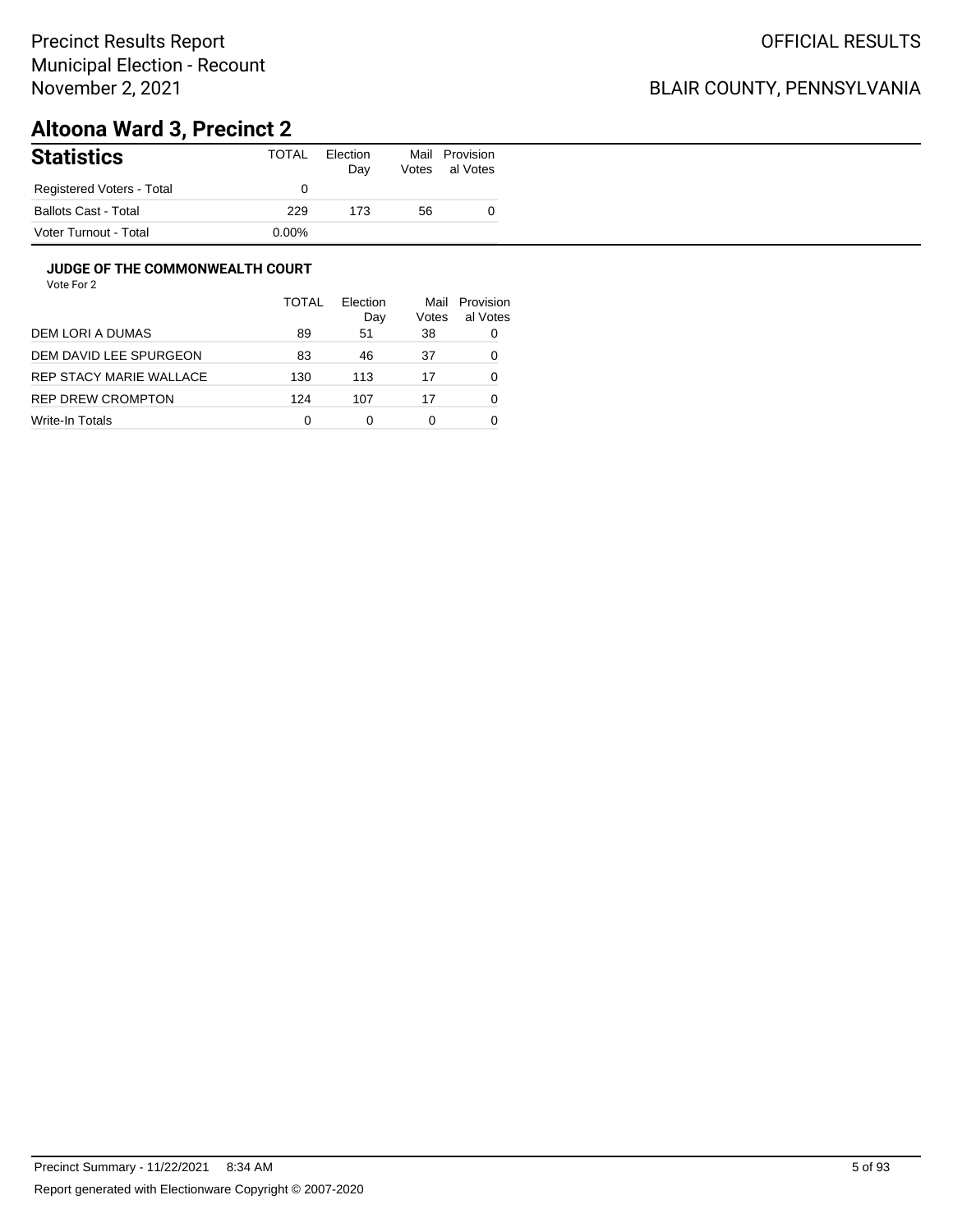## BLAIR COUNTY, PENNSYLVANIA

# **Altoona Ward 4, Precinct 1**

| <b>Statistics</b>           | TOTAL    | Election<br>Day | Mail<br>Votes | Provision<br>al Votes |
|-----------------------------|----------|-----------------|---------------|-----------------------|
| Registered Voters - Total   |          |                 |               |                       |
| <b>Ballots Cast - Total</b> | 142      | 100             | 41            |                       |
| Voter Turnout - Total       | $0.00\%$ |                 |               |                       |

#### **JUDGE OF THE COMMONWEALTH COURT**

|                         | <b>TOTAL</b> | Election<br>Day | Mail<br>Votes | Provision<br>al Votes |
|-------------------------|--------------|-----------------|---------------|-----------------------|
| DEM LORI A DUMAS        | 51           | 24              | 26            |                       |
| DEM DAVID LEE SPURGEON  | 46           | 21              | 24            |                       |
| REP STACY MARIE WALLACE | 81           | 67              | 14            | 0                     |
| REP DREW CROMPTON       | 76           | 65              | 11            | 0                     |
| Write-In Totals         | 0            | 0               | 0             |                       |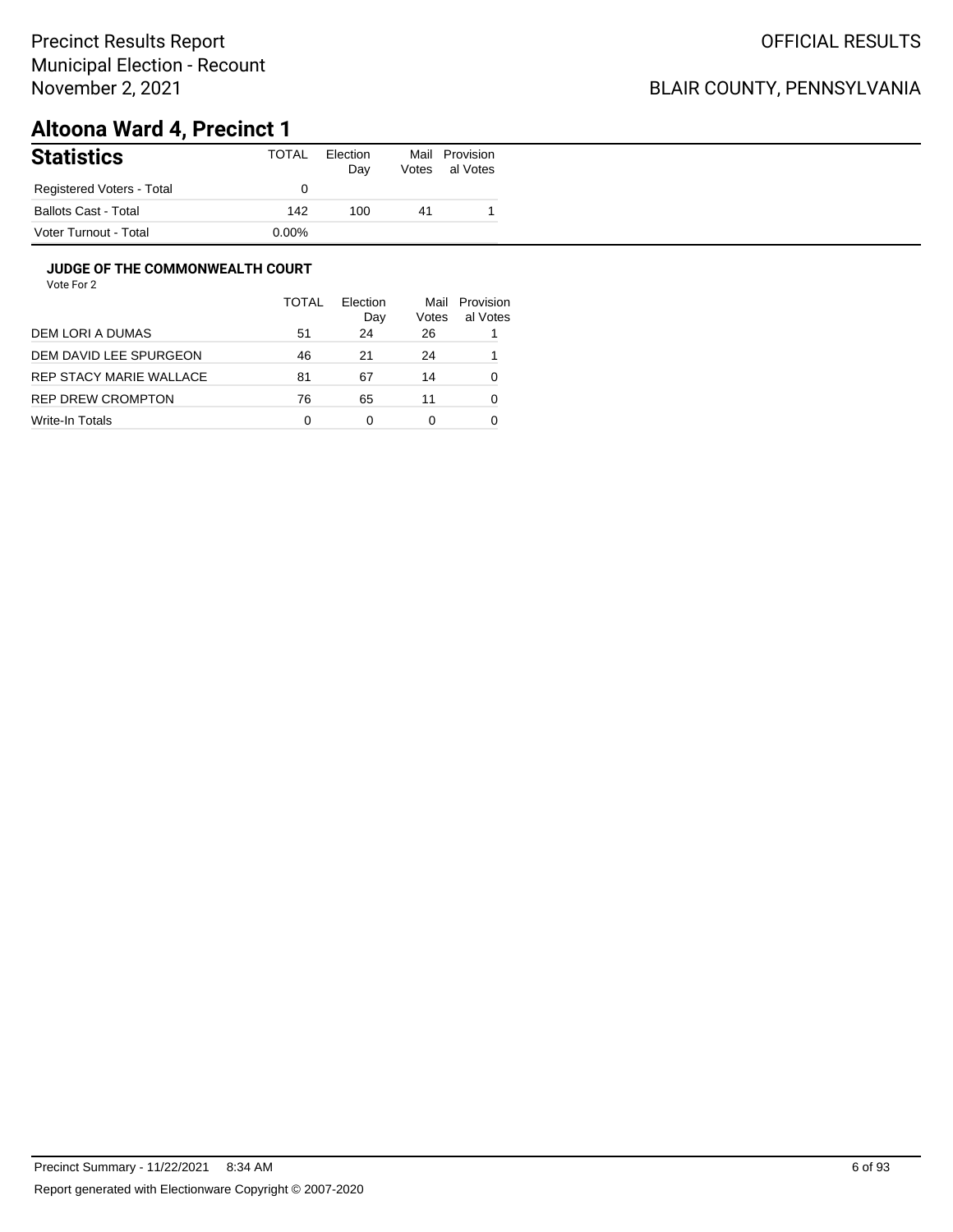## BLAIR COUNTY, PENNSYLVANIA

# **Altoona Ward 4, Precinct 2**

| <b>Statistics</b>           | TOTAL    | Election<br>Day | Mail<br>Votes | Provision<br>al Votes |
|-----------------------------|----------|-----------------|---------------|-----------------------|
| Registered Voters - Total   |          |                 |               |                       |
| <b>Ballots Cast - Total</b> | 230      | 167             | 63            |                       |
| Voter Turnout - Total       | $0.00\%$ |                 |               |                       |

#### **JUDGE OF THE COMMONWEALTH COURT**

|                         | <b>TOTAL</b> | Flection<br>Day | Mail<br>Votes | Provision<br>al Votes |
|-------------------------|--------------|-----------------|---------------|-----------------------|
| DEM LORI A DUMAS        | 71           | 29              | 42            | 0                     |
| DEM DAVID LEE SPURGEON  | 62           | 24              | 38            | 0                     |
| REP STACY MARIE WALLACE | 145          | 123             | 22            | 0                     |
| REP DREW CROMPTON       | 145          | 124             | 21            | 0                     |
| Write-In Totals         | 0            | 0               | 0             |                       |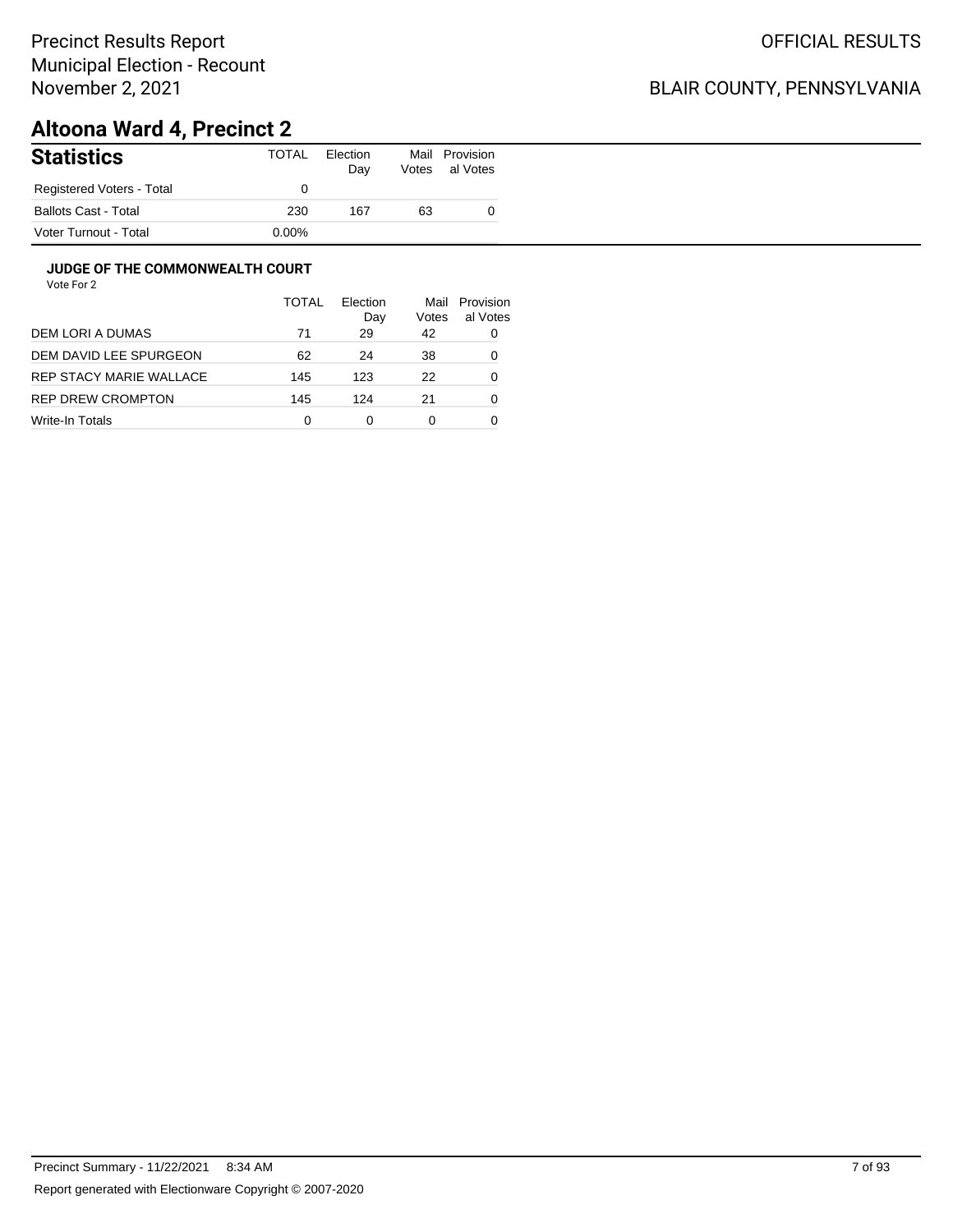## BLAIR COUNTY, PENNSYLVANIA

# **Altoona Ward 5, Precinct 1**

| <b>Statistics</b>         | TOTAL    | Election<br>Day | Votes | Mail Provision<br>al Votes |
|---------------------------|----------|-----------------|-------|----------------------------|
| Registered Voters - Total |          |                 |       |                            |
| Ballots Cast - Total      | 31       | 26              |       |                            |
| Voter Turnout - Total     | $0.00\%$ |                 |       |                            |

#### **JUDGE OF THE COMMONWEALTH COURT**

|                         | TOTAI | Election<br>Day | Votes | Mail Provision<br>al Votes |
|-------------------------|-------|-----------------|-------|----------------------------|
| DEM LORI A DUMAS        | 13    | 8               | 5     |                            |
| DEM DAVID LEE SPURGEON  | 14    | 9               | 5     |                            |
| REP STACY MARIE WALLACE | 15    | 15              |       |                            |
| REP DREW CROMPTON       | 13    | 13              |       |                            |
| Write-In Totals         |       |                 |       |                            |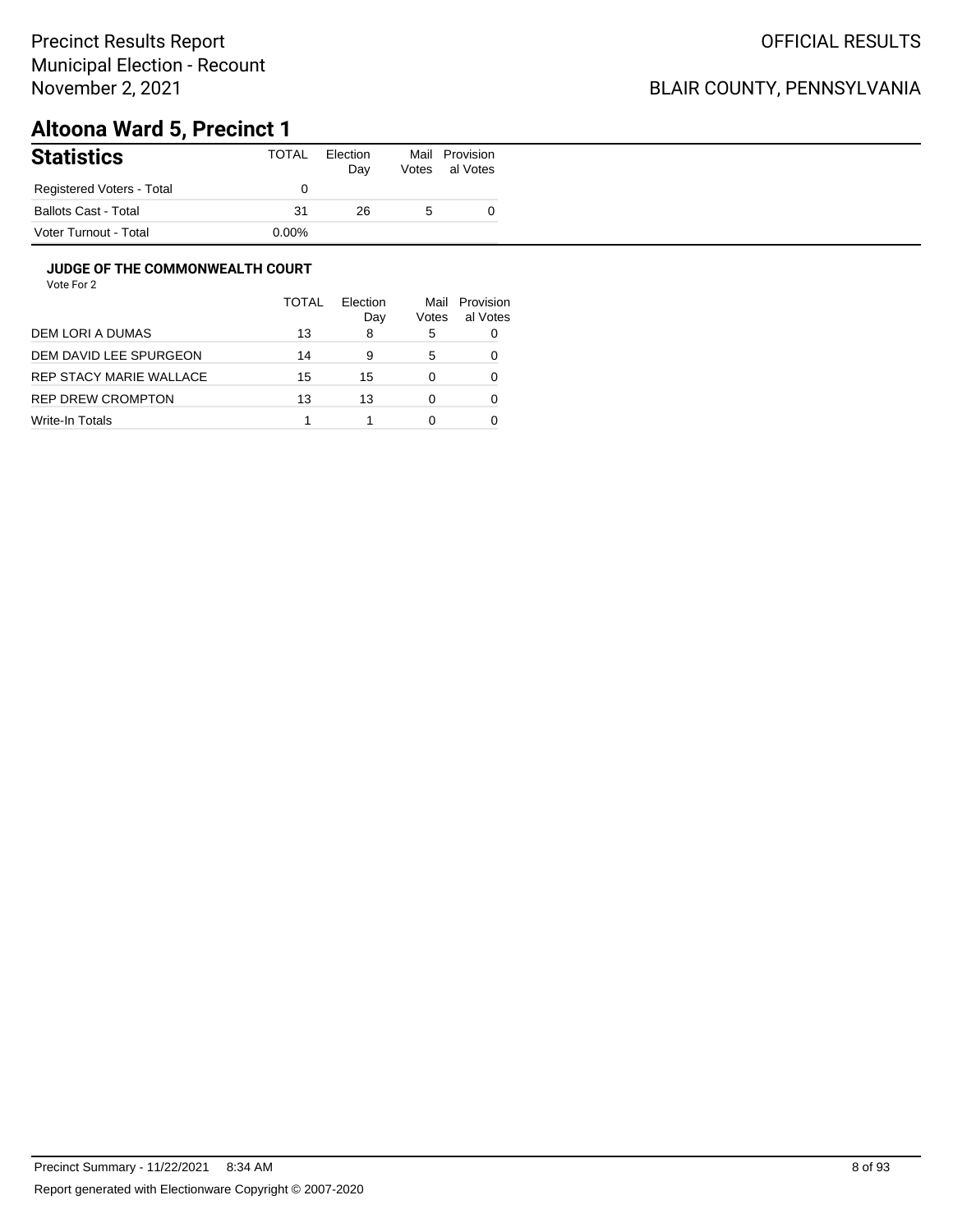## BLAIR COUNTY, PENNSYLVANIA

# **Altoona Ward 5, Precinct 2**

| <b>Statistics</b>           | TOTAL    | Election<br>Day | Mail<br>Votes | Provision<br>al Votes |
|-----------------------------|----------|-----------------|---------------|-----------------------|
| Registered Voters - Total   |          |                 |               |                       |
| <b>Ballots Cast - Total</b> | 158      | 124             | 34            |                       |
| Voter Turnout - Total       | $0.00\%$ |                 |               |                       |

#### **JUDGE OF THE COMMONWEALTH COURT**

|                         | <b>TOTAL</b> | Election<br>Day | Mail<br>Votes | Provision<br>al Votes |
|-------------------------|--------------|-----------------|---------------|-----------------------|
| DEM LORI A DUMAS        | 60           | 32              | 28            | 0                     |
| DEM DAVID LEE SPURGEON  | 56           | 32              | 24            | 0                     |
| REP STACY MARIE WALLACE | 85           | 80              | 5             | 0                     |
| REP DREW CROMPTON       | 79           | 75              | 4             | 0                     |
| Write-In Totals         | 2            |                 | 0             |                       |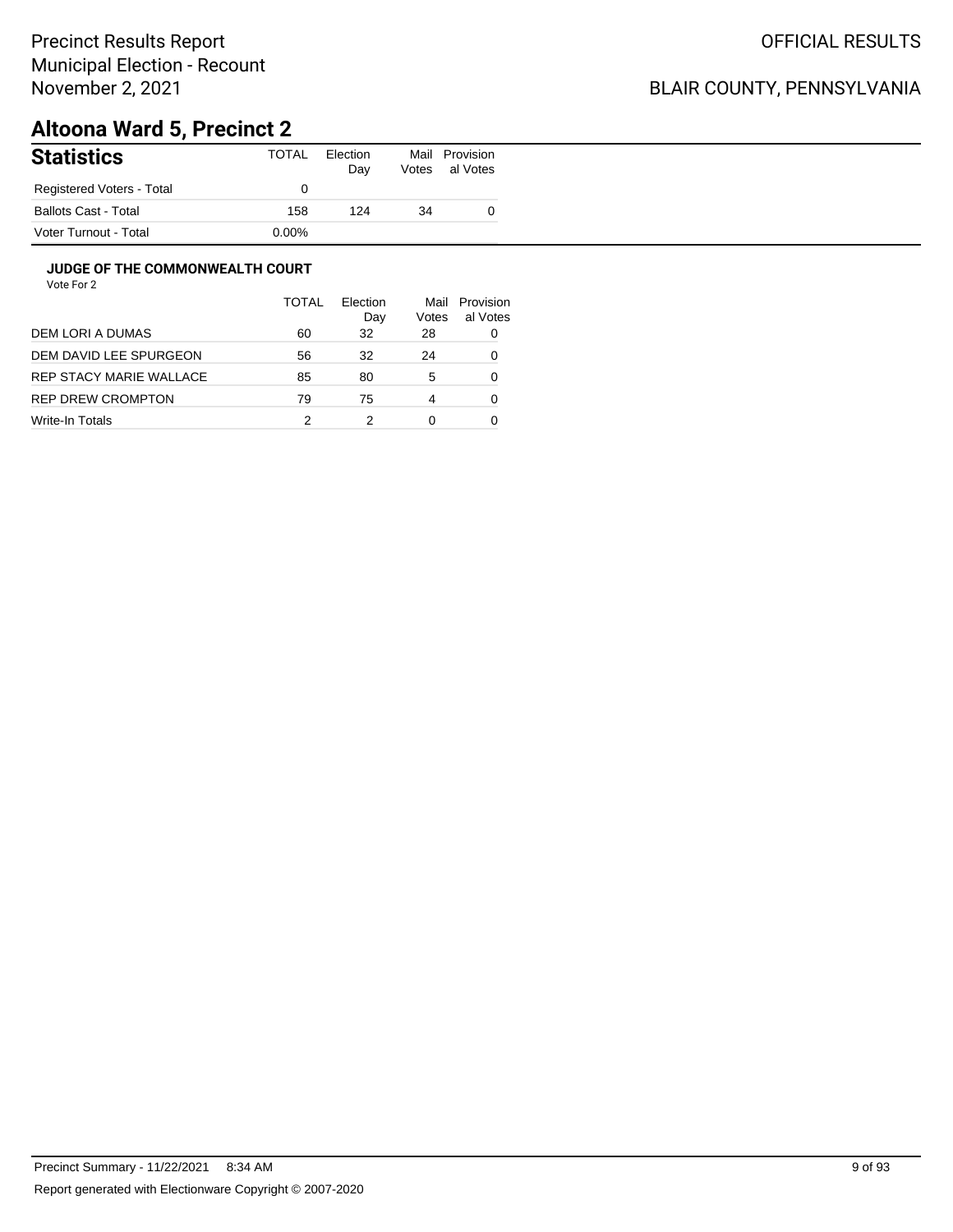## BLAIR COUNTY, PENNSYLVANIA

# **Altoona Ward 5, Precinct 3**

| <b>Statistics</b>         | TOTAL    | Election<br>Day | Mail<br>Votes | Provision<br>al Votes |
|---------------------------|----------|-----------------|---------------|-----------------------|
| Registered Voters - Total |          |                 |               |                       |
| Ballots Cast - Total      | 132      | 109             | 23            |                       |
| Voter Turnout - Total     | $0.00\%$ |                 |               |                       |

#### **JUDGE OF THE COMMONWEALTH COURT**

|                         | <b>TOTAL</b> | Election<br>Dav | Mail<br>Votes | Provision<br>al Votes |
|-------------------------|--------------|-----------------|---------------|-----------------------|
| DEM LORI A DUMAS        | 40           | 27              | 13            | 0                     |
| DEM DAVID LEE SPURGEON  | 38           | 23              | 15            | 0                     |
| REP STACY MARIE WALLACE | 85           | 77              | 8             | 0                     |
| REP DREW CROMPTON       | 76           | 68              | 8             | 0                     |
| Write-In Totals         | 0            | 0               | 0             |                       |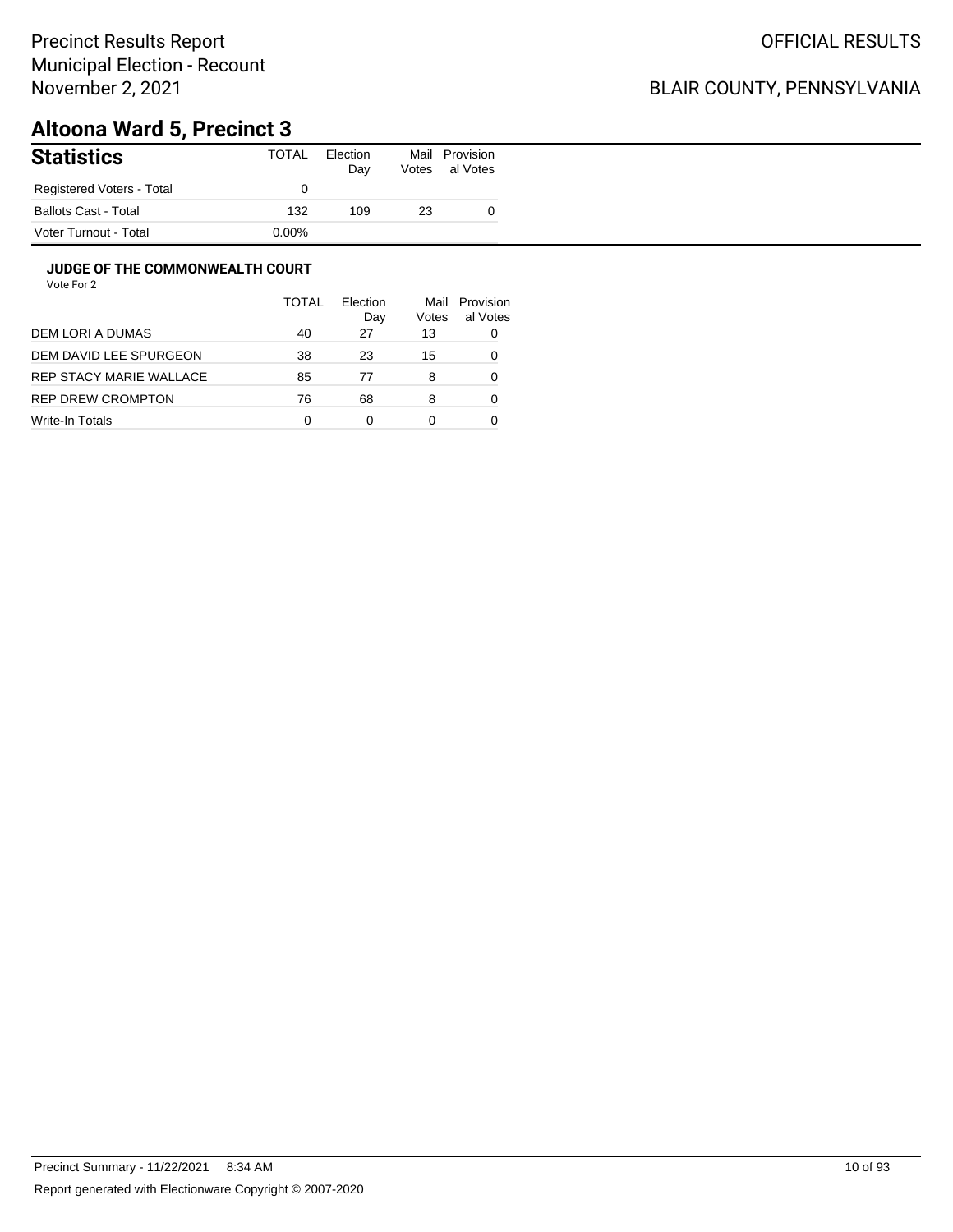## BLAIR COUNTY, PENNSYLVANIA

# **Altoona Ward 6, Precinct 1**

| <b>Statistics</b>           | TOTAL    | Election<br>Day | Mail<br>Votes | Provision<br>al Votes |
|-----------------------------|----------|-----------------|---------------|-----------------------|
| Registered Voters - Total   |          |                 |               |                       |
| <b>Ballots Cast - Total</b> | 214      | 145             | 67            |                       |
| Voter Turnout - Total       | $0.00\%$ |                 |               |                       |

#### **JUDGE OF THE COMMONWEALTH COURT**

|                         | <b>TOTAL</b> | Flection<br>Day | Mail<br>Votes | Provision<br>al Votes |
|-------------------------|--------------|-----------------|---------------|-----------------------|
| DEM LORI A DUMAS        | 69           | 30              | 39            | 0                     |
| DEM DAVID LEE SPURGEON  | 63           | 25              | 38            | 0                     |
| REP STACY MARIE WALLACE | 137          | 107             | 28            | 2                     |
| REP DREW CROMPTON       | 120          | 97              | 21            | 2                     |
| Write-In Totals         | 0            | 0               | 0             |                       |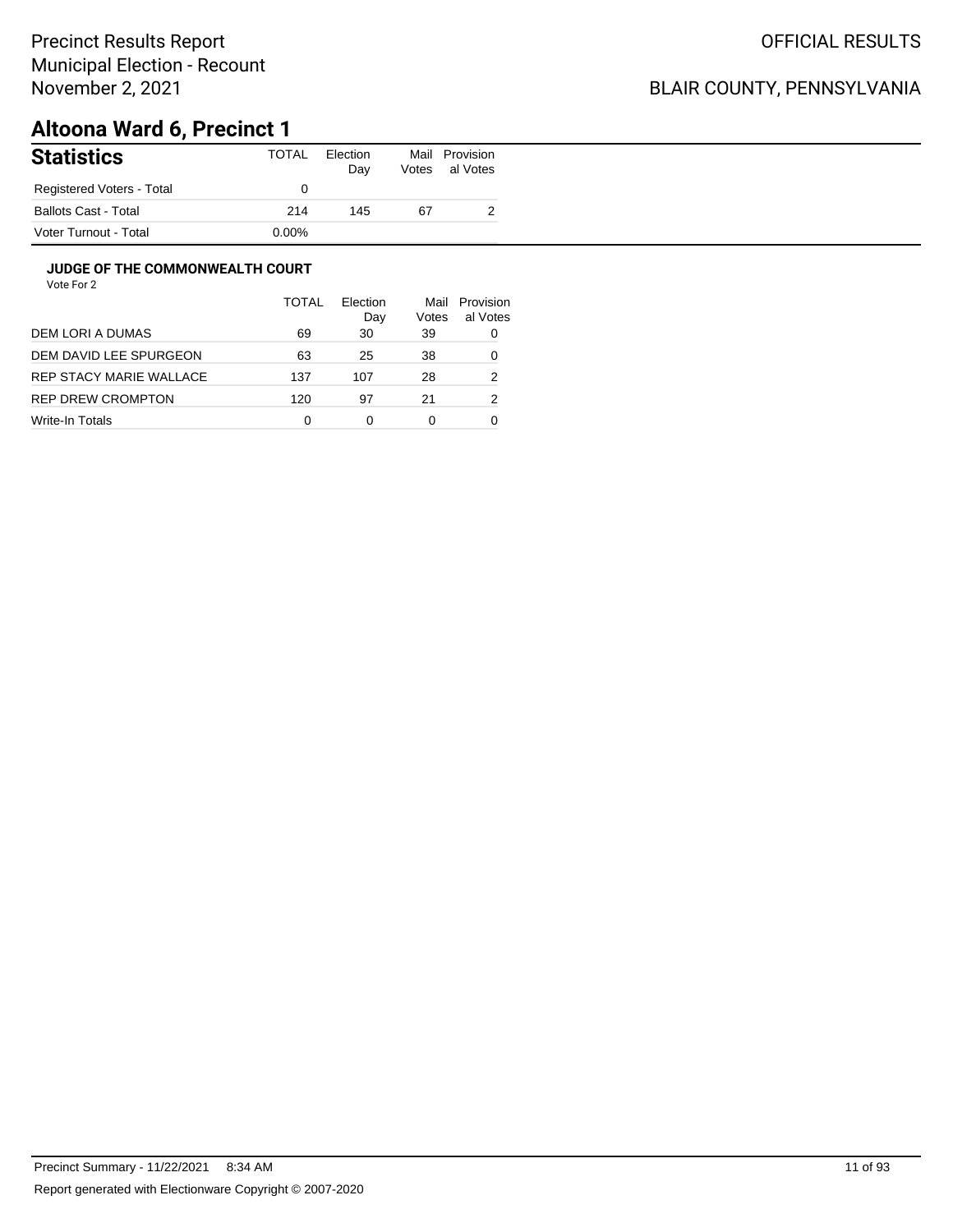## BLAIR COUNTY, PENNSYLVANIA

# **Altoona Ward 6, Precinct 2**

| <b>Statistics</b>           | TOTAL    | Election<br>Day | Mail<br>Votes | Provision<br>al Votes |
|-----------------------------|----------|-----------------|---------------|-----------------------|
| Registered Voters - Total   |          |                 |               |                       |
| <b>Ballots Cast - Total</b> | 280      | 211             | 68            |                       |
| Voter Turnout - Total       | $0.00\%$ |                 |               |                       |

#### **JUDGE OF THE COMMONWEALTH COURT**

|                         | <b>TOTAL</b> | Flection<br>Day | Mail<br>Votes | Provision<br>al Votes |
|-------------------------|--------------|-----------------|---------------|-----------------------|
| DEM LORI A DUMAS        | 85           | 40              | 44            |                       |
| DEM DAVID LEE SPURGEON  | 82           | 36              | 45            |                       |
| REP STACY MARIE WALLACE | 183          | 166             | 17            | 0                     |
| REP DREW CROMPTON       | 178          | 156             | 22            | 0                     |
| Write-In Totals         | 0            | 0               | 0             |                       |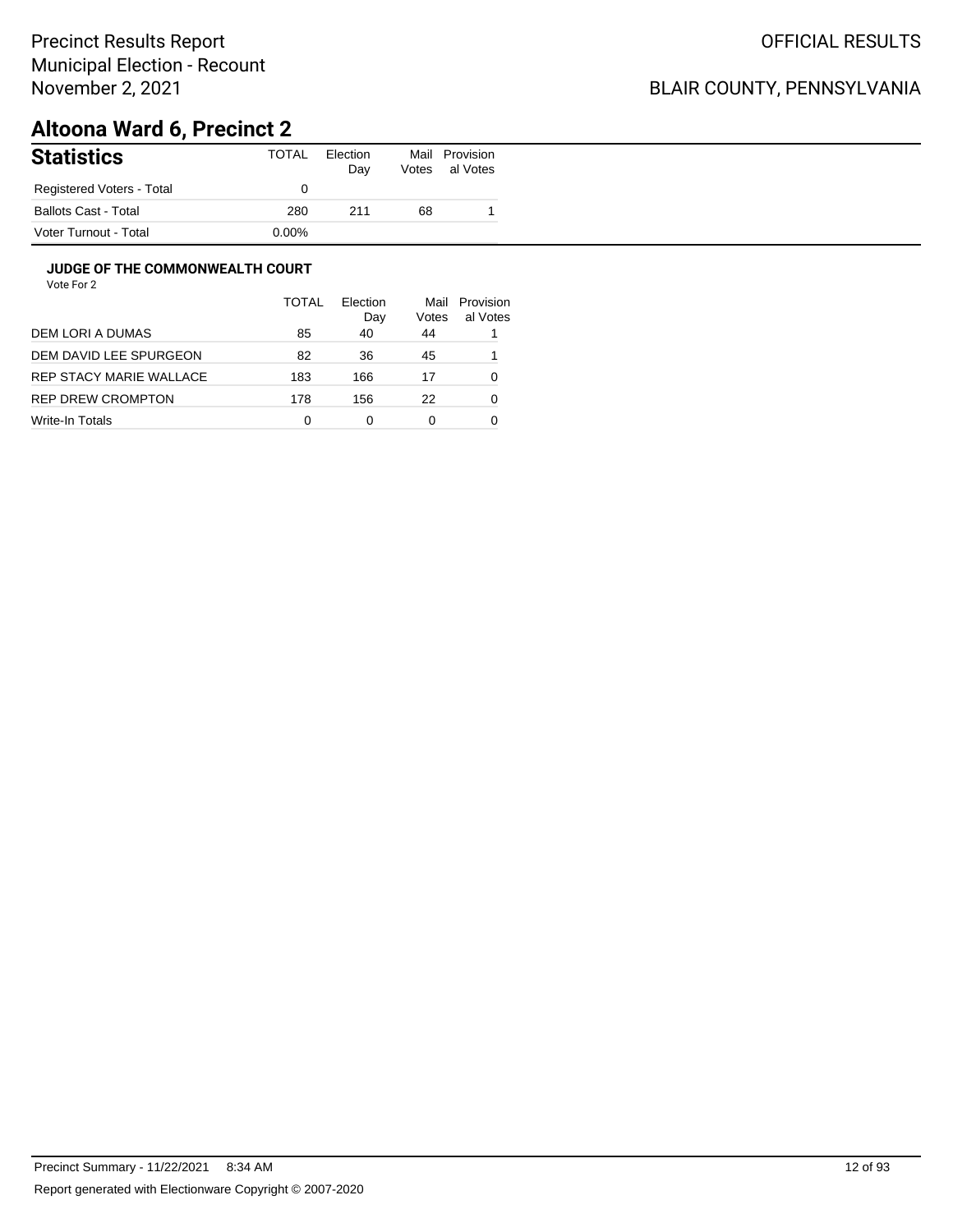## BLAIR COUNTY, PENNSYLVANIA

# **Altoona Ward 6, Precinct 3**

| <b>Statistics</b>           | TOTAL    | Election<br>Day | Mail<br>Votes | Provision<br>al Votes |
|-----------------------------|----------|-----------------|---------------|-----------------------|
| Registered Voters - Total   |          |                 |               |                       |
| <b>Ballots Cast - Total</b> | 272      | 217             | 55            |                       |
| Voter Turnout - Total       | $0.00\%$ |                 |               |                       |

#### **JUDGE OF THE COMMONWEALTH COURT**

|                         | TOTAL | Flection<br>Day | Mail<br>Votes | Provision<br>al Votes |
|-------------------------|-------|-----------------|---------------|-----------------------|
| DEM LORI A DUMAS        | 92    | 61              | 31            | 0                     |
| DEM DAVID LEE SPURGEON  | 75    | 47              | 28            | 0                     |
| REP STACY MARIE WALLACE | 176   | 155             | 21            | 0                     |
| REP DREW CROMPTON       | 155   | 137             | 18            | 0                     |
| Write-In Totals         | 0     | 0               | 0             |                       |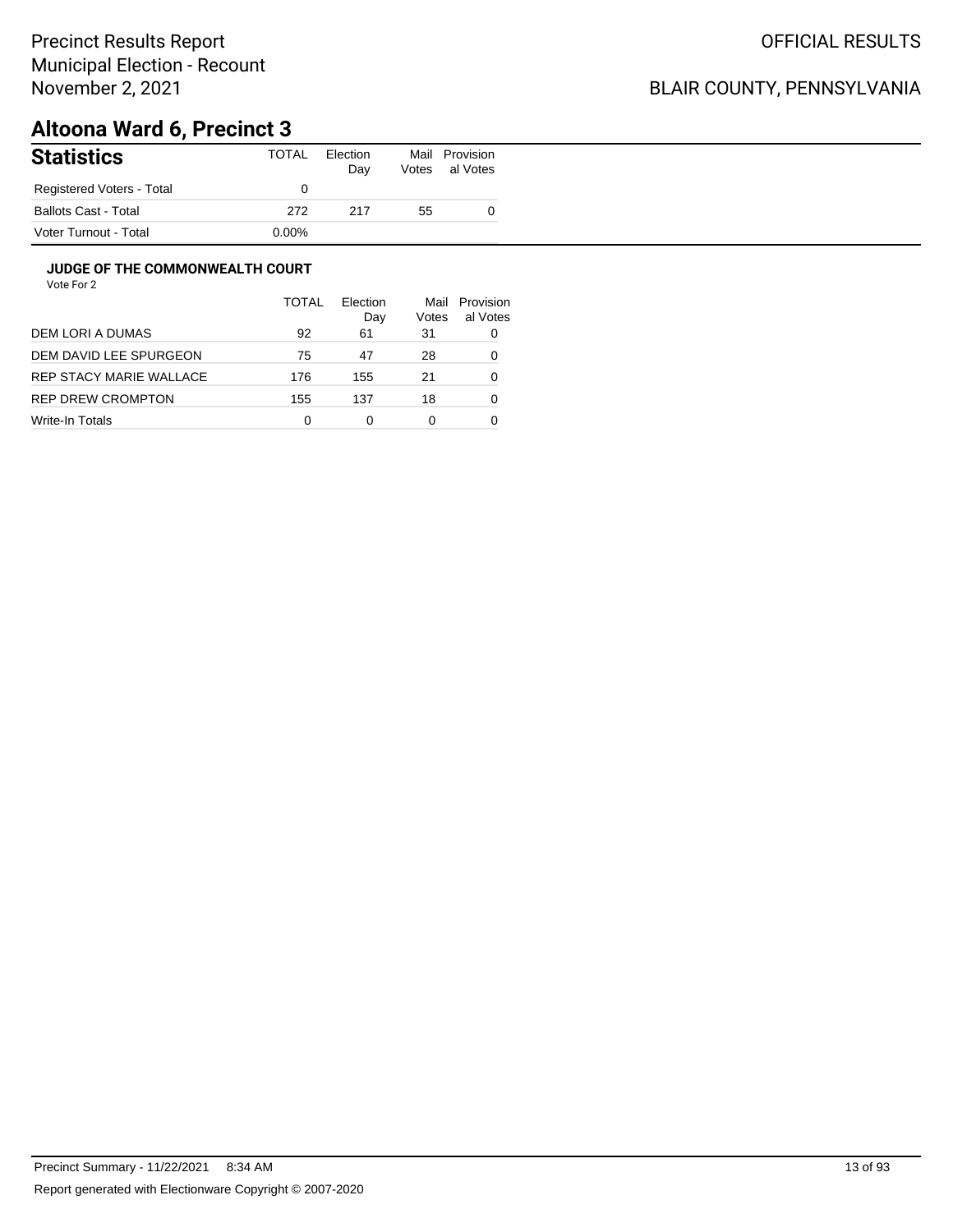## BLAIR COUNTY, PENNSYLVANIA

# **Altoona Ward 6, Precinct 4**

| <b>Statistics</b>           | TOTAL    | Election<br>Day | Mail<br>Votes | Provision<br>al Votes |
|-----------------------------|----------|-----------------|---------------|-----------------------|
| Registered Voters - Total   |          |                 |               |                       |
| <b>Ballots Cast - Total</b> | 268      | 211             | 57            |                       |
| Voter Turnout - Total       | $0.00\%$ |                 |               |                       |

#### **JUDGE OF THE COMMONWEALTH COURT**

|                         | <b>TOTAL</b> | Flection<br>Day | Mail<br>Votes | Provision<br>al Votes |
|-------------------------|--------------|-----------------|---------------|-----------------------|
| DEM LORI A DUMAS        | 75           | 34              | 41            | 0                     |
| DEM DAVID LEE SPURGEON  | 60           | 25              | 35            | 0                     |
| REP STACY MARIE WALLACE | 184          | 168             | 16            | 0                     |
| REP DREW CROMPTON       | 167          | 157             | 10            | 0                     |
| Write-In Totals         | 0            | ი               | 0             |                       |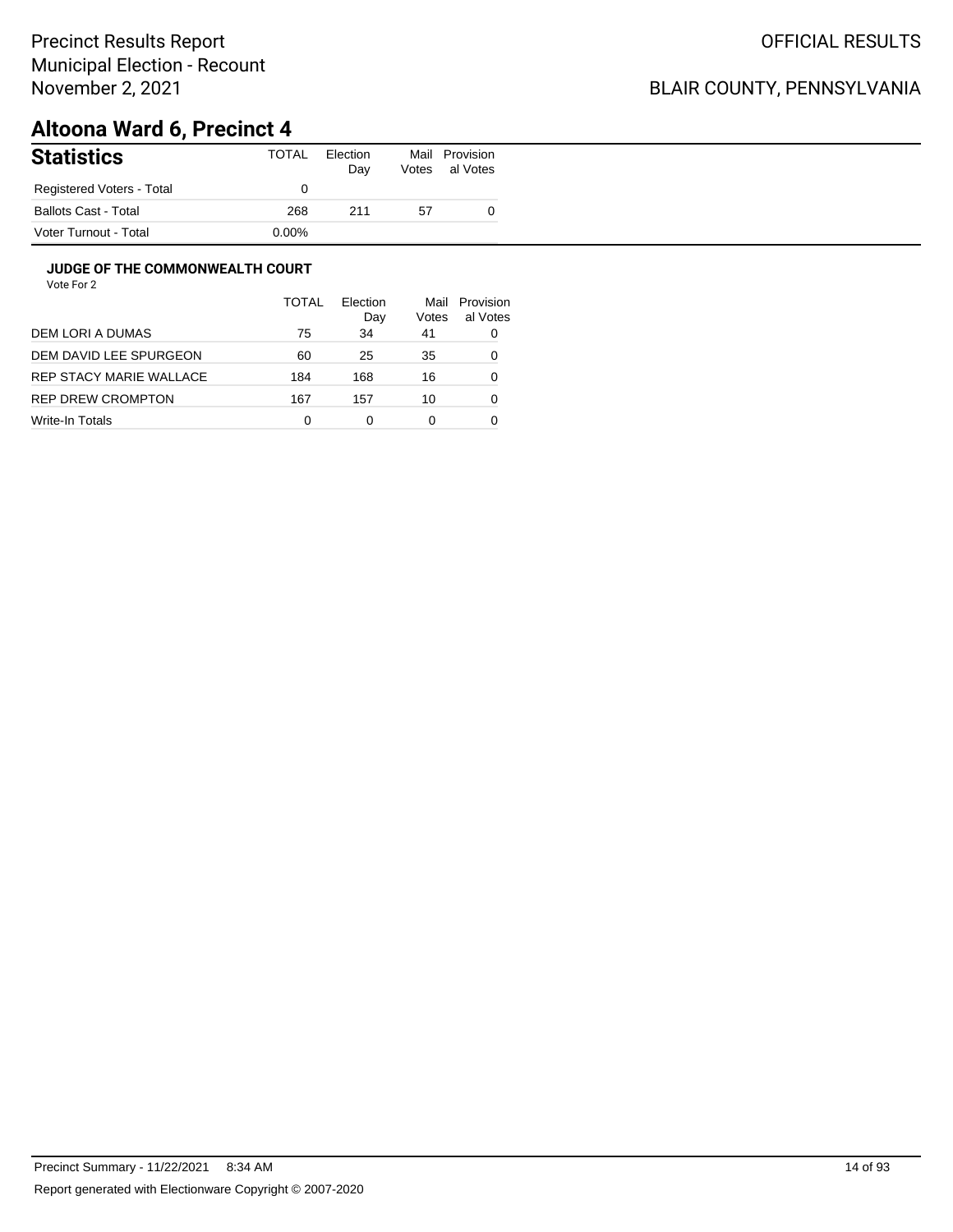## BLAIR COUNTY, PENNSYLVANIA

# **Altoona Ward 7**

| <b>Statistics</b>           | TOTAL | Election<br>Day | Mail<br>Votes | Provision<br>al Votes |
|-----------------------------|-------|-----------------|---------------|-----------------------|
| Registered Voters - Total   |       |                 |               |                       |
| <b>Ballots Cast - Total</b> | 128   | 106             | 22            |                       |
| Voter Turnout - Total       | 0.00% |                 |               |                       |

#### **JUDGE OF THE COMMONWEALTH COURT**

|                         | <b>TOTAL</b> | Flection<br>Day | Mail<br>Votes | Provision<br>al Votes |
|-------------------------|--------------|-----------------|---------------|-----------------------|
| DEM LORI A DUMAS        | 39           | 21              | 18            |                       |
| DEM DAVID LEE SPURGEON  | 32           | 17              | 15            |                       |
| REP STACY MARIE WALLACE | 80           | 76              | 4             | Ω                     |
| REP DREW CROMPTON       | 77           | 73              | 4             | Ω                     |
| Write-In Totals         |              |                 | 0             |                       |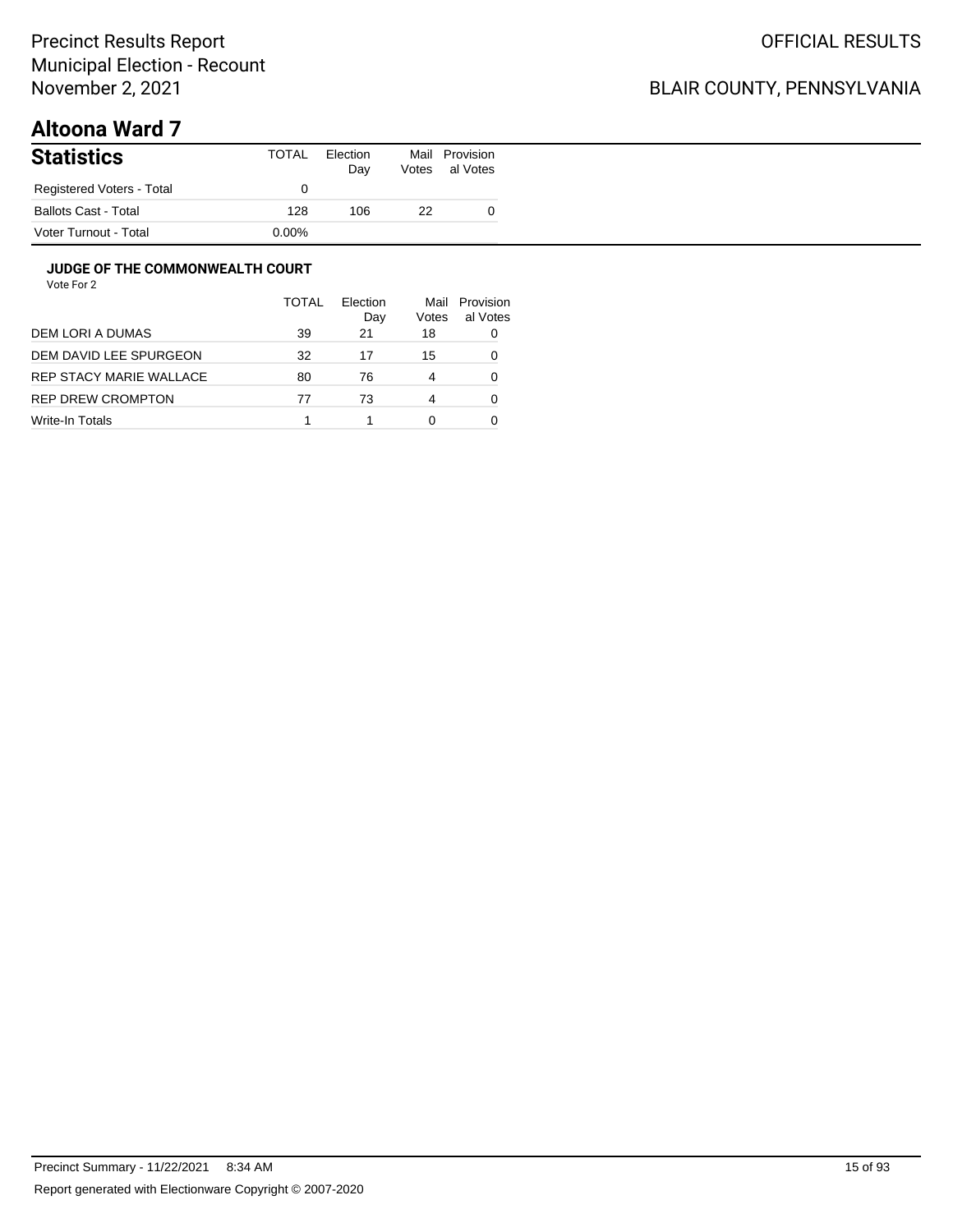## BLAIR COUNTY, PENNSYLVANIA

# **Altoona Ward 8, Precinct 1**

| <b>Statistics</b>           | TOTAL    | Election<br>Day | Mail<br>Votes | Provision<br>al Votes |
|-----------------------------|----------|-----------------|---------------|-----------------------|
| Registered Voters - Total   |          |                 |               |                       |
| <b>Ballots Cast - Total</b> | 106      | 90              | 16            |                       |
| Voter Turnout - Total       | $0.00\%$ |                 |               |                       |

#### **JUDGE OF THE COMMONWEALTH COURT**

|                         | <b>TOTAL</b> | Flection<br>Day | Mail<br>Votes | Provision<br>al Votes |
|-------------------------|--------------|-----------------|---------------|-----------------------|
| DEM LORI A DUMAS        | 34           | 23              | 11            |                       |
| DEM DAVID LEE SPURGEON  | 28           | 17              | 11            |                       |
| REP STACY MARIE WALLACE | 64           | 60              | 4             | Ω                     |
| REP DREW CROMPTON       | 65           | 62              | 3             | Ω                     |
| Write-In Totals         | 0            | 0               | 0             |                       |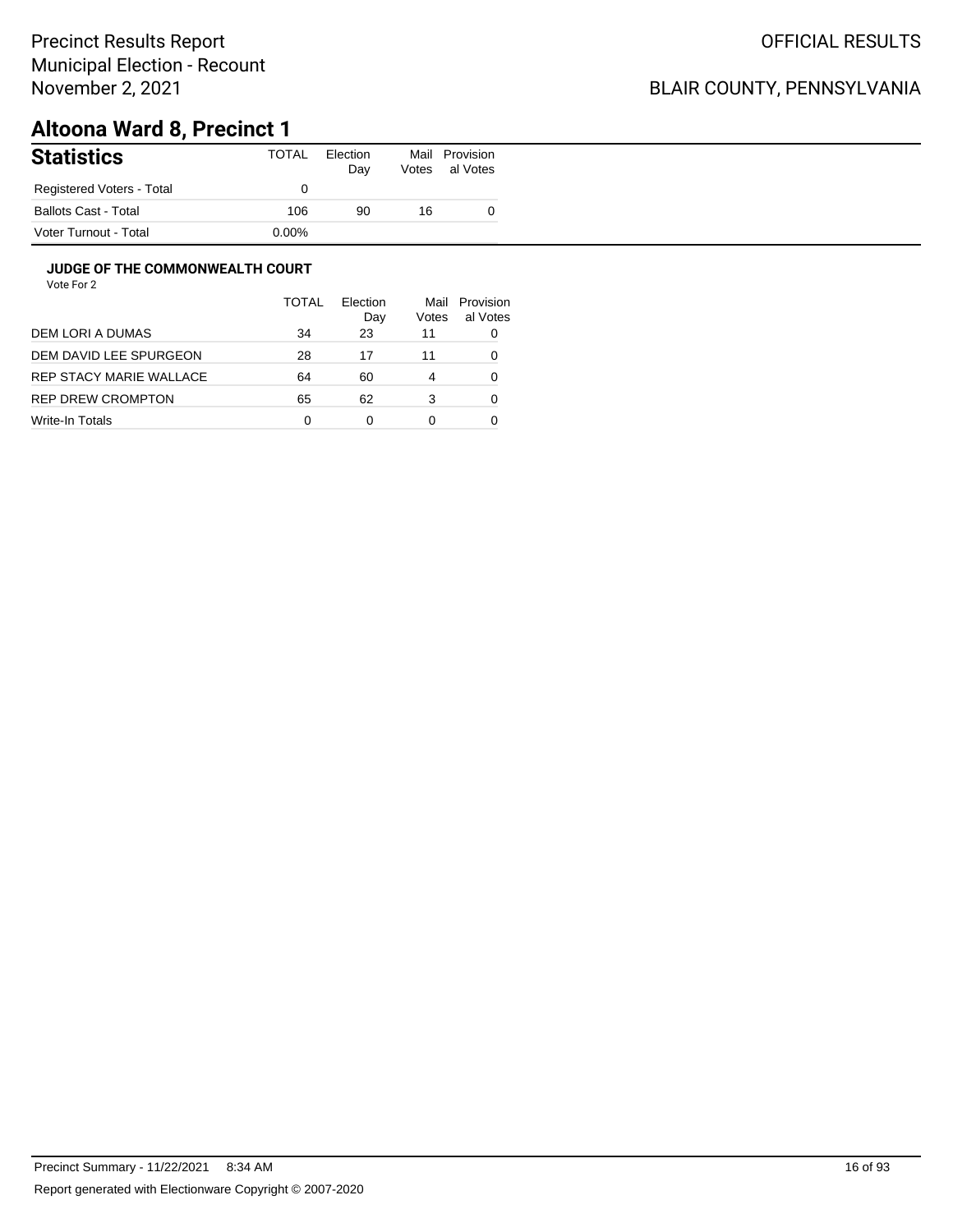## BLAIR COUNTY, PENNSYLVANIA

# **Altoona Ward 8, Precinct 2**

| <b>Statistics</b>         | TOTAL    | Election<br>Day | Mail<br>Votes | Provision<br>al Votes |
|---------------------------|----------|-----------------|---------------|-----------------------|
| Registered Voters - Total |          |                 |               |                       |
| Ballots Cast - Total      | 170      | 113             | 56            |                       |
| Voter Turnout - Total     | $0.00\%$ |                 |               |                       |

#### **JUDGE OF THE COMMONWEALTH COURT**

|                         | TOTAL | Flection<br>Day | Mail<br>Votes | Provision<br>al Votes |
|-------------------------|-------|-----------------|---------------|-----------------------|
| DEM LORI A DUMAS        | 49    | 21              | 27            |                       |
| DEM DAVID LEE SPURGEON  | 38    | 14              | 23            |                       |
| REP STACY MARIE WALLACE | 113   | 87              | 26            | 0                     |
| REP DREW CROMPTON       | 99    | 77              | 22            | 0                     |
| Write-In Totals         |       |                 | 0             |                       |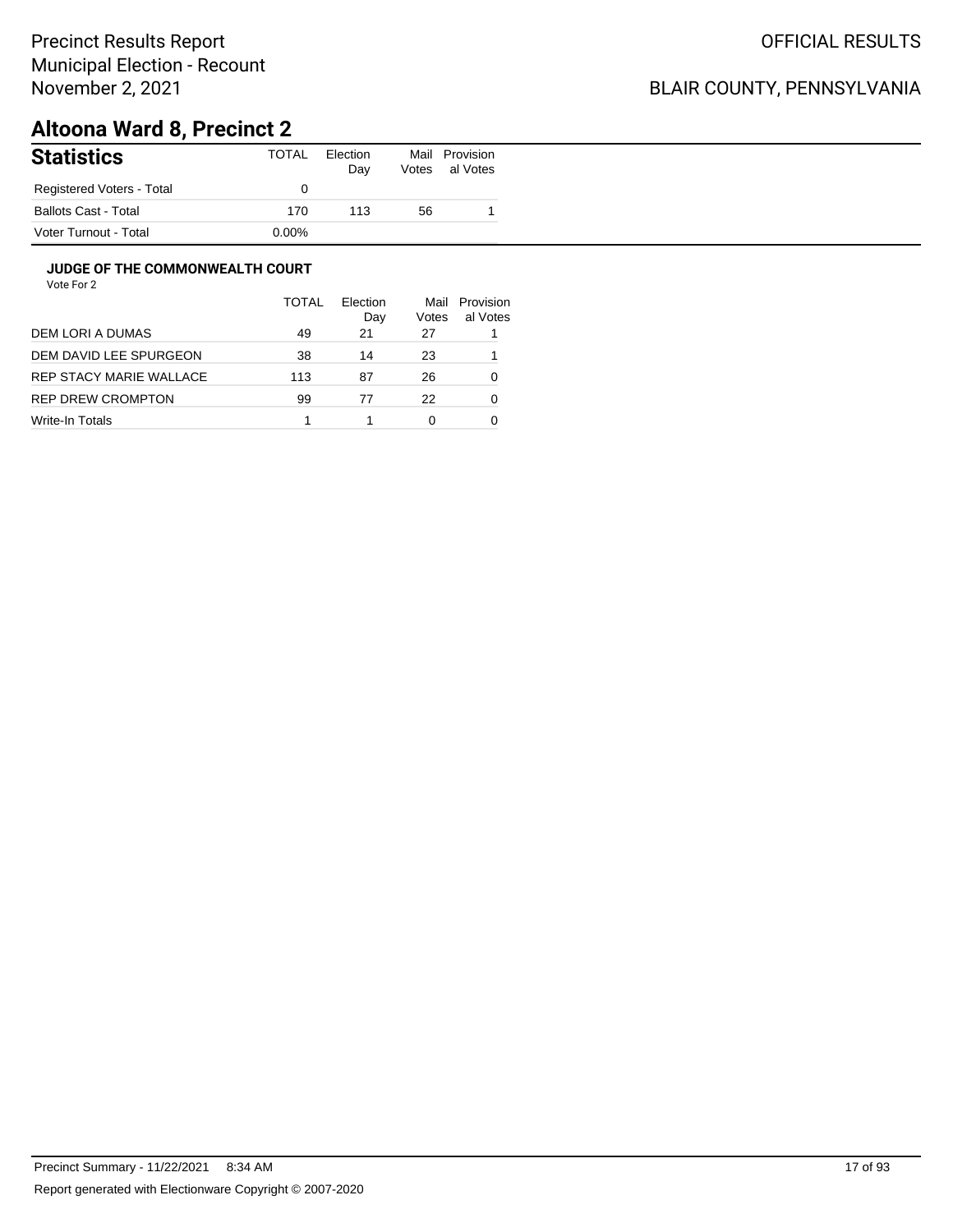## BLAIR COUNTY, PENNSYLVANIA

# **Altoona Ward 9**

| <b>Statistics</b>           | TOTAL    | Election<br>Day | Mail<br>Votes | Provision<br>al Votes |
|-----------------------------|----------|-----------------|---------------|-----------------------|
| Registered Voters - Total   |          |                 |               |                       |
| <b>Ballots Cast - Total</b> | 152      | 127             | 23            |                       |
| Voter Turnout - Total       | $0.00\%$ |                 |               |                       |

#### **JUDGE OF THE COMMONWEALTH COURT**

|                         | <b>TOTAL</b> | Election<br>Day | Mail<br>Votes | Provision<br>al Votes |
|-------------------------|--------------|-----------------|---------------|-----------------------|
| DEM LORI A DUMAS        | 42           | 30              | 11            |                       |
| DEM DAVID LEE SPURGEON  | 36           | 22              | 13            |                       |
| REP STACY MARIE WALLACE | 106          | 97              | 8             |                       |
| REP DREW CROMPTON       | 101          | 90              | 10            |                       |
| Write-In Totals         | 0            | 0               | 0             |                       |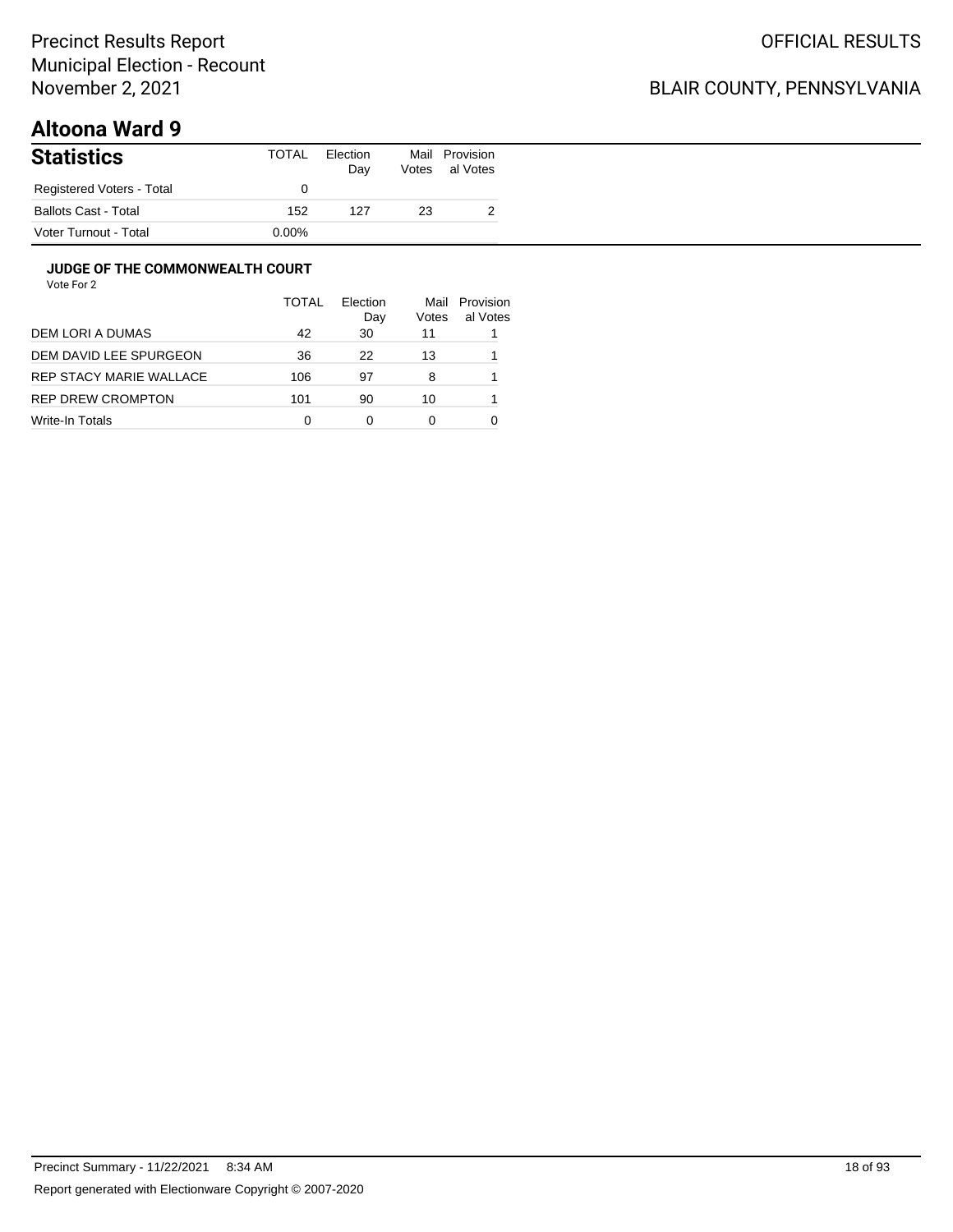## BLAIR COUNTY, PENNSYLVANIA

# **Altoona Ward 10, Precinct 1**

| <b>Statistics</b>           | TOTAL    | Election<br>Day | Mail<br>Votes | Provision<br>al Votes |
|-----------------------------|----------|-----------------|---------------|-----------------------|
| Registered Voters - Total   |          |                 |               |                       |
| <b>Ballots Cast - Total</b> | 253      | 203             | 50            |                       |
| Voter Turnout - Total       | $0.00\%$ |                 |               |                       |

#### **JUDGE OF THE COMMONWEALTH COURT**

|                         | <b>TOTAL</b> | Flection<br>Day | Mail<br>Votes | Provision<br>al Votes |
|-------------------------|--------------|-----------------|---------------|-----------------------|
| DEM LORI A DUMAS        | 71           | 35              | 36            | 0                     |
| DEM DAVID LEE SPURGEON  | 63           | 33              | 30            | 0                     |
| REP STACY MARIE WALLACE | 158          | 146             | 12            | 0                     |
| REP DREW CROMPTON       | 154          | 141             | 13            | 0                     |
| Write-In Totals         | 0            | 0               | 0             |                       |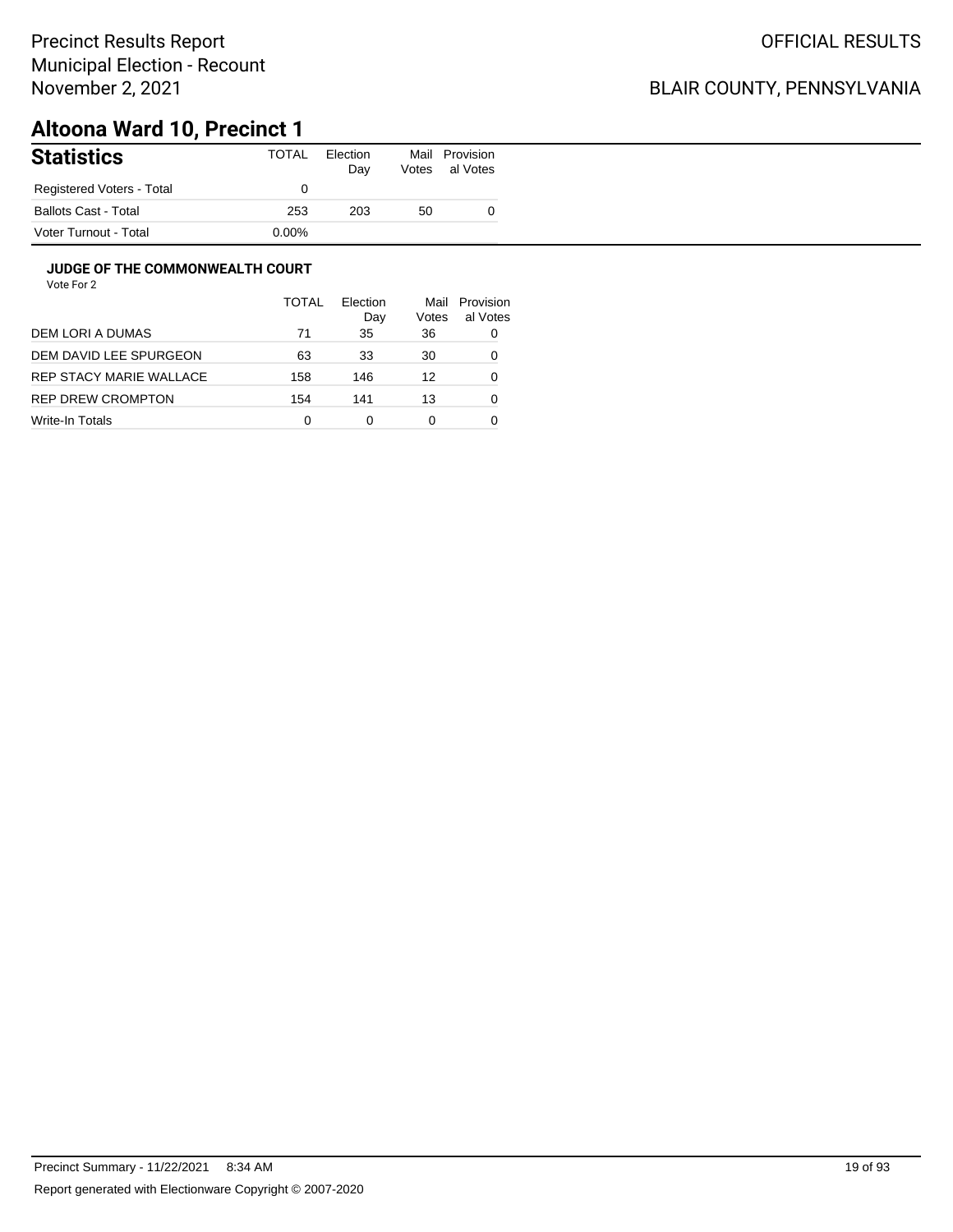## BLAIR COUNTY, PENNSYLVANIA

# **Altoona Ward 10, Precinct 2**

| <b>Statistics</b>           | <b>TOTAL</b> | Election<br>Day | Mail<br>Votes | Provision<br>al Votes |
|-----------------------------|--------------|-----------------|---------------|-----------------------|
| Registered Voters - Total   |              |                 |               |                       |
| <b>Ballots Cast - Total</b> | 373          | 263             | 109           |                       |
| Voter Turnout - Total       | $0.00\%$     |                 |               |                       |

#### **JUDGE OF THE COMMONWEALTH COURT**

|                         | TOTAL | Election<br>Day | Mail<br>Votes | Provision<br>al Votes |
|-------------------------|-------|-----------------|---------------|-----------------------|
| DEM LORI A DUMAS        | 122   | 56              | 65            |                       |
| DEM DAVID LEE SPURGEON  | 115   | 50              | 64            |                       |
| REP STACY MARIE WALLACE | 236   | 194             | 42            | 0                     |
| REP DREW CROMPTON       | 214   | 174             | 40            | 0                     |
| Write-In Totals         |       |                 | 0             |                       |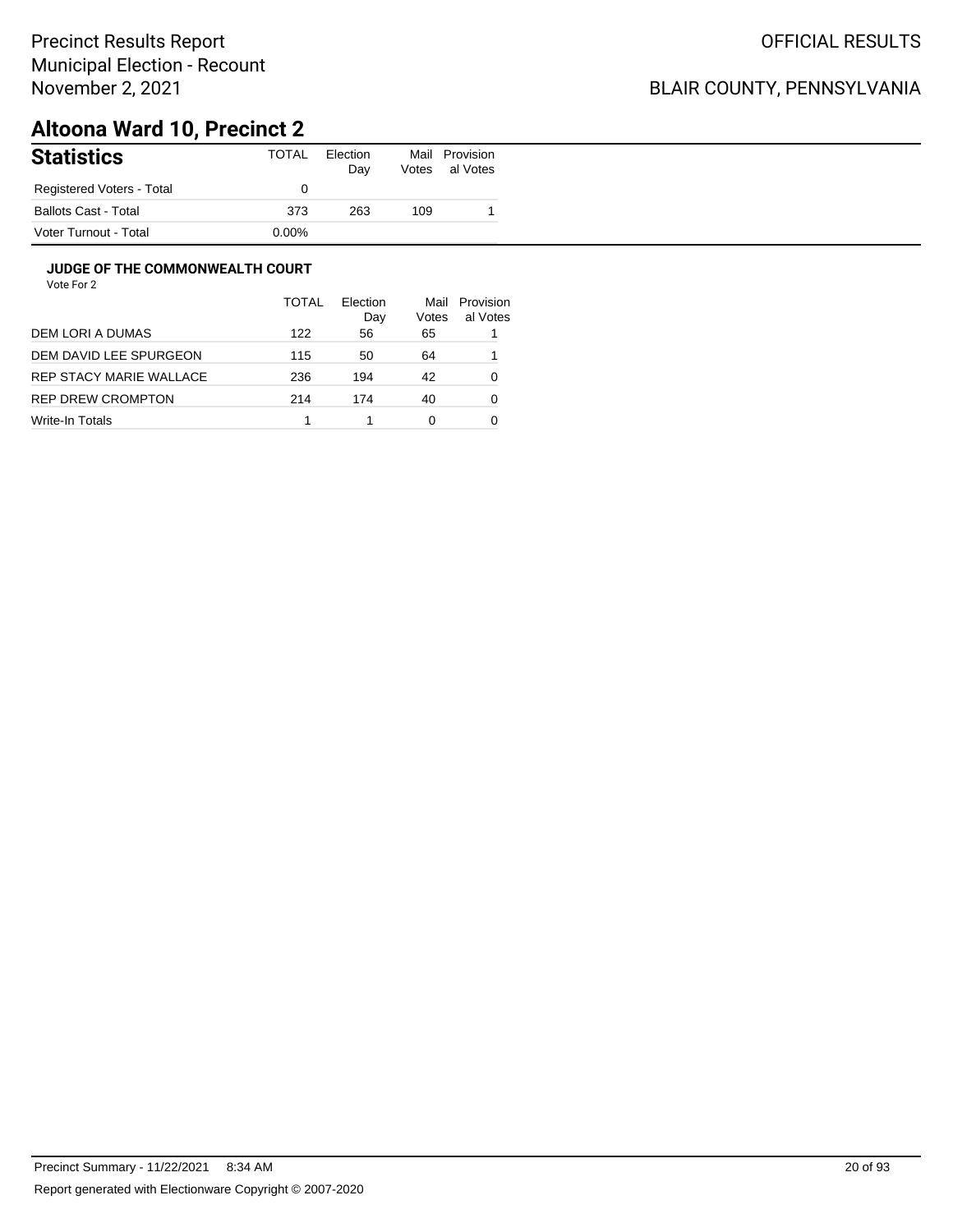## BLAIR COUNTY, PENNSYLVANIA

# **Altoona Ward 11, Precinct 1**

| <b>Statistics</b>           | TOTAL    | Election<br>Day | Mail<br>Votes | Provision<br>al Votes |
|-----------------------------|----------|-----------------|---------------|-----------------------|
| Registered Voters - Total   |          |                 |               |                       |
| <b>Ballots Cast - Total</b> | 323      | 265             | 57            |                       |
| Voter Turnout - Total       | $0.00\%$ |                 |               |                       |

#### **JUDGE OF THE COMMONWEALTH COURT**

|                         | <b>TOTAL</b> | Flection<br>Day | Mail<br>Votes | Provision<br>al Votes |
|-------------------------|--------------|-----------------|---------------|-----------------------|
| DEM LORI A DUMAS        | 100          | 60              | 39            |                       |
| DEM DAVID LEE SPURGEON  | 99           | 60              | 38            |                       |
| REP STACY MARIE WALLACE | 196          | 182             | 14            | 0                     |
| REP DREW CROMPTON       | 189          | 175             | 14            | 0                     |
| Write-In Totals         | 0            | 0               | 0             |                       |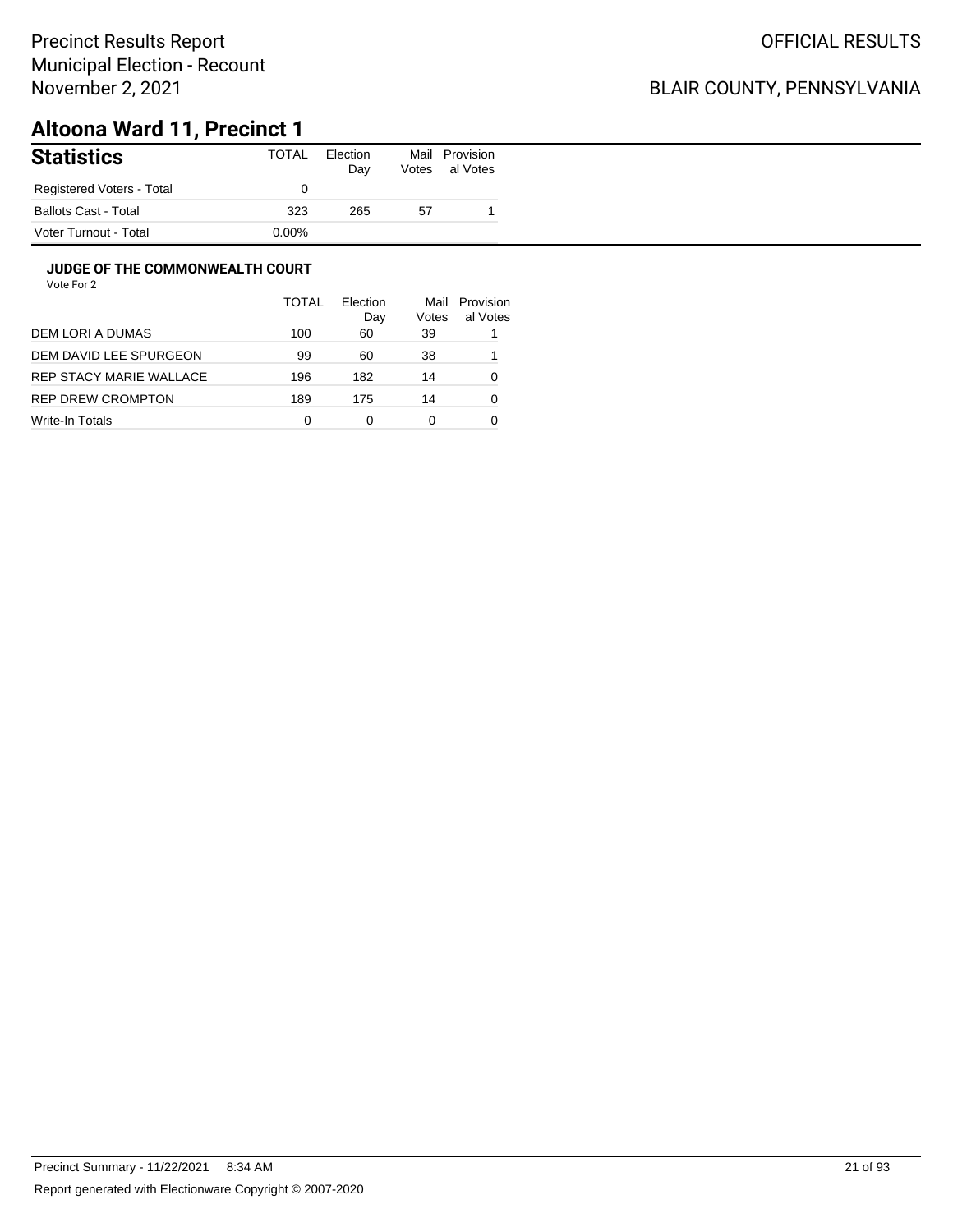## BLAIR COUNTY, PENNSYLVANIA

# **Altoona Ward 11, Precinct 2**

| <b>Statistics</b>         | TOTAL    | Election<br>Day | Mail<br>Votes | Provision<br>al Votes |
|---------------------------|----------|-----------------|---------------|-----------------------|
| Registered Voters - Total |          |                 |               |                       |
| Ballots Cast - Total      | 390      | 302             | 88            |                       |
| Voter Turnout - Total     | $0.00\%$ |                 |               |                       |

#### **JUDGE OF THE COMMONWEALTH COURT**

|                         | <b>TOTAL</b> | Flection<br>Day | Mail<br>Votes | Provision<br>al Votes |
|-------------------------|--------------|-----------------|---------------|-----------------------|
| DEM LORI A DUMAS        | 147          | 82              | 65            | 0                     |
| DEM DAVID LEE SPURGEON  | 126          | 61              | 65            | 0                     |
| REP STACY MARIE WALLACE | 231          | 215             | 16            | 0                     |
| REP DREW CROMPTON       | 224          | 204             | 20            | 0                     |
| Write-In Totals         | 0            | 0               | 0             |                       |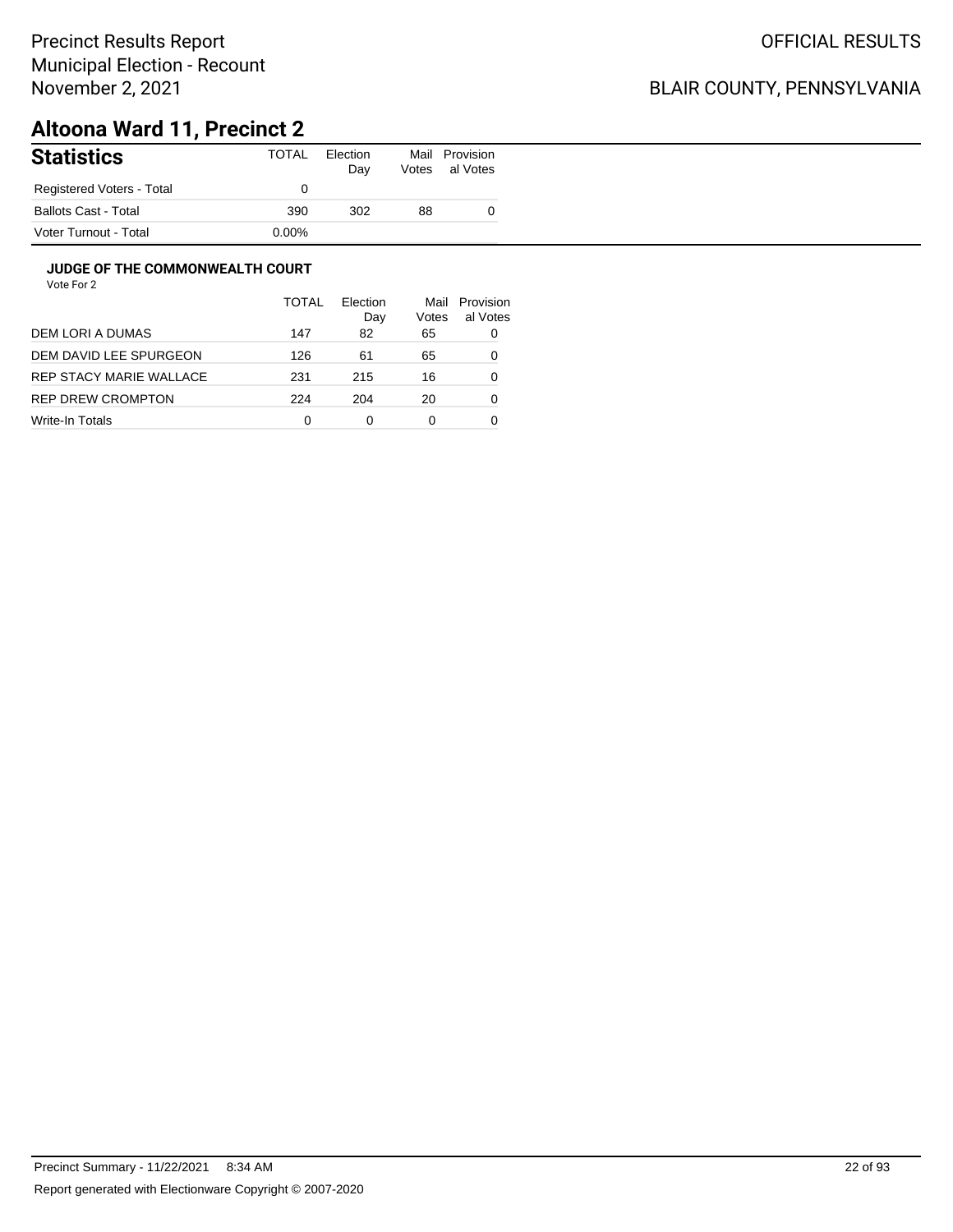## BLAIR COUNTY, PENNSYLVANIA

# **Altoona Ward 12, Precinct 1**

| <b>Statistics</b>           | TOTAL    | Election<br>Day | Mail<br>Votes | Provision<br>al Votes |
|-----------------------------|----------|-----------------|---------------|-----------------------|
| Registered Voters - Total   |          |                 |               |                       |
| <b>Ballots Cast - Total</b> | 174      | 137             | 37            |                       |
| Voter Turnout - Total       | $0.00\%$ |                 |               |                       |

#### **JUDGE OF THE COMMONWEALTH COURT**

|                         | <b>TOTAL</b> | Flection<br>Day | Mail<br>Votes | Provision<br>al Votes |
|-------------------------|--------------|-----------------|---------------|-----------------------|
| DEM LORI A DUMAS        | 61           | 32              | 29            | 0                     |
| DEM DAVID LEE SPURGEON  | 52           | 24              | 28            | 0                     |
| REP STACY MARIE WALLACE | 100          | 93              |               | 0                     |
| REP DREW CROMPTON       | 98           | 93              | 5             | Ω                     |
| Write-In Totals         | 0            | 0               | 0             |                       |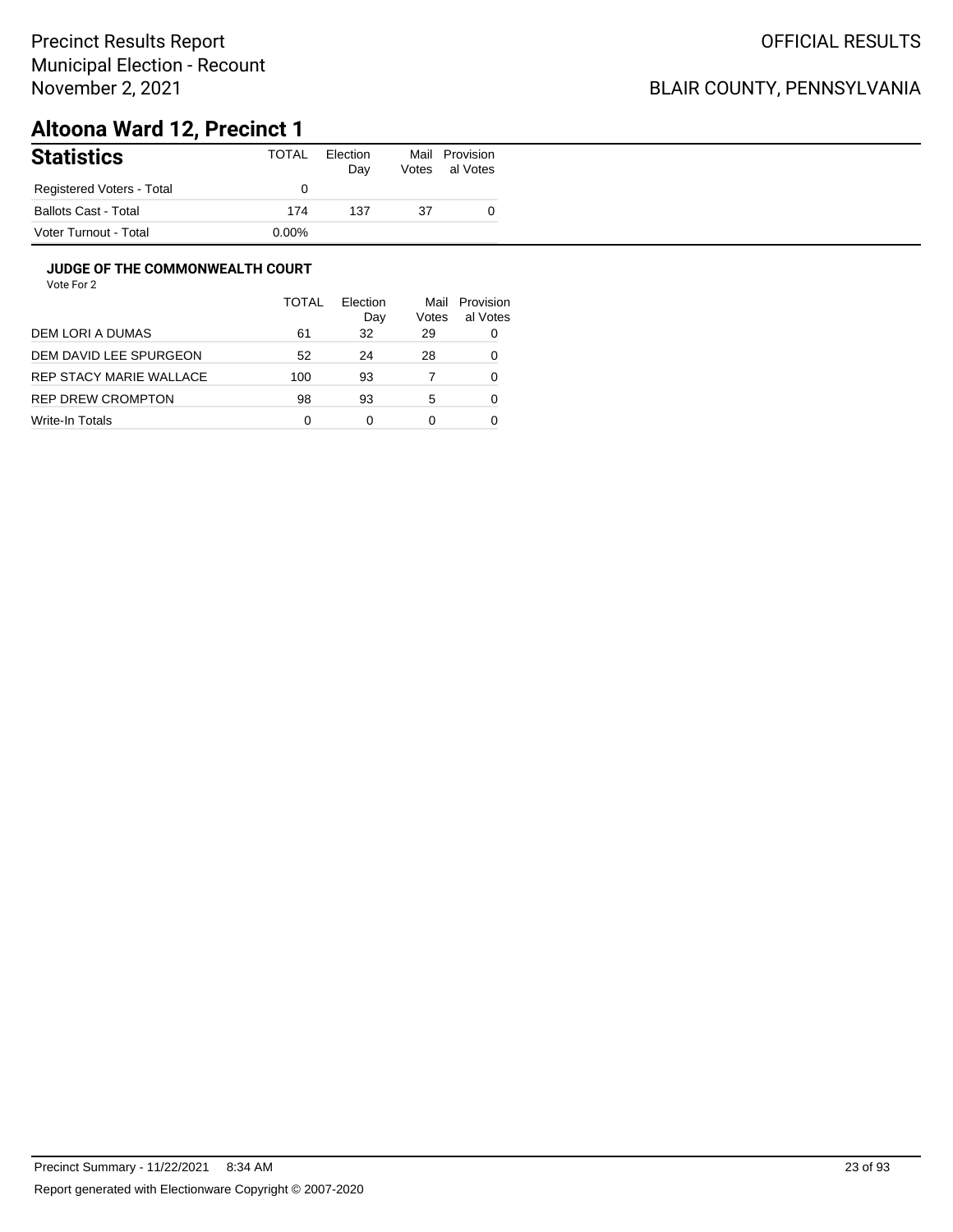## BLAIR COUNTY, PENNSYLVANIA

# **Altoona Ward 12, Precinct 2**

| <b>Statistics</b>           | <b>TOTAL</b> | Election<br>Day | Mail<br>Votes | Provision<br>al Votes |
|-----------------------------|--------------|-----------------|---------------|-----------------------|
| Registered Voters - Total   |              |                 |               |                       |
| <b>Ballots Cast - Total</b> | 157          | 127             | 28            |                       |
| Voter Turnout - Total       | $0.00\%$     |                 |               |                       |

#### **JUDGE OF THE COMMONWEALTH COURT**

|                         | TOTAL | Flection<br>Day | Mail<br>Votes | Provision<br>al Votes |
|-------------------------|-------|-----------------|---------------|-----------------------|
| DEM LORI A DUMAS        | 45    | 22              | 22            |                       |
| DEM DAVID LEE SPURGEON  | 44    | 24              | 20            | 0                     |
| REP STACY MARIE WALLACE | 93    | 85              |               |                       |
| REP DREW CROMPTON       | 99    | 92              |               | 0                     |
| Write-In Totals         | 0     | 0               | 0             |                       |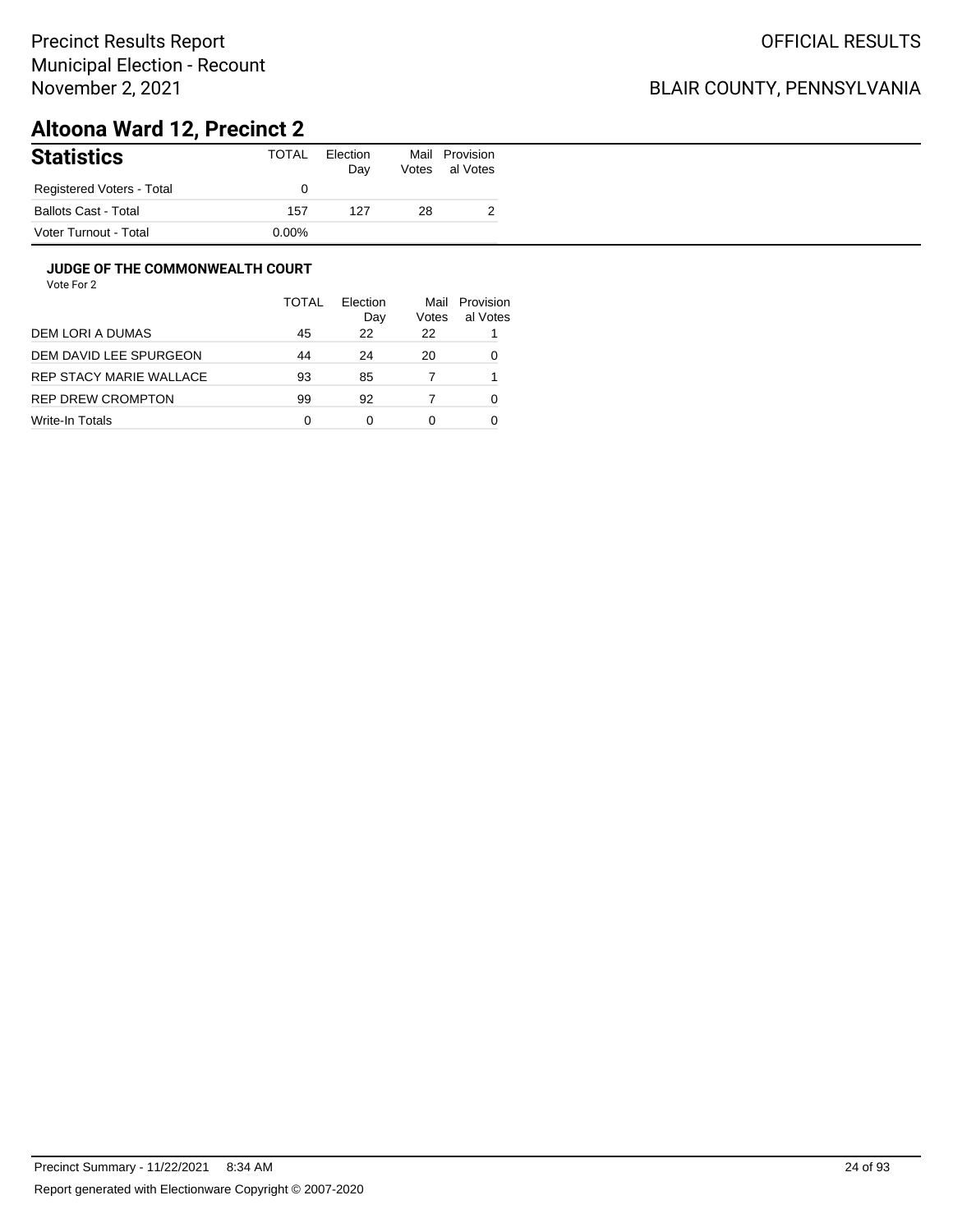## BLAIR COUNTY, PENNSYLVANIA

# **Altoona Ward 12, Precinct 3**

| <b>Statistics</b>           | TOTAL    | Election<br>Day | Mail<br>Votes | Provision<br>al Votes |
|-----------------------------|----------|-----------------|---------------|-----------------------|
| Registered Voters - Total   |          |                 |               |                       |
| <b>Ballots Cast - Total</b> | 143      | 107             | 36            |                       |
| Voter Turnout - Total       | $0.00\%$ |                 |               |                       |

#### **JUDGE OF THE COMMONWEALTH COURT**

|                          | <b>TOTAL</b> | Election<br>Day | Mail<br>Votes | Provision<br>al Votes |
|--------------------------|--------------|-----------------|---------------|-----------------------|
| DEM LORI A DUMAS         | 55           | 32              | 23            | 0                     |
| DEM DAVID LEE SPURGEON   | 46           | 27              | 19            | 0                     |
| REP STACY MARIE WALLACE  | 85           | 71              | 14            | 0                     |
| <b>REP DREW CROMPTON</b> | 74           | 64              | 10            | 0                     |
| Write-In Totals          | 0            | 0               | 0             |                       |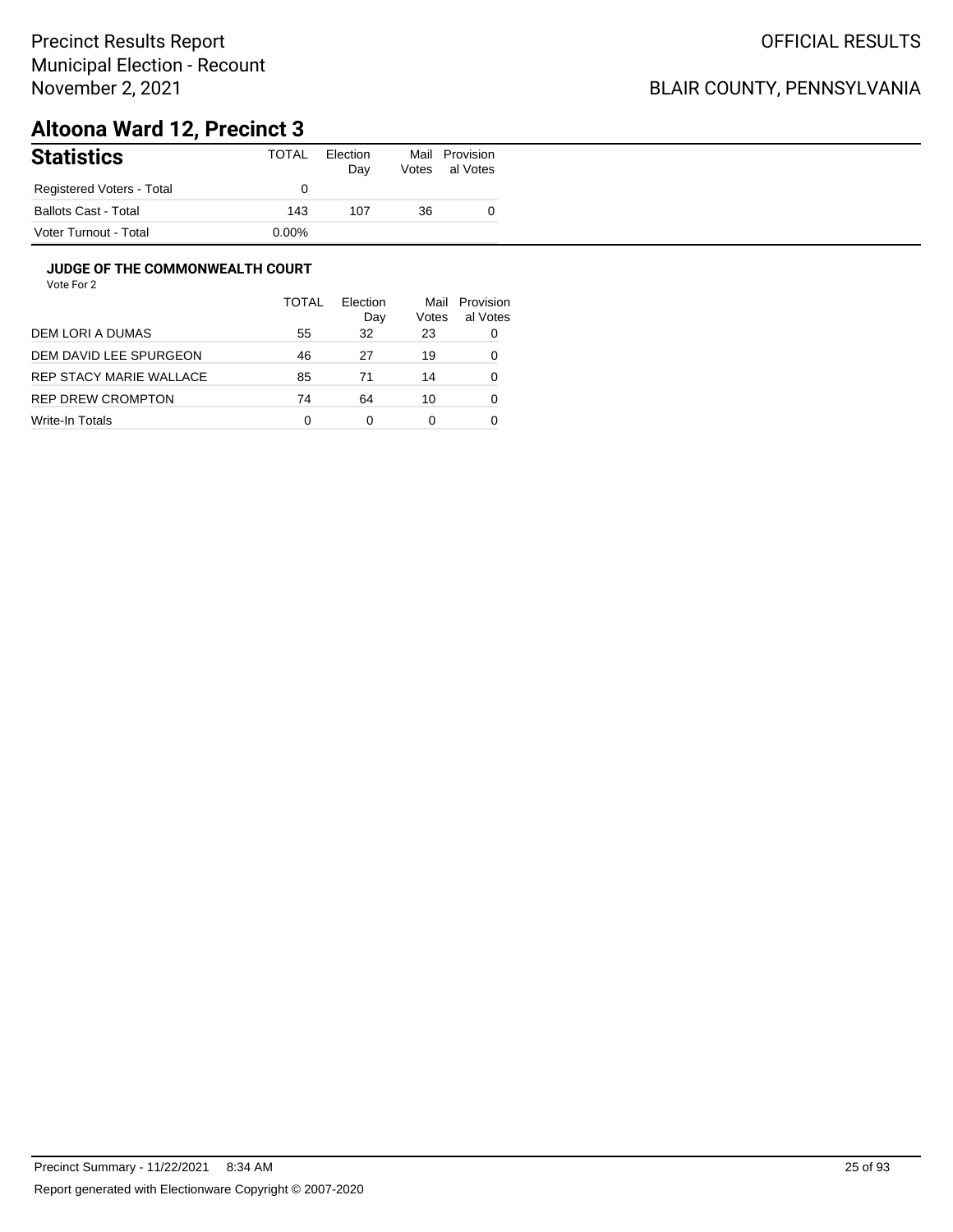## BLAIR COUNTY, PENNSYLVANIA

# **Altoona Ward 12, Precinct 4**

| <b>Statistics</b>           | TOTAL    | Election<br>Day | Votes | Mail Provision<br>al Votes |
|-----------------------------|----------|-----------------|-------|----------------------------|
| Registered Voters - Total   |          |                 |       |                            |
| <b>Ballots Cast - Total</b> | 240      | 174             | 64    |                            |
| Voter Turnout - Total       | $0.00\%$ |                 |       |                            |

#### **JUDGE OF THE COMMONWEALTH COURT**

|                         | <b>TOTAL</b> | Flection<br>Day | Mail<br>Votes | Provision<br>al Votes |
|-------------------------|--------------|-----------------|---------------|-----------------------|
| DEM LORI A DUMAS        | 77           | 36              | 41            | 0                     |
| DEM DAVID LEE SPURGEON  | 73           | 34              | 37            | 2                     |
| REP STACY MARIE WALLACE | 145          | 121             | 23            |                       |
| REP DREW CROMPTON       | 134          | 113             | 21            | 0                     |
| Write-In Totals         | 0            | 0               | 0             |                       |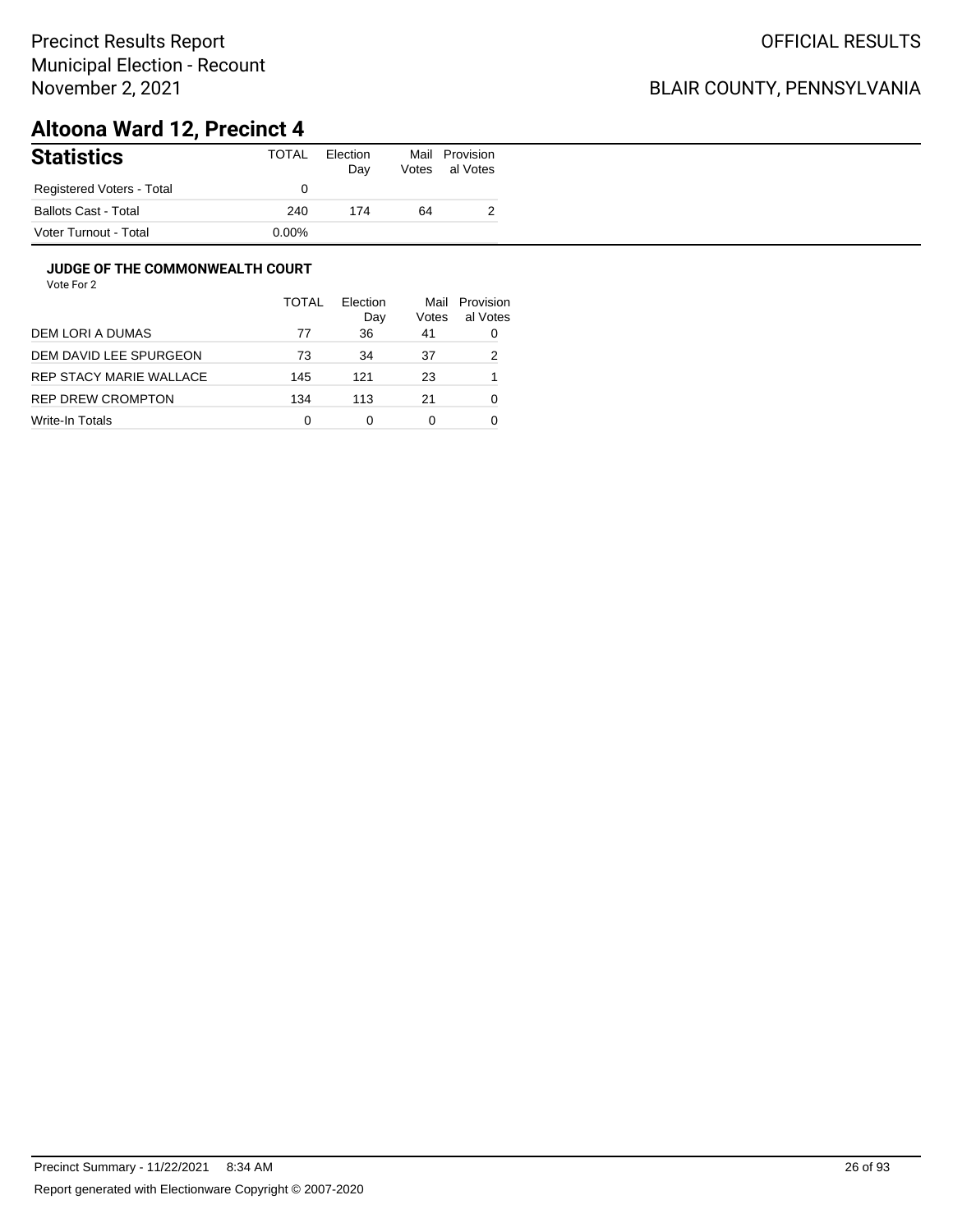## BLAIR COUNTY, PENNSYLVANIA

# **Altoona Ward 13, Precinct 1**

| <b>Statistics</b>           | TOTAL    | Election<br>Day | Mail<br>Votes | Provision<br>al Votes |
|-----------------------------|----------|-----------------|---------------|-----------------------|
| Registered Voters - Total   |          |                 |               |                       |
| <b>Ballots Cast - Total</b> | 321      | 266             | 54            |                       |
| Voter Turnout - Total       | $0.00\%$ |                 |               |                       |

#### **JUDGE OF THE COMMONWEALTH COURT**

|                         | TOTAL | Flection<br>Day | Mail<br>Votes | Provision<br>al Votes |
|-------------------------|-------|-----------------|---------------|-----------------------|
| DEM LORI A DUMAS        | 80    | 55              | 25            | 0                     |
| DEM DAVID LEE SPURGEON  | 77    | 51              | 26            | 0                     |
| REP STACY MARIE WALLACE | 221   | 194             | 27            | 0                     |
| REP DREW CROMPTON       | 214   | 190             | 24            | 0                     |
| Write-In Totals         | 0     | 0               | 0             |                       |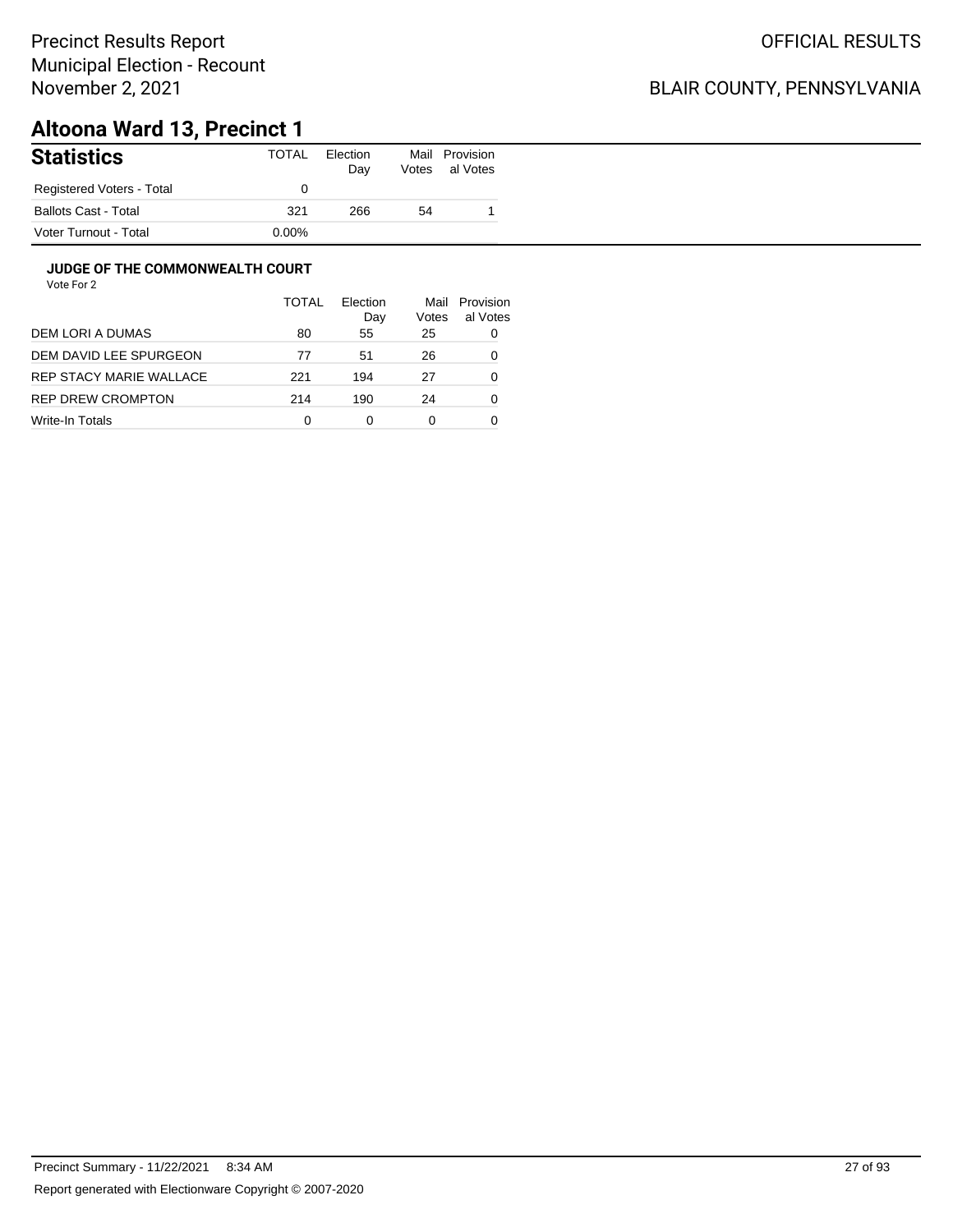## BLAIR COUNTY, PENNSYLVANIA

# **Altoona Ward 13, Precinct 2**

| <b>Statistics</b>           | <b>TOTAL</b> | Election<br>Day | Mail<br>Votes | Provision<br>al Votes |
|-----------------------------|--------------|-----------------|---------------|-----------------------|
| Registered Voters - Total   |              |                 |               |                       |
| <b>Ballots Cast - Total</b> | 212          | 181             | 31            |                       |
| Voter Turnout - Total       | $0.00\%$     |                 |               |                       |

#### **JUDGE OF THE COMMONWEALTH COURT**

|                         | TOTAL | Flection<br>Day | Mail<br>Votes | Provision<br>al Votes |
|-------------------------|-------|-----------------|---------------|-----------------------|
| DEM LORI A DUMAS        | 61    | 39              | 22            | 0                     |
| DEM DAVID LEE SPURGEON  | 57    | 35              | 22            | 0                     |
| REP STACY MARIE WALLACE | 133   | 125             | 8             | 0                     |
| REP DREW CROMPTON       | 125   | 117             | 8             | 0                     |
| Write-In Totals         | 0     | ∩               | 0             |                       |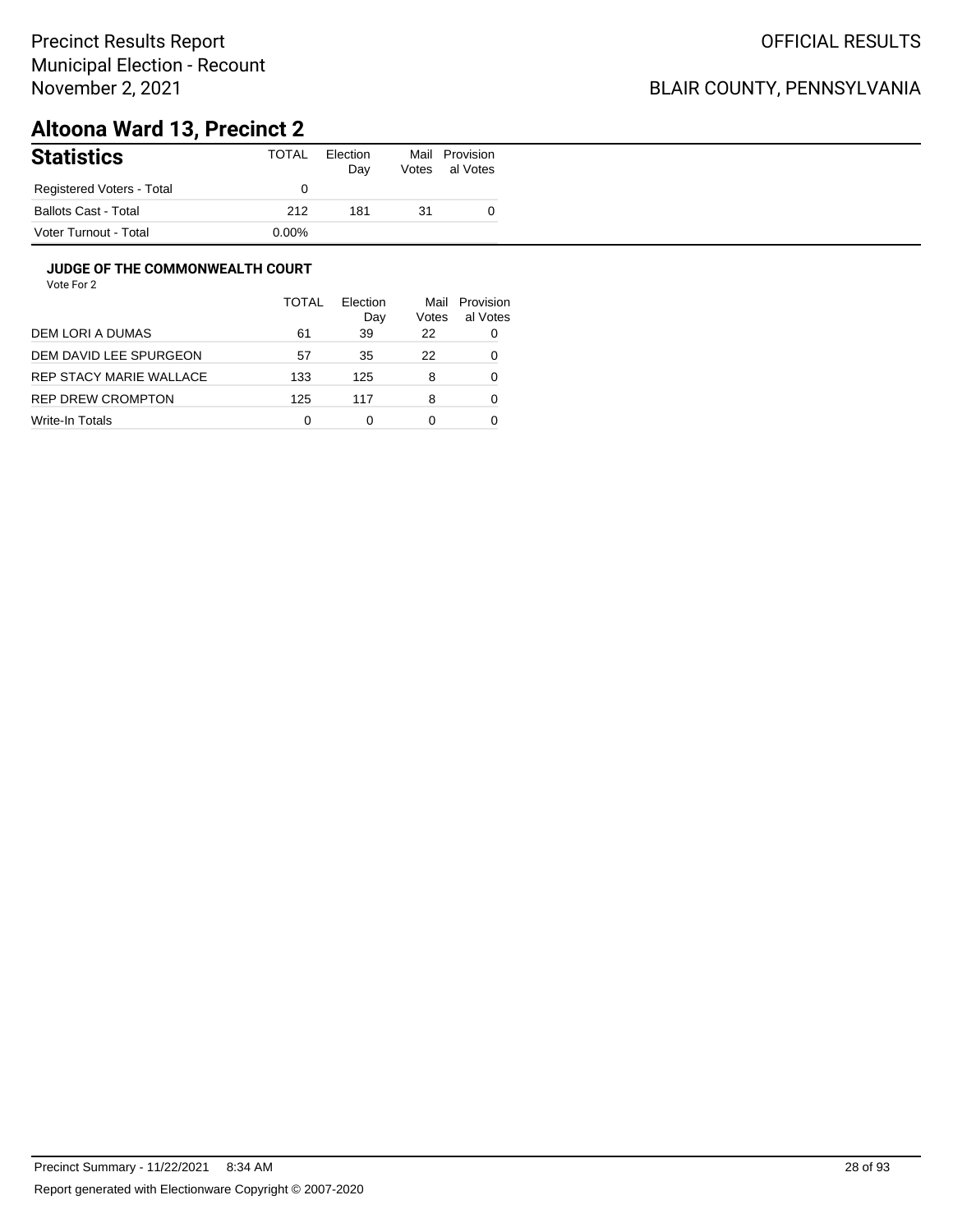## BLAIR COUNTY, PENNSYLVANIA

# **Altoona Ward 13, Precinct 3**

| <b>Statistics</b>           | TOTAL    | Election<br>Day | Votes | Mail Provision<br>al Votes |
|-----------------------------|----------|-----------------|-------|----------------------------|
| Registered Voters - Total   |          |                 |       |                            |
| <b>Ballots Cast - Total</b> | 201      | 171             | 26    | 4                          |
| Voter Turnout - Total       | $0.00\%$ |                 |       |                            |

#### **JUDGE OF THE COMMONWEALTH COURT**

|                         | <b>TOTAL</b> | Flection<br>Day | Mail<br>Votes | Provision<br>al Votes |
|-------------------------|--------------|-----------------|---------------|-----------------------|
| DEM LORI A DUMAS        | 74           | 52              | 20            | 2                     |
| DEM DAVID LEE SPURGEON  | 65           | 49              | 14            | 2                     |
| REP STACY MARIE WALLACE | 107          | 100             | 5             | 2                     |
| REP DREW CROMPTON       | 114          | 103             | 9             | 2                     |
| Write-In Totals         | 0            | 0               | 0             |                       |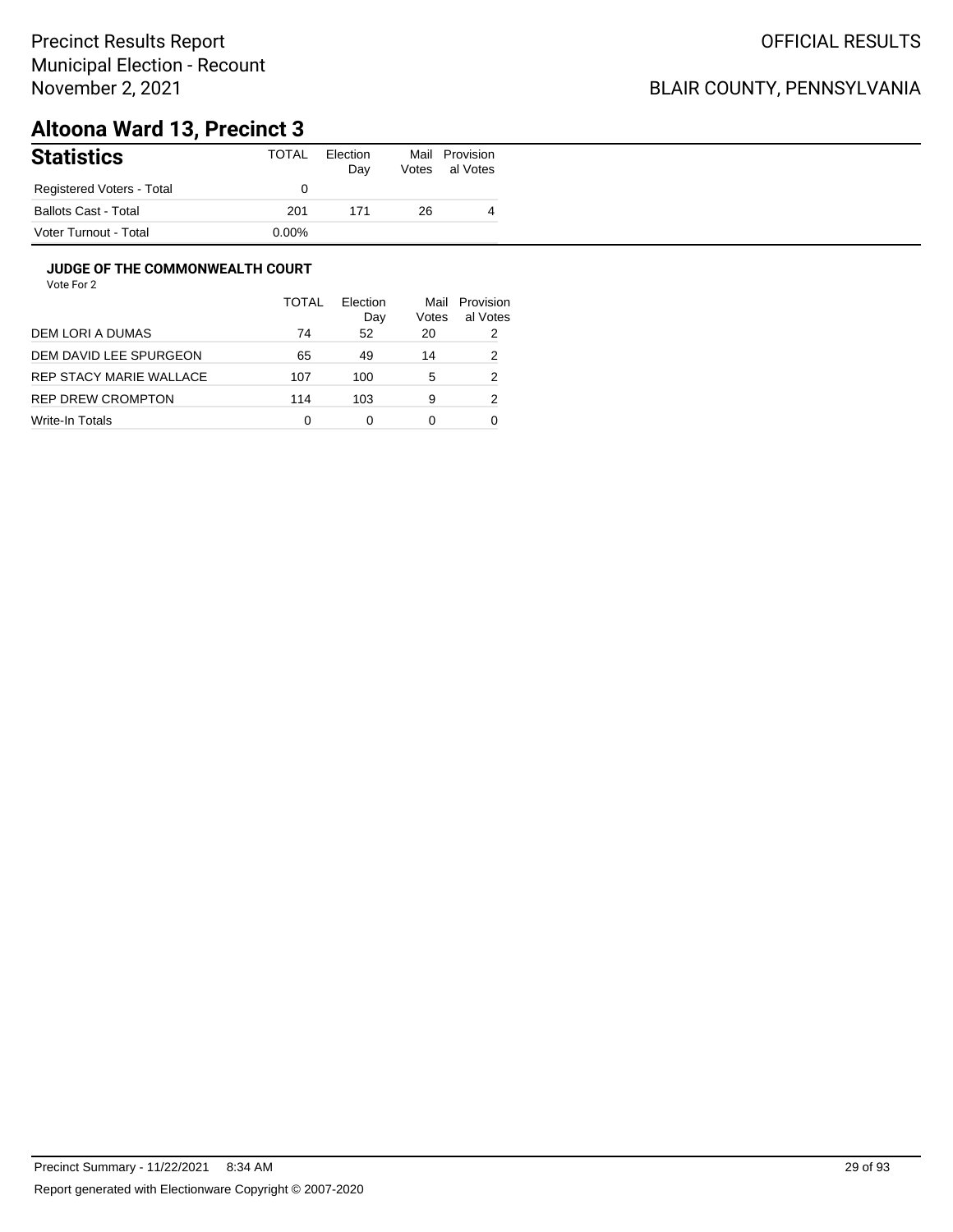## BLAIR COUNTY, PENNSYLVANIA

# **Altoona Ward 13, Precinct 4**

| <b>Statistics</b>         | TOTAL    | Election<br>Day | Mail<br>Votes | Provision<br>al Votes |
|---------------------------|----------|-----------------|---------------|-----------------------|
| Registered Voters - Total |          |                 |               |                       |
| Ballots Cast - Total      | 152      | 112             | 40            |                       |
| Voter Turnout - Total     | $0.00\%$ |                 |               |                       |

#### **JUDGE OF THE COMMONWEALTH COURT**

|                         | TOTAL | Flection<br>Day | Mail<br>Votes | Provision<br>al Votes |
|-------------------------|-------|-----------------|---------------|-----------------------|
| DEM LORI A DUMAS        | 66    | 36              | 30            | 0                     |
| DEM DAVID LEE SPURGEON  | 62    | 33              | 29            | 0                     |
| REP STACY MARIE WALLACE | 82    | 75              |               | 0                     |
| REP DREW CROMPTON       | 77    | 69              | 8             | 0                     |
| Write-In Totals         | 0     | 0               | 0             |                       |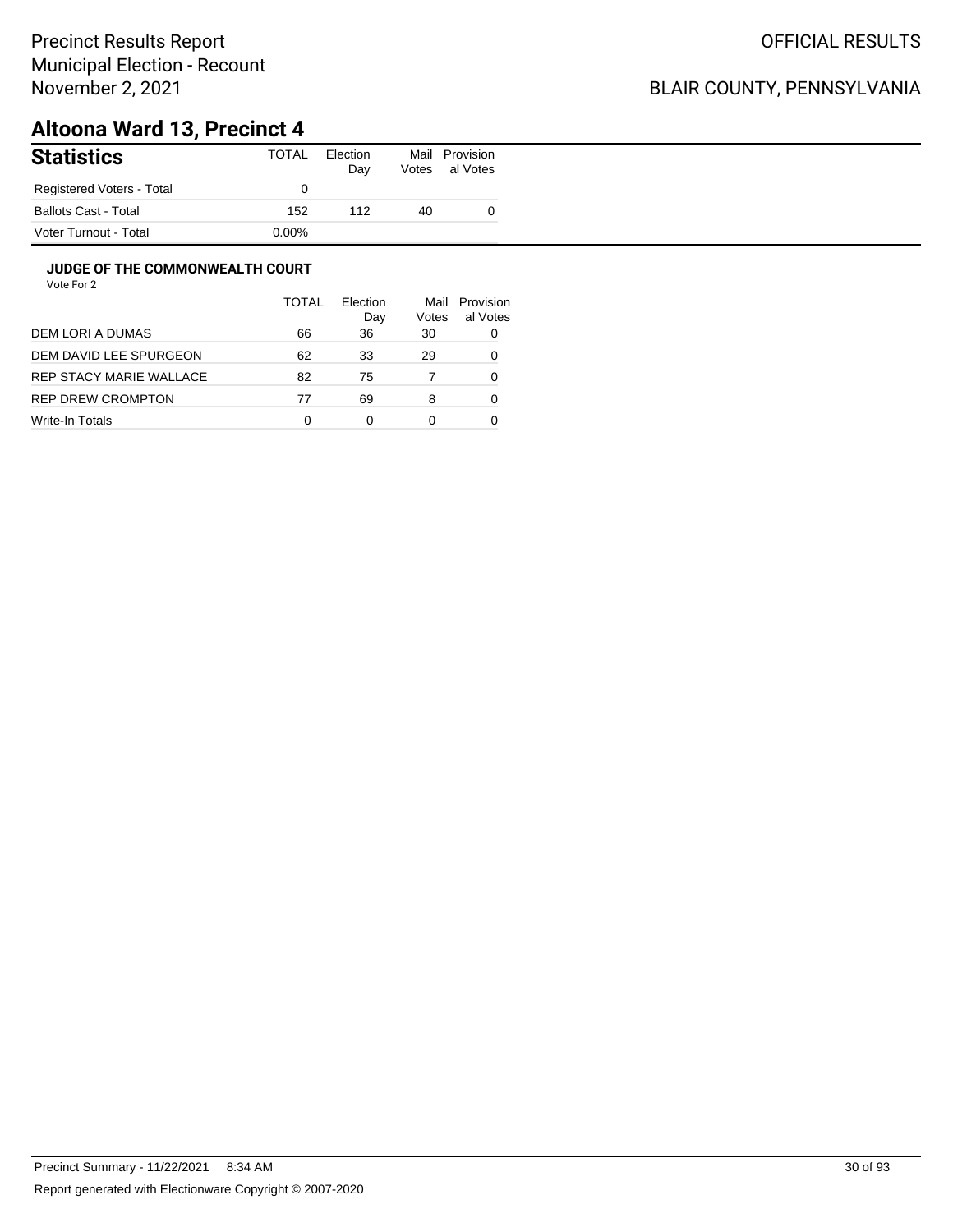## BLAIR COUNTY, PENNSYLVANIA

# **Altoona Ward 14, Precinct 1**

| <b>Statistics</b>           | <b>TOTAL</b> | Election<br>Day | Votes | Mail Provision<br>al Votes |
|-----------------------------|--------------|-----------------|-------|----------------------------|
| Registered Voters - Total   |              |                 |       |                            |
| <b>Ballots Cast - Total</b> | 385          | 282             | 101   |                            |
| Voter Turnout - Total       | $0.00\%$     |                 |       |                            |

#### **JUDGE OF THE COMMONWEALTH COURT**

|                         | <b>TOTAL</b> | Flection<br>Day | Mail<br>Votes | Provision<br>al Votes |
|-------------------------|--------------|-----------------|---------------|-----------------------|
| DEM LORI A DUMAS        | 134          | 64              | 69            |                       |
| DEM DAVID LEE SPURGEON  | 126          | 62              | 64            | 0                     |
| REP STACY MARIE WALLACE | 234          | 201             | 33            | 0                     |
| REP DREW CROMPTON       | 223          | 199             | 24            | 0                     |
| Write-In Totals         | 0            | Ω               | 0             |                       |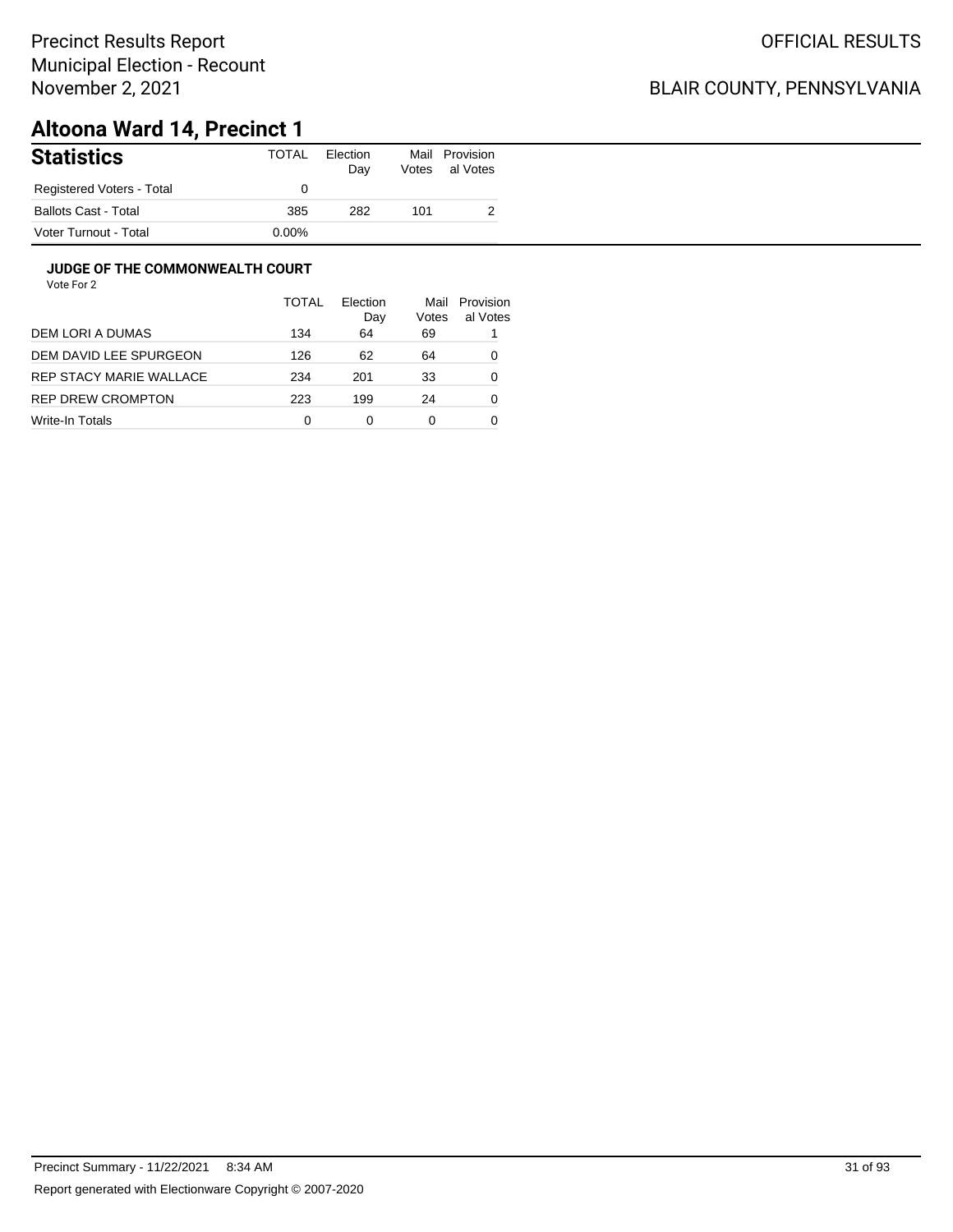## BLAIR COUNTY, PENNSYLVANIA

# **Altoona Ward 14, Precinct 2**

| <b>Statistics</b>           | TOTAL    | Election<br>Day | Mail<br>Votes | Provision<br>al Votes |
|-----------------------------|----------|-----------------|---------------|-----------------------|
| Registered Voters - Total   |          |                 |               |                       |
| <b>Ballots Cast - Total</b> | 405      | 308             | 96            |                       |
| Voter Turnout - Total       | $0.00\%$ |                 |               |                       |

#### **JUDGE OF THE COMMONWEALTH COURT**

|                         | <b>TOTAL</b> | Election<br>Day | Mail<br>Votes | Provision<br>al Votes |
|-------------------------|--------------|-----------------|---------------|-----------------------|
| DEM LORI A DUMAS        | 137          | 79              | 57            |                       |
| DEM DAVID LEE SPURGEON  | 123          | 69              | 53            |                       |
| REP STACY MARIE WALLACE | 244          | 209             | 35            | 0                     |
| REP DREW CROMPTON       | 228          | 196             | 32            | 0                     |
| Write-In Totals         |              |                 |               |                       |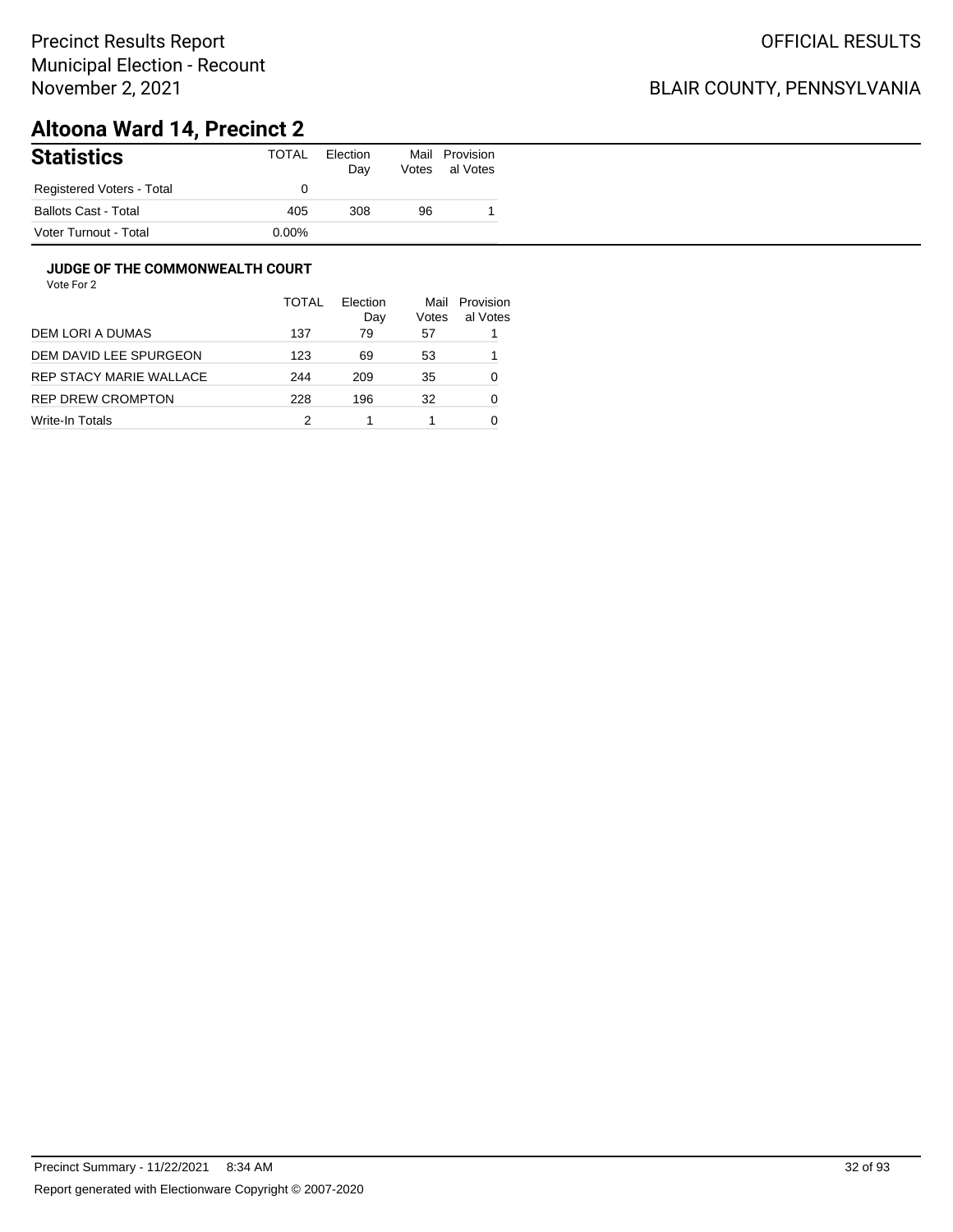## BLAIR COUNTY, PENNSYLVANIA

# **Altoona Ward 14, Precinct 3**

| <b>Statistics</b>           | TOTAL    | Election<br>Day | Mail<br>Votes | Provision<br>al Votes |
|-----------------------------|----------|-----------------|---------------|-----------------------|
| Registered Voters - Total   |          |                 |               |                       |
| <b>Ballots Cast - Total</b> | 354      | 259             | 95            |                       |
| Voter Turnout - Total       | $0.00\%$ |                 |               |                       |

#### **JUDGE OF THE COMMONWEALTH COURT**

|                         | TOTAL | Flection<br>Day | Mail<br>Votes | Provision<br>al Votes |
|-------------------------|-------|-----------------|---------------|-----------------------|
| DEM LORI A DUMAS        | 125   | 61              | 64            | 0                     |
| DEM DAVID LEE SPURGEON  | 118   | 57              | 61            | 0                     |
| REP STACY MARIE WALLACE | 209   | 181             | 28            | 0                     |
| REP DREW CROMPTON       | 204   | 177             | 27            | 0                     |
| Write-In Totals         |       |                 | 0             |                       |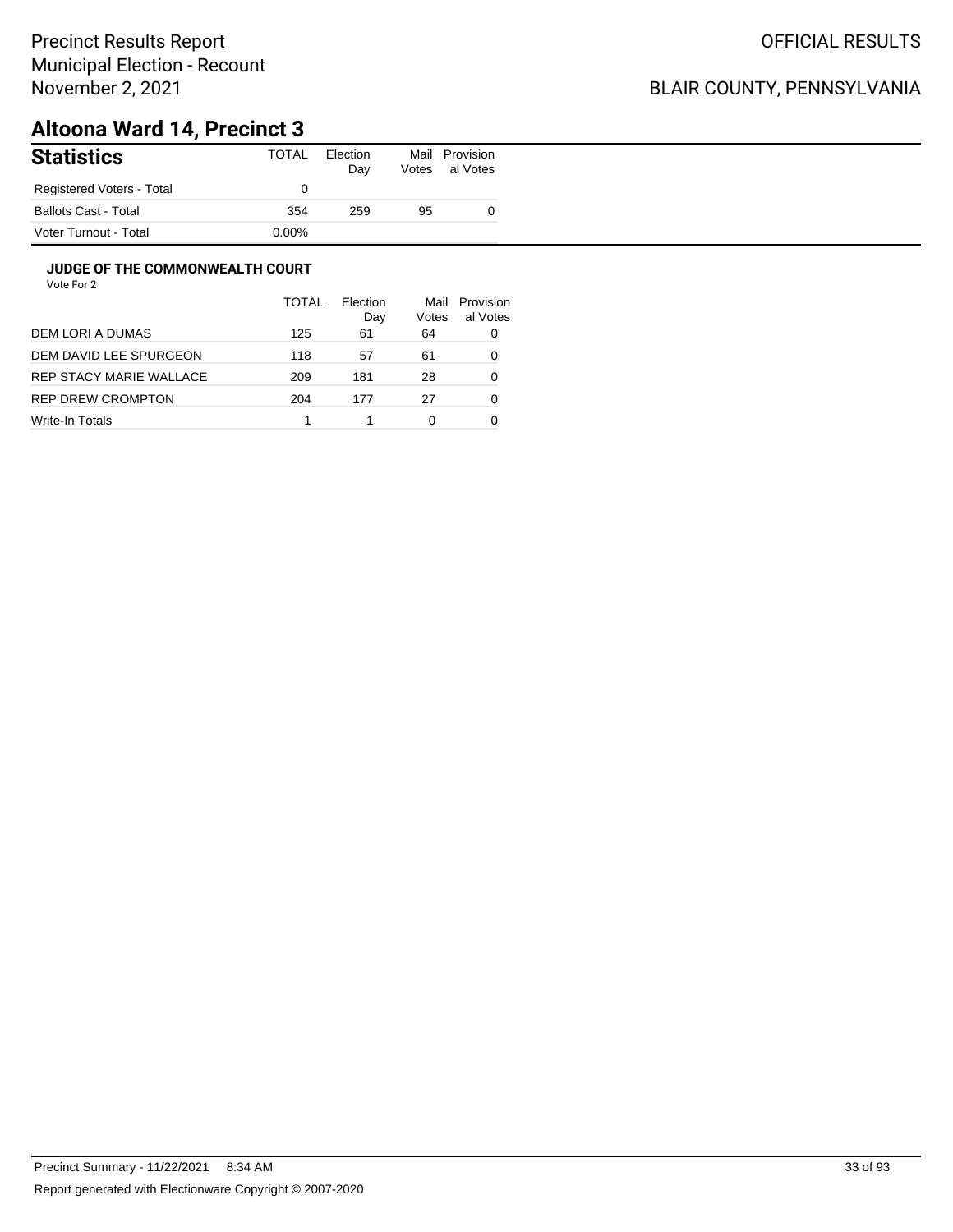## BLAIR COUNTY, PENNSYLVANIA

# **Allegheny Township, District 1**

| ______<br><b>Statistics</b> | . .<br>TOTAL | Election<br>Day | Mail<br>Votes | Provision<br>al Votes |
|-----------------------------|--------------|-----------------|---------------|-----------------------|
| Registered Voters - Total   |              |                 |               |                       |
| <b>Ballots Cast - Total</b> | 568          | 394             | 173           |                       |
| Voter Turnout - Total       | $0.00\%$     |                 |               |                       |

#### **JUDGE OF THE COMMONWEALTH COURT**

|                         | <b>TOTAL</b> | Election<br>Day | Mail<br>Votes | Provision<br>al Votes |
|-------------------------|--------------|-----------------|---------------|-----------------------|
| DEM LORI A DUMAS        | 131          | 34              | 97            | 0                     |
| DEM DAVID LEE SPURGEON  | 122          | 31              | 90            |                       |
| REP STACY MARIE WALLACE | 411          | 341             | 69            |                       |
| REP DREW CROMPTON       | 372          | 310             | 62            | 0                     |
| Write-In Totals         | 0            | 0               | 0             |                       |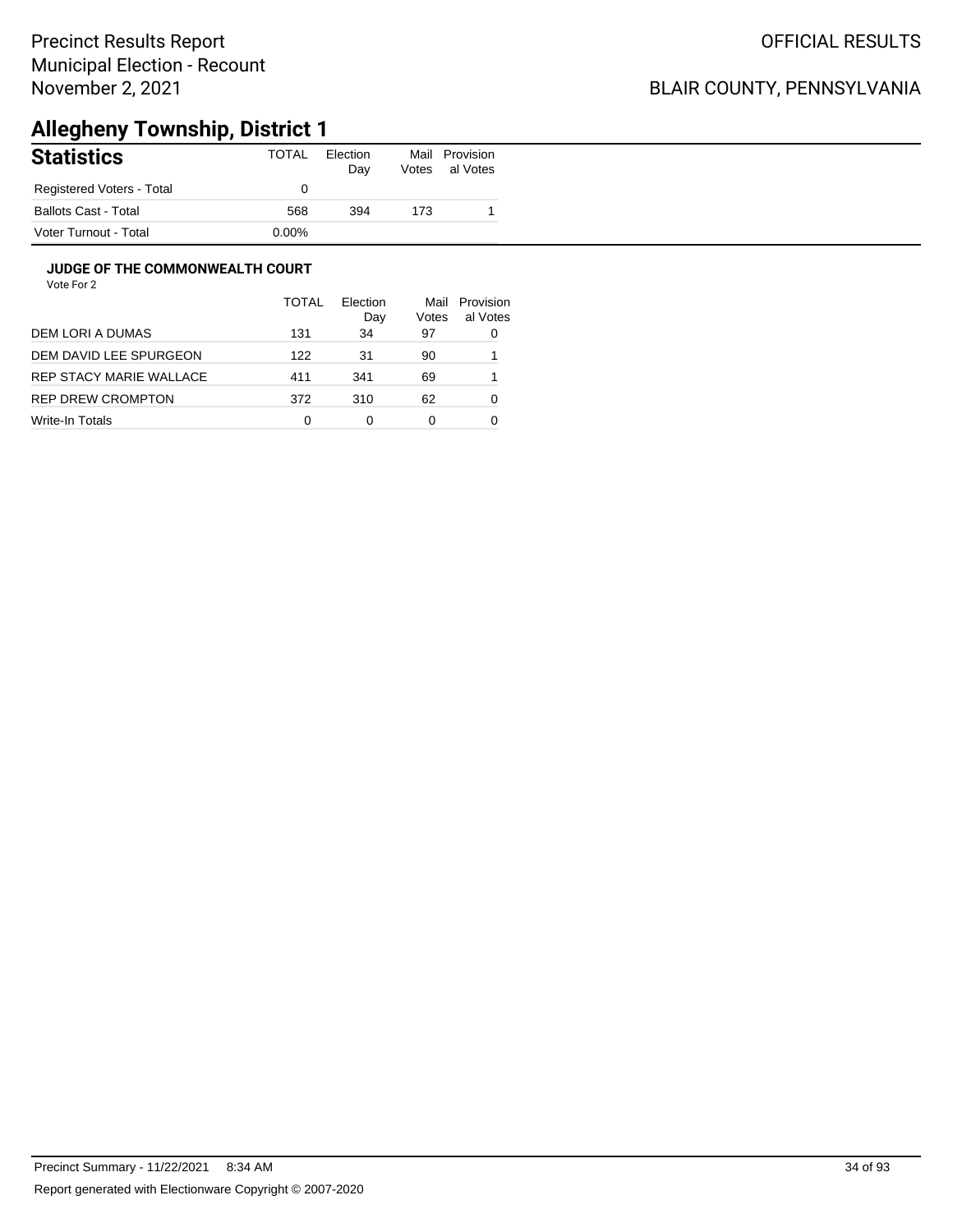## BLAIR COUNTY, PENNSYLVANIA

# **Allegheny Township, District 2**

| <b>Statistics</b>           | TOTAL    | Election<br>Day | Mail<br>Votes | Provision<br>al Votes |
|-----------------------------|----------|-----------------|---------------|-----------------------|
| Registered Voters - Total   |          |                 |               |                       |
| <b>Ballots Cast - Total</b> | 532      | 401             | 131           |                       |
| Voter Turnout - Total       | $0.00\%$ |                 |               |                       |

#### **JUDGE OF THE COMMONWEALTH COURT**

|                         | <b>TOTAL</b> | Flection<br>Day | Mail<br>Votes | Provision<br>al Votes |
|-------------------------|--------------|-----------------|---------------|-----------------------|
| DEM LORI A DUMAS        | 115          | 45              | 70            | 0                     |
| DEM DAVID LEE SPURGEON  | 100          | 40              | 60            | 0                     |
| REP STACY MARIE WALLACE | 379          | 324             | 55            | 0                     |
| REP DREW CROMPTON       | 353          | 307             | 46            | 0                     |
| Write-In Totals         | 0            | 0               | 0             |                       |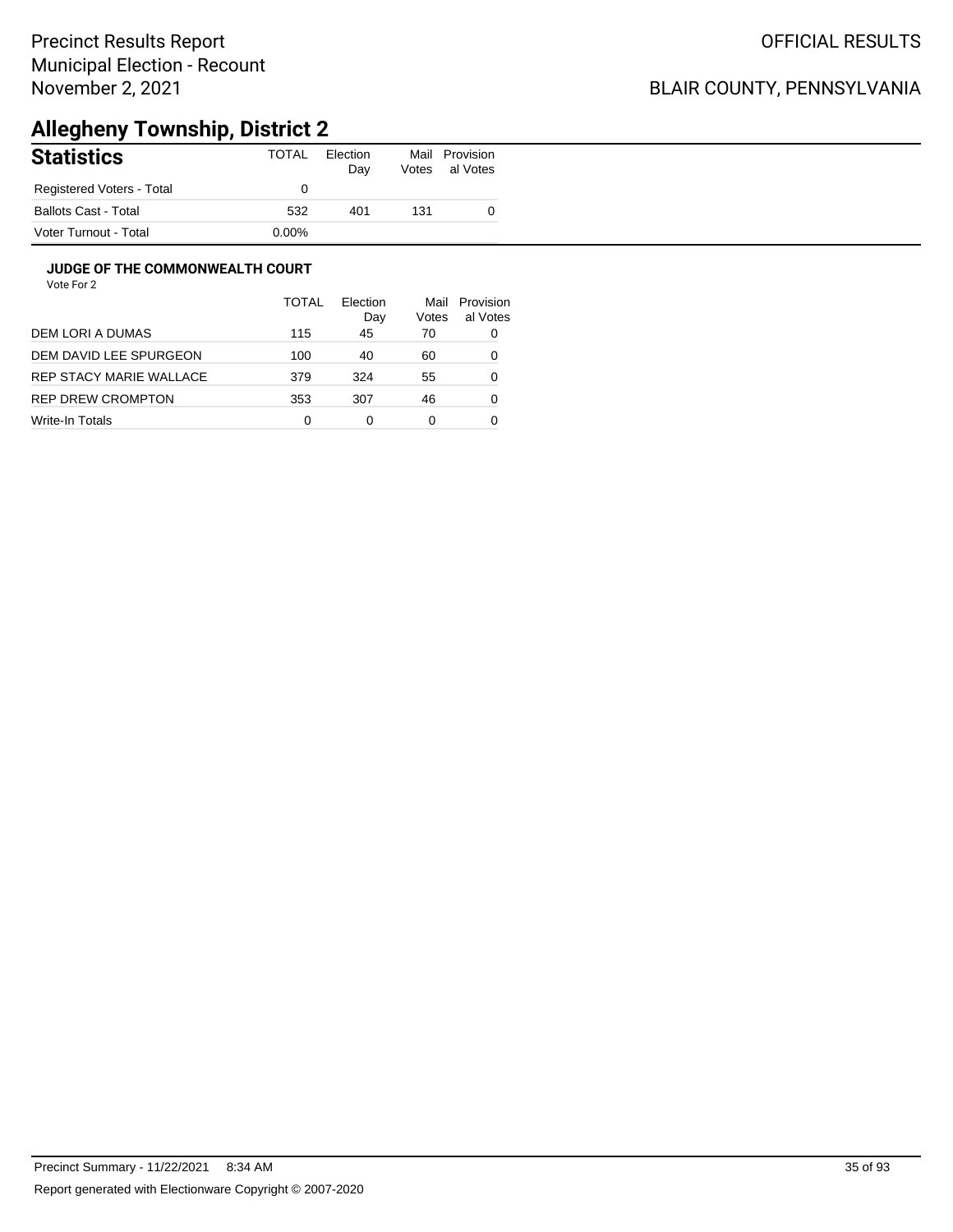## BLAIR COUNTY, PENNSYLVANIA

# **Allegheny Township, District 3**

| <b>Statistics</b>         | TOTAL    | Election<br>Day | Mail<br>Votes | Provision<br>al Votes |
|---------------------------|----------|-----------------|---------------|-----------------------|
| Registered Voters - Total |          |                 |               |                       |
| Ballots Cast - Total      | 87       | 57              | 29            |                       |
| Voter Turnout - Total     | $0.00\%$ |                 |               |                       |

#### **JUDGE OF THE COMMONWEALTH COURT**

|                         | <b>TOTAL</b> | <b>Flection</b><br>Day | Mail<br>Votes | Provision<br>al Votes |
|-------------------------|--------------|------------------------|---------------|-----------------------|
| DEM LORI A DUMAS        | 32           | 14                     | 17            |                       |
| DEM DAVID LEE SPURGEON  | 25           | 10                     | 14            |                       |
| REP STACY MARIE WALLACE | 53           | 41                     | 12            | 0                     |
| REP DREW CROMPTON       | 46           | 34                     | 12            | 0                     |
| Write-In Totals         | 0            | 0                      | 0             |                       |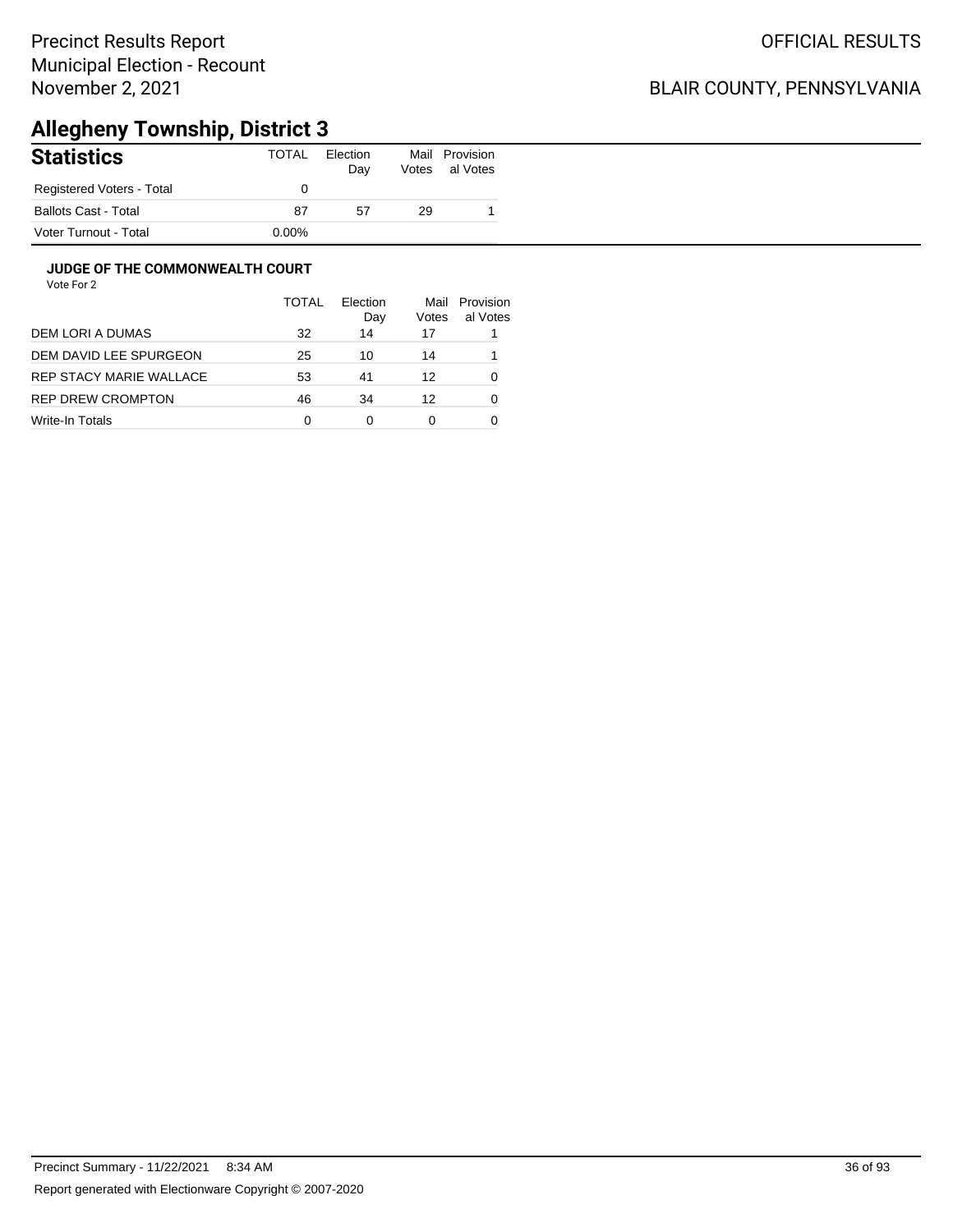### BLAIR COUNTY, PENNSYLVANIA

# **Allegheny Township, District 4**

| <b>Statistics</b>           | TOTAL    | Election<br>Day | Mail<br>Votes | Provision<br>al Votes |
|-----------------------------|----------|-----------------|---------------|-----------------------|
| Registered Voters - Total   |          |                 |               |                       |
| <b>Ballots Cast - Total</b> | 269      | 238             | 30            |                       |
| Voter Turnout - Total       | $0.00\%$ |                 |               |                       |

#### **JUDGE OF THE COMMONWEALTH COURT**

|                          | TOTAL | Flection<br>Day | Mail<br>Votes | Provision<br>al Votes |
|--------------------------|-------|-----------------|---------------|-----------------------|
| DEM LORI A DUMAS         | 44    | 29              | 14            |                       |
| DEM DAVID LEE SPURGEON   | 43    | 26              | 16            |                       |
| REP STACY MARIE WALLACE  | 204   | 193             | 11            | 0                     |
| <b>REP DREW CROMPTON</b> | 201   | 188             | 13            | 0                     |
| Write-In Totals          | 0     | 0               | 0             |                       |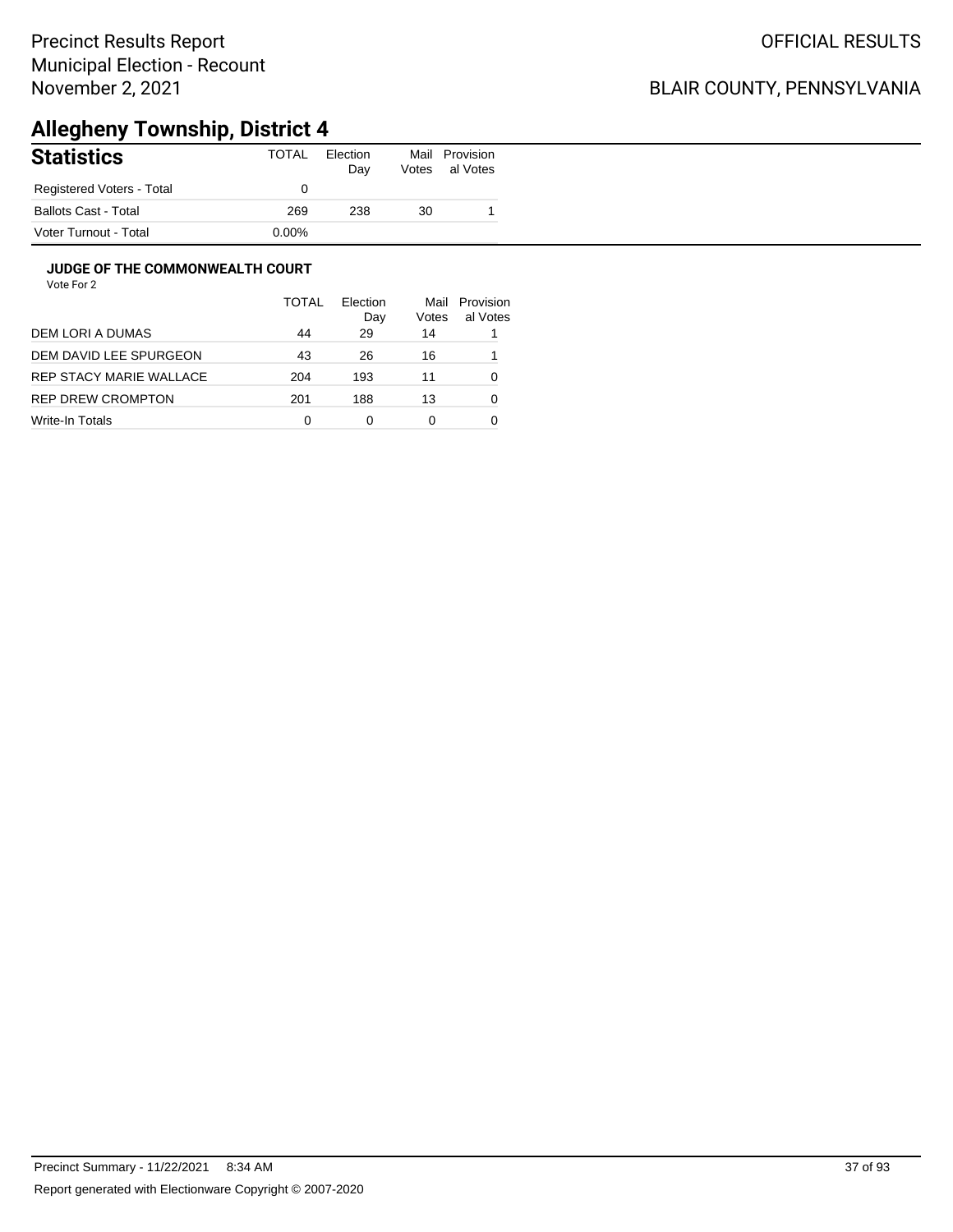### BLAIR COUNTY, PENNSYLVANIA

# **Antis Township, District 1**

| <b>Statistics</b>           | TOTAL    | Election<br>Day | Mail<br>Votes | Provision<br>al Votes |
|-----------------------------|----------|-----------------|---------------|-----------------------|
| Registered Voters - Total   |          |                 |               |                       |
| <b>Ballots Cast - Total</b> | 636      | 523             | 112           |                       |
| Voter Turnout - Total       | $0.00\%$ |                 |               |                       |

#### **JUDGE OF THE COMMONWEALTH COURT**

|                         | <b>TOTAL</b> | Election<br>Day | Mail<br>Votes | Provision<br>al Votes |
|-------------------------|--------------|-----------------|---------------|-----------------------|
| DEM LORI A DUMAS        | 115          | 45              | 69            |                       |
| DEM DAVID LEE SPURGEON  | 100          | 38              | 62            | 0                     |
| REP STACY MARIE WALLACE | 458          | 417             | 41            | 0                     |
| REP DREW CROMPTON       | 442          | 404             | 38            | 0                     |
| Write-In Totals         | 2            |                 | 0             |                       |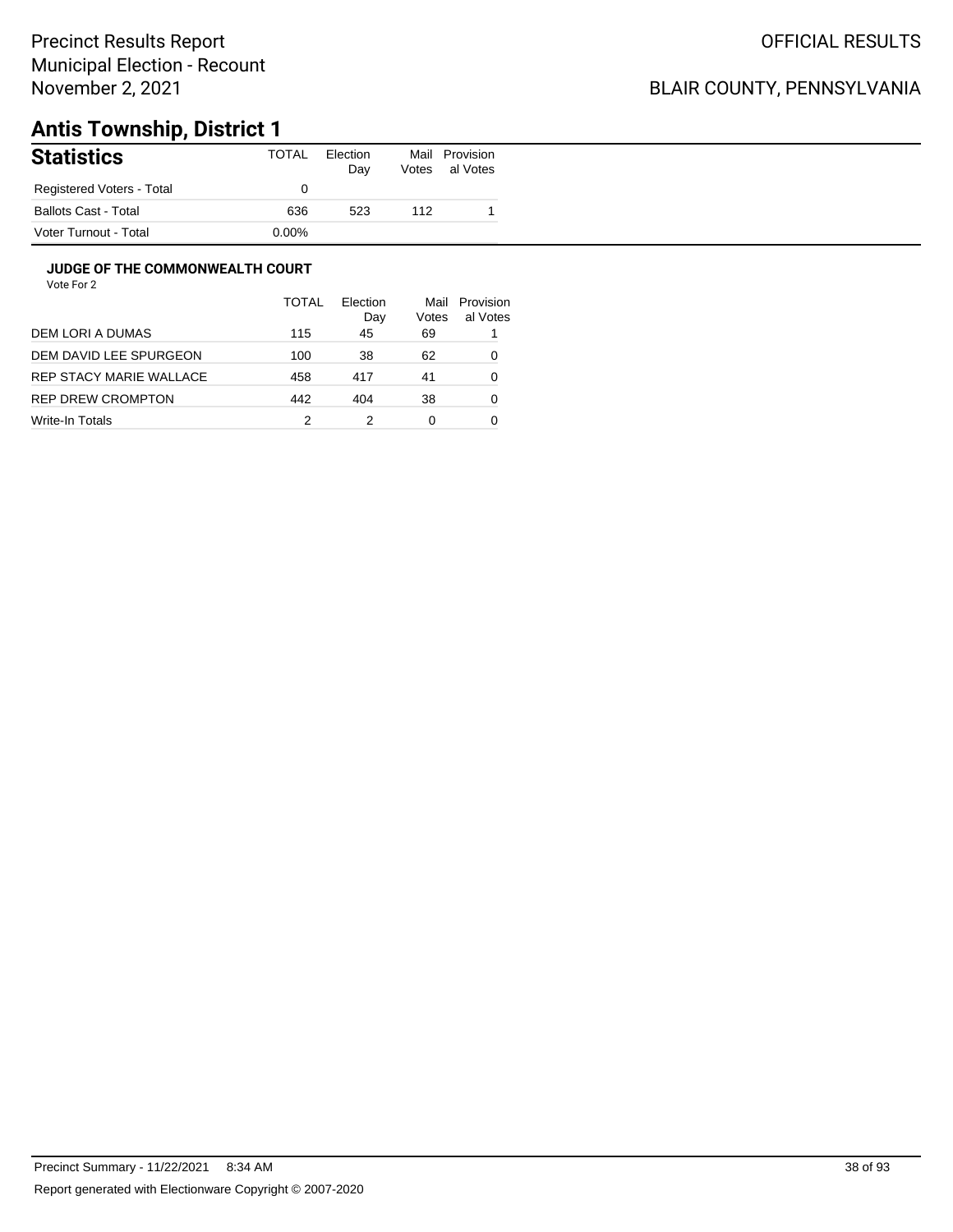### BLAIR COUNTY, PENNSYLVANIA

# **Antis Township, District 2**

| <b>Statistics</b>           | TOTAL    | Election<br>Day | Mail<br>Votes | Provision<br>al Votes |
|-----------------------------|----------|-----------------|---------------|-----------------------|
| Registered Voters - Total   |          |                 |               |                       |
| <b>Ballots Cast - Total</b> | 431      | 356             | 75            |                       |
| Voter Turnout - Total       | $0.00\%$ |                 |               |                       |

#### **JUDGE OF THE COMMONWEALTH COURT**

|                         | TOTAL | Flection<br>Day | Mail<br>Votes | Provision<br>al Votes |
|-------------------------|-------|-----------------|---------------|-----------------------|
| DEM LORI A DUMAS        | 105   | 55              | 50            | 0                     |
| DEM DAVID LEE SPURGEON  | 82    | 41              | 41            | 0                     |
| REP STACY MARIE WALLACE | 313   | 284             | 29            | 0                     |
| REP DREW CROMPTON       | 275   | 253             | 22            | 0                     |
| Write-In Totals         | 2     |                 | 0             |                       |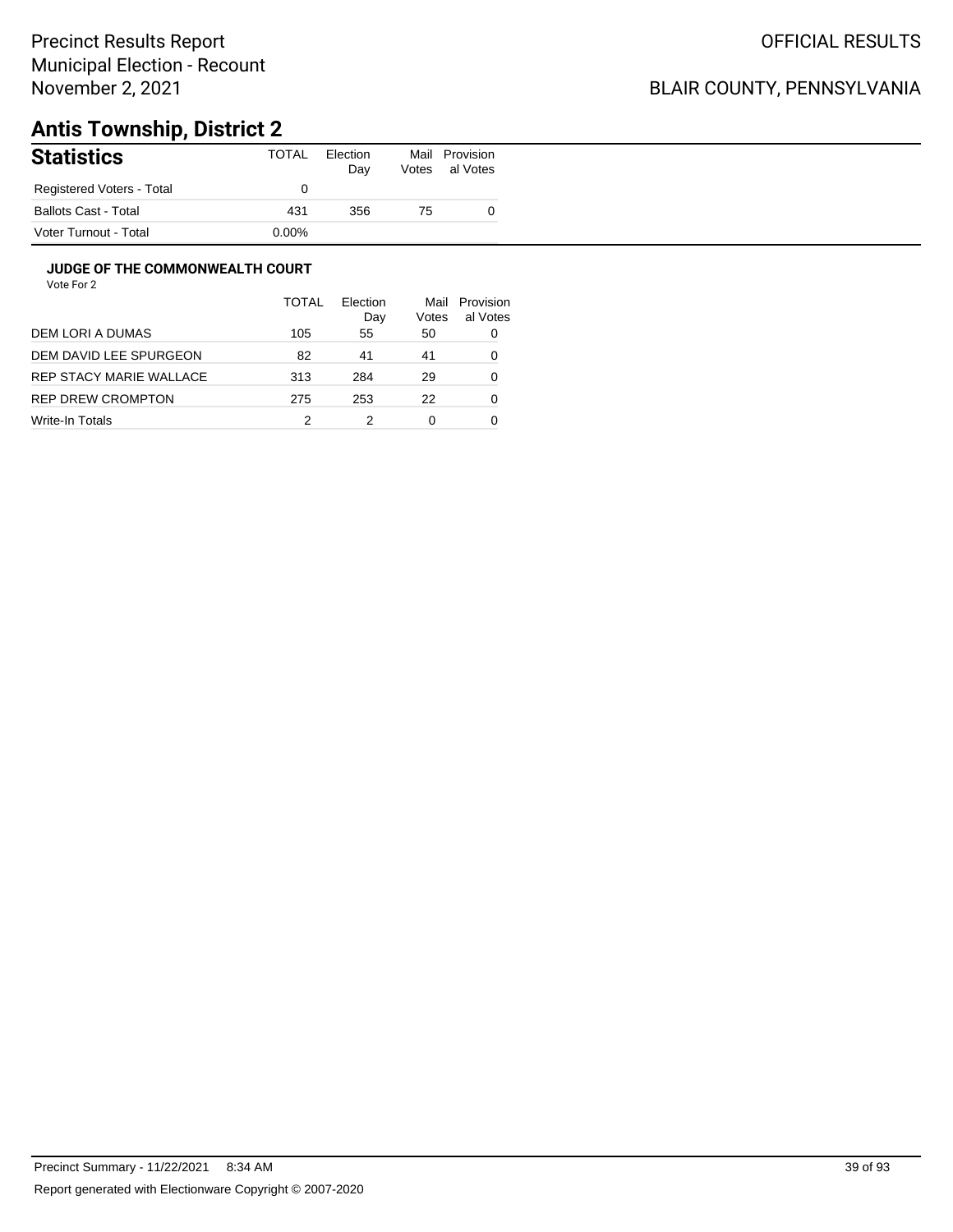### BLAIR COUNTY, PENNSYLVANIA

# **Antis Township, District 3**

| <b>Statistics</b>         | TOTAL    | Election<br>Day | Mail<br>Votes | Provision<br>al Votes |
|---------------------------|----------|-----------------|---------------|-----------------------|
| Registered Voters - Total |          |                 |               |                       |
| Ballots Cast - Total      | 522      | 426             | 96            |                       |
| Voter Turnout - Total     | $0.00\%$ |                 |               |                       |

#### **JUDGE OF THE COMMONWEALTH COURT**

|                         | <b>TOTAL</b> | Flection<br>Day | Mail<br>Votes | Provision<br>al Votes |
|-------------------------|--------------|-----------------|---------------|-----------------------|
| DEM LORI A DUMAS        | 117          | 62              | 55            | 0                     |
| DEM DAVID LEE SPURGEON  | 109          | 66              | 43            | 0                     |
| REP STACY MARIE WALLACE | 359          | 317             | 42            | 0                     |
| REP DREW CROMPTON       | 342          | 307             | 35            | 0                     |
| Write-In Totals         | 4            | 4               | 0             |                       |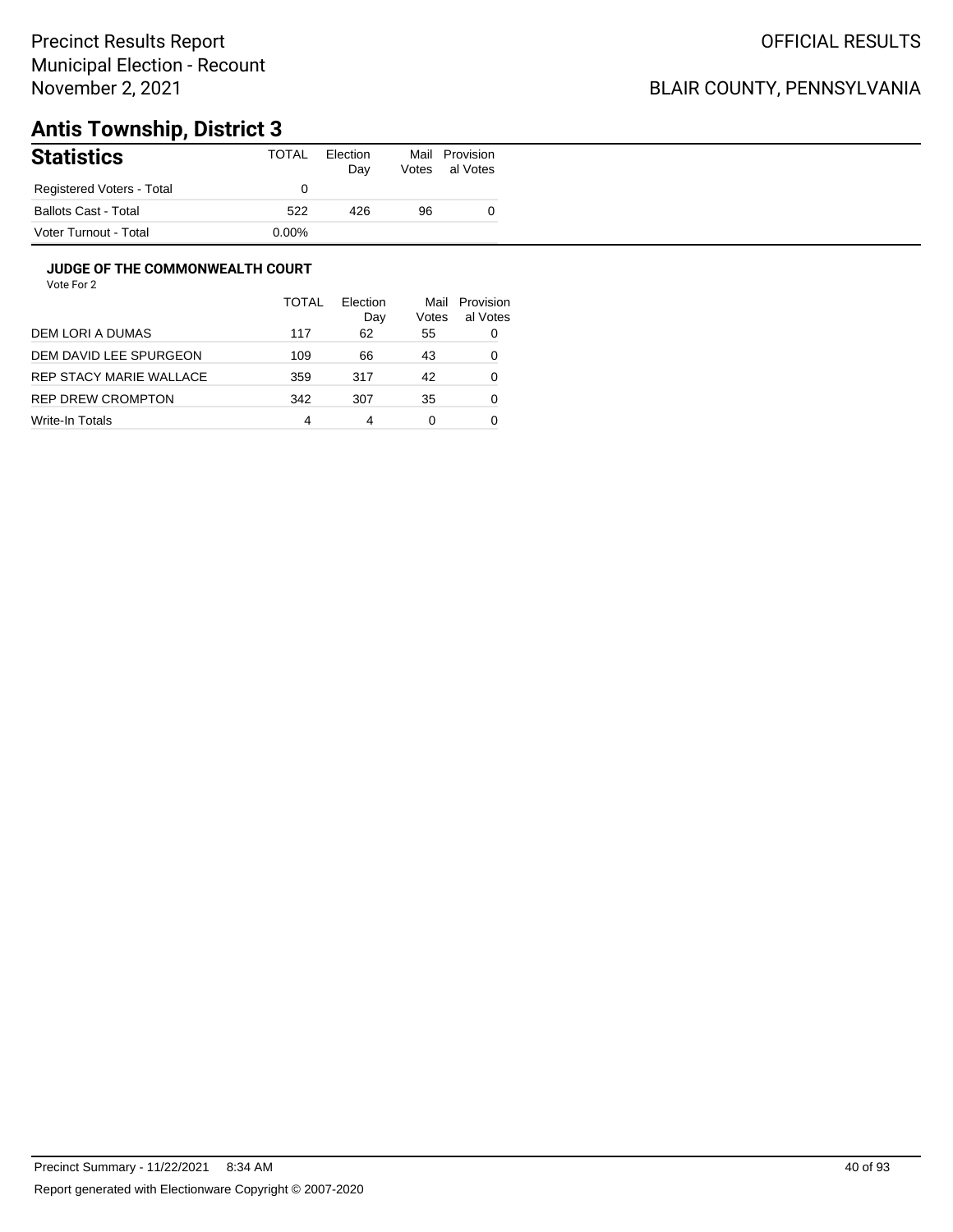## BLAIR COUNTY, PENNSYLVANIA

# **Bellwood Borough**

| <b>Statistics</b>           | TOTAL | Election<br>Day | Votes | Mail Provision<br>al Votes |
|-----------------------------|-------|-----------------|-------|----------------------------|
| Registered Voters - Total   |       |                 |       |                            |
| <b>Ballots Cast - Total</b> | 408   | 365             | 43    |                            |
| Voter Turnout - Total       | 0.00% |                 |       |                            |

#### **JUDGE OF THE COMMONWEALTH COURT**

|                         | TOTAL | Flection<br>Day | Mail<br>Votes | Provision<br>al Votes |
|-------------------------|-------|-----------------|---------------|-----------------------|
| DEM LORI A DUMAS        | 72    | 47              | 25            | 0                     |
| DEM DAVID LEE SPURGEON  | 58    | 37              | 21            | 0                     |
| REP STACY MARIE WALLACE | 298   | 281             | 17            | 0                     |
| REP DREW CROMPTON       | 291   | 274             | 17            | 0                     |
| Write-In Totals         |       |                 | 0             |                       |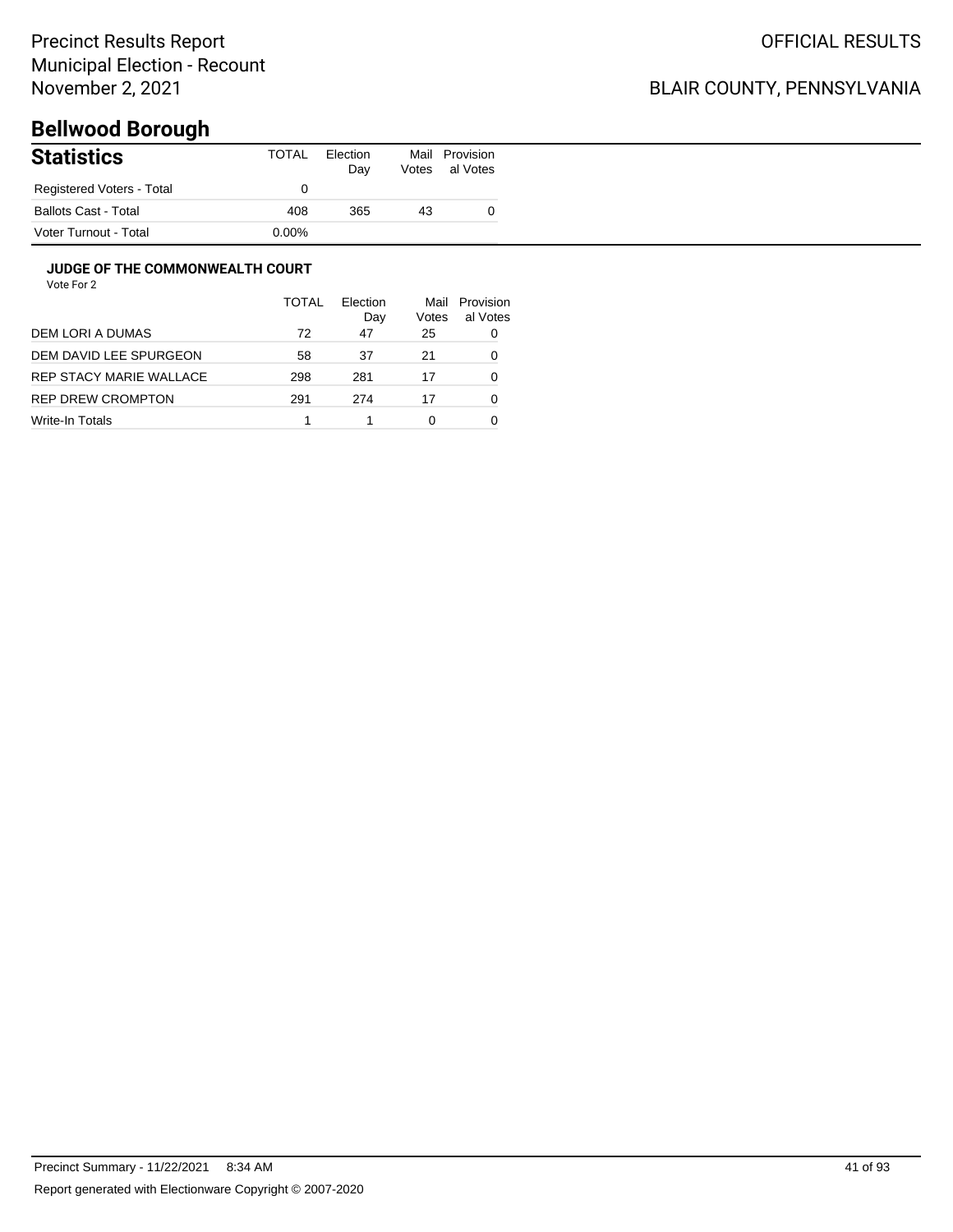### BLAIR COUNTY, PENNSYLVANIA

# **Blair Township, District 1**

| <b>Statistics</b>           | TOTAL    | Election<br>Day | Mail<br>Votes | Provision<br>al Votes |
|-----------------------------|----------|-----------------|---------------|-----------------------|
| Registered Voters - Total   |          |                 |               |                       |
| <b>Ballots Cast - Total</b> | 445      | 331             | 114           |                       |
| Voter Turnout - Total       | $0.00\%$ |                 |               |                       |

#### **JUDGE OF THE COMMONWEALTH COURT**

|                         | TOTAL | Flection<br>Day | Mail<br>Votes | Provision<br>al Votes |
|-------------------------|-------|-----------------|---------------|-----------------------|
| DEM LORI A DUMAS        | 144   | 69              | 75            | 0                     |
| DEM DAVID LEE SPURGEON  | 127   | 62              | 65            | 0                     |
| REP STACY MARIE WALLACE | 284   | 244             | 40            | 0                     |
| REP DREW CROMPTON       | 262   | 226             | 36            | 0                     |
| Write-In Totals         | 0     | 0               | 0             |                       |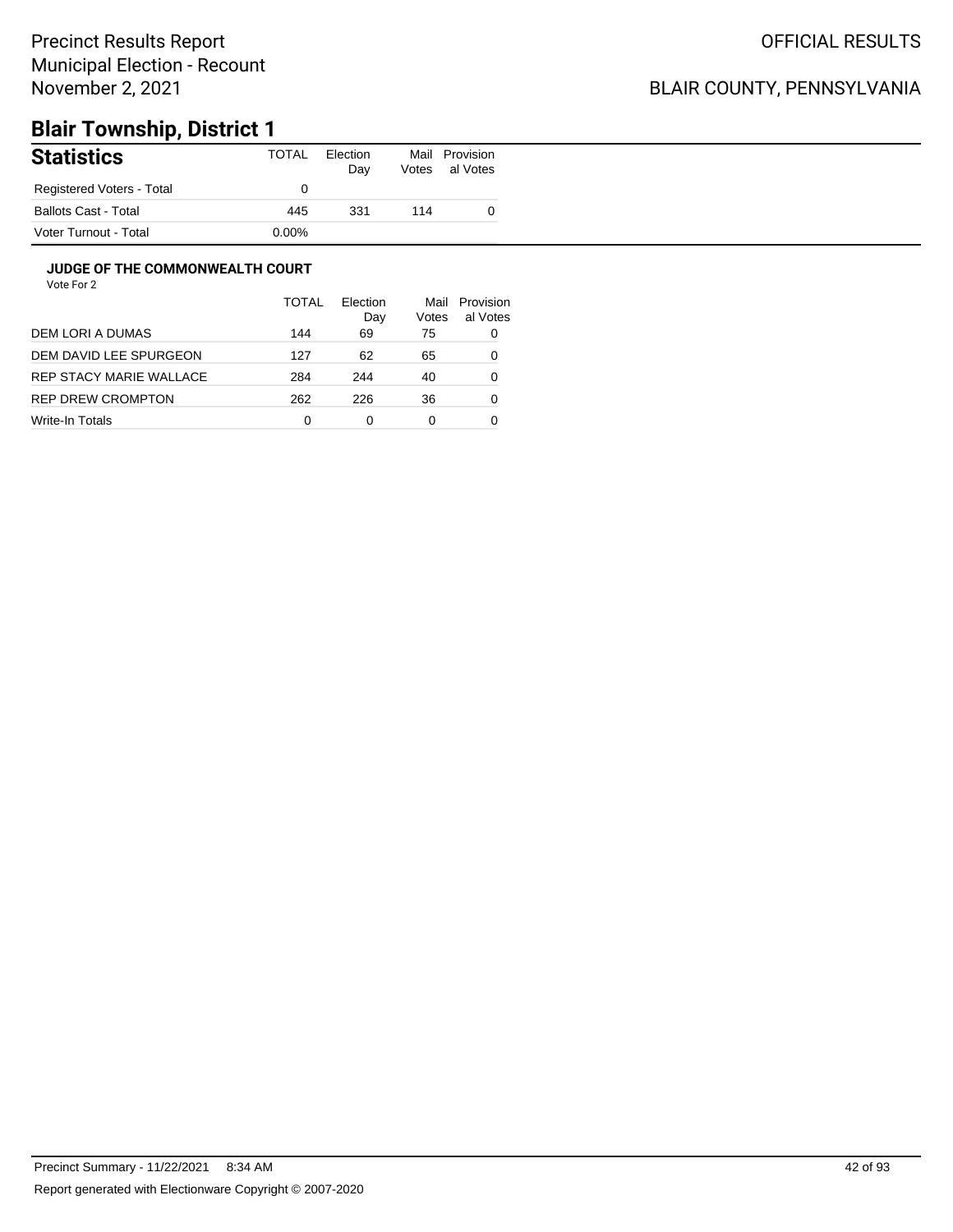### BLAIR COUNTY, PENNSYLVANIA

# **Blair Township, District 2**

| <b>Statistics</b>           | TOTAL    | Election<br>Day | Mail<br>Votes | Provision<br>al Votes |
|-----------------------------|----------|-----------------|---------------|-----------------------|
| Registered Voters - Total   |          |                 |               |                       |
| <b>Ballots Cast - Total</b> | 458      | 331             | 126           |                       |
| Voter Turnout - Total       | $0.00\%$ |                 |               |                       |

#### **JUDGE OF THE COMMONWEALTH COURT**

|                         | TOTAL | Flection<br>Day | Mail<br>Votes | Provision<br>al Votes |
|-------------------------|-------|-----------------|---------------|-----------------------|
| DEM LORI A DUMAS        | 150   | 77              | 73            | 0                     |
| DEM DAVID LEE SPURGEON  | 128   | 59              | 69            | 0                     |
| REP STACY MARIE WALLACE | 274   | 224             | 49            |                       |
| REP DREW CROMPTON       | 258   | 213             | 45            | 0                     |
| Write-In Totals         | 0     | 0               | 0             |                       |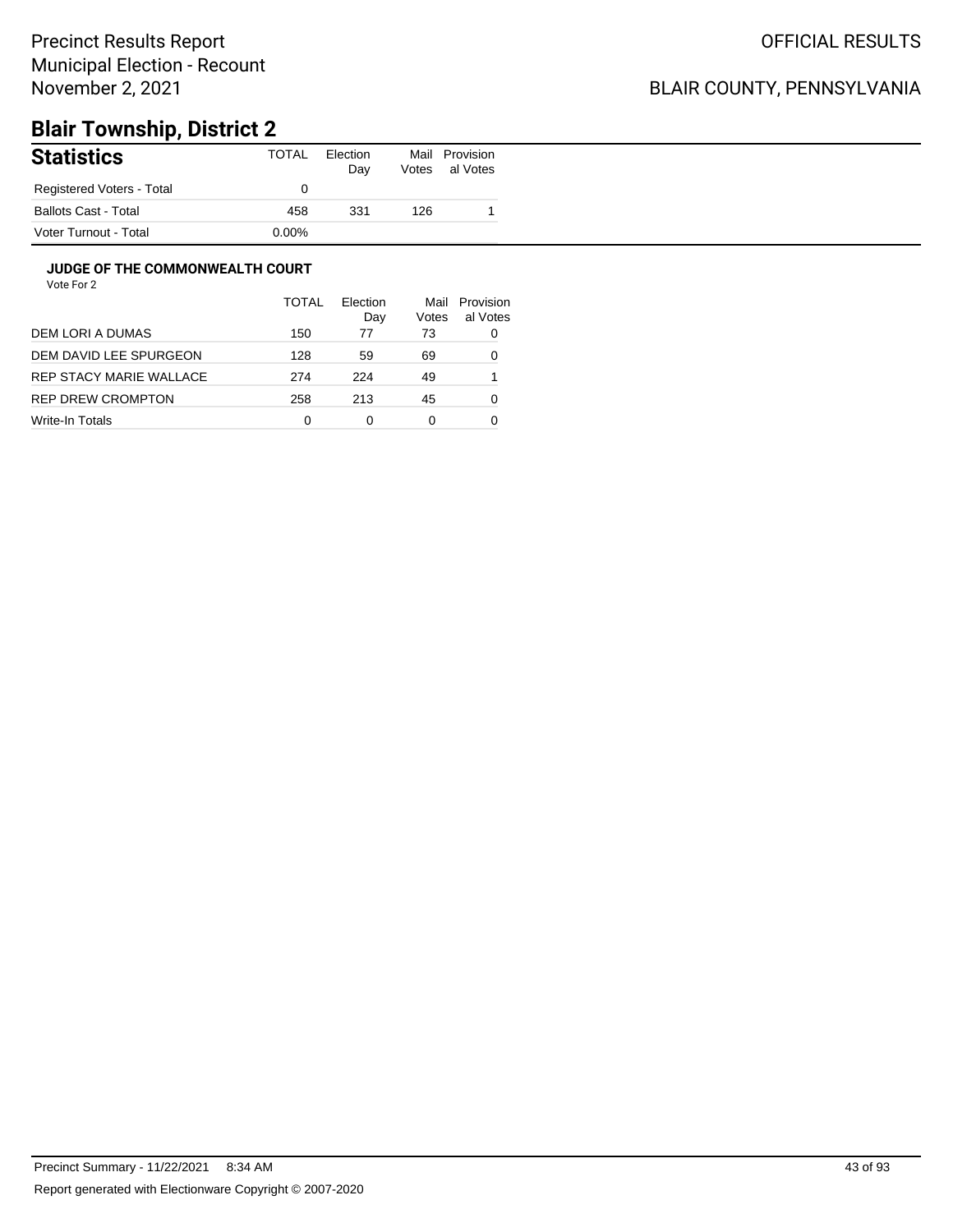### BLAIR COUNTY, PENNSYLVANIA

# **Blair Township, District 3**

| <b>Statistics</b>           | TOTAL    | Election<br>Day | Mail<br>Votes | Provision<br>al Votes |
|-----------------------------|----------|-----------------|---------------|-----------------------|
| Registered Voters - Total   |          |                 |               |                       |
| <b>Ballots Cast - Total</b> | 306      | 252             | 54            |                       |
| Voter Turnout - Total       | $0.00\%$ |                 |               |                       |

#### **JUDGE OF THE COMMONWEALTH COURT**

|                         | TOTAL | Flection<br>Day | Mail<br>Votes | Provision<br>al Votes |
|-------------------------|-------|-----------------|---------------|-----------------------|
| DEM LORI A DUMAS        | 54    | 24              | 30            | 0                     |
| DEM DAVID LEE SPURGEON  | 52    | 23              | 29            | 0                     |
| REP STACY MARIE WALLACE | 236   | 214             | 22            | 0                     |
| REP DREW CROMPTON       | 221   | 198             | 23            | 0                     |
| Write-In Totals         |       |                 | 0             |                       |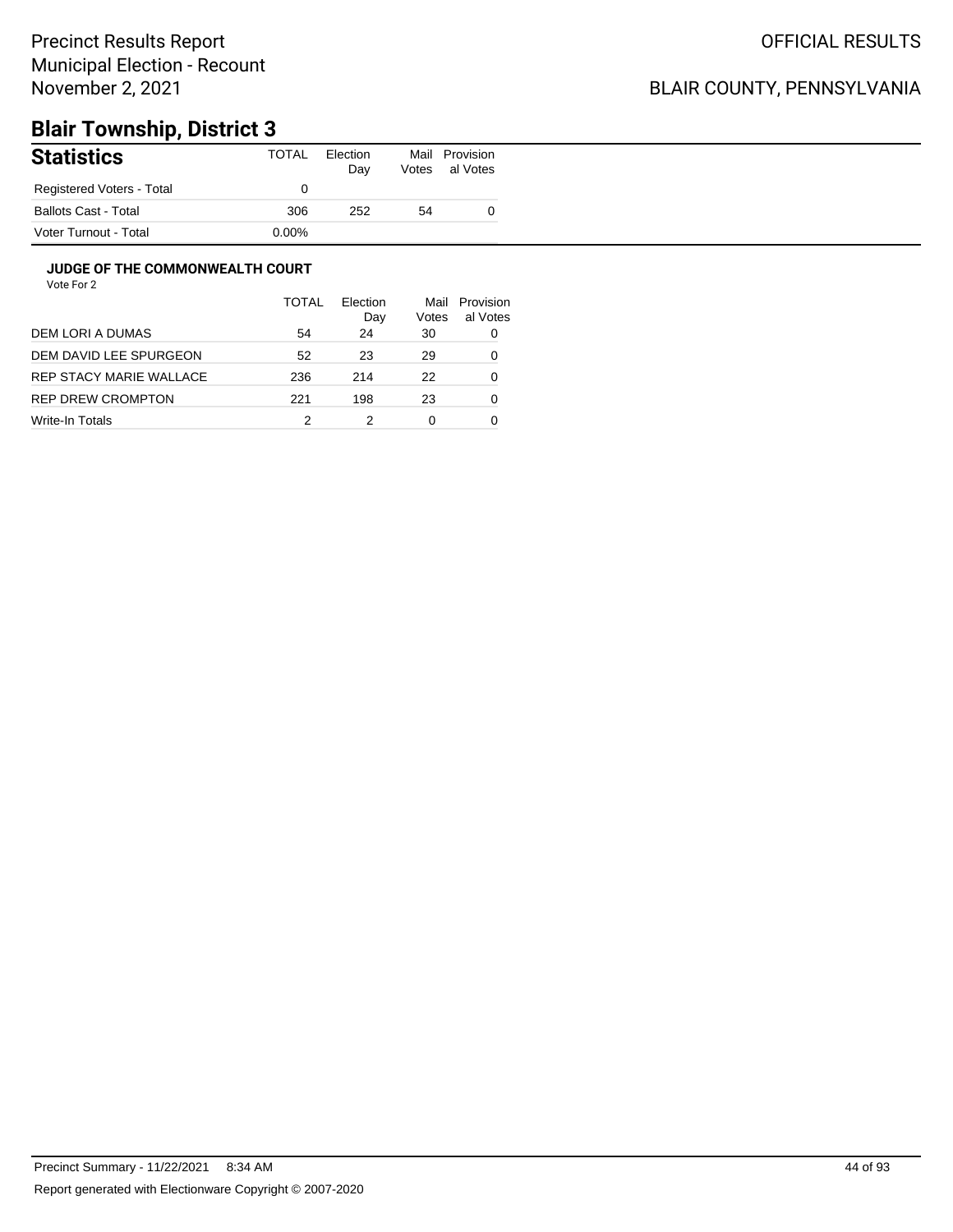### BLAIR COUNTY, PENNSYLVANIA

# **Catharine Township**

| <b>Statistics</b>           | TOTAL    | Election<br>Day | Votes | Mail Provision<br>al Votes |
|-----------------------------|----------|-----------------|-------|----------------------------|
| Registered Voters - Total   |          |                 |       |                            |
| <b>Ballots Cast - Total</b> | 205      | 192             | 13    |                            |
| Voter Turnout - Total       | $0.00\%$ |                 |       |                            |

#### **JUDGE OF THE COMMONWEALTH COURT**

|                         | TOTAL | Flection<br>Day | Mail<br>Votes | Provision<br>al Votes |
|-------------------------|-------|-----------------|---------------|-----------------------|
| DEM LORI A DUMAS        | 26    | 18              | 8             |                       |
| DEM DAVID LEE SPURGEON  | 20    | 12              | 8             |                       |
| REP STACY MARIE WALLACE | 159   | 155             | 4             | 0                     |
| REP DREW CROMPTON       | 139   | 135             | 4             | Ω                     |
| Write-In Totals         | 0     |                 | 0             |                       |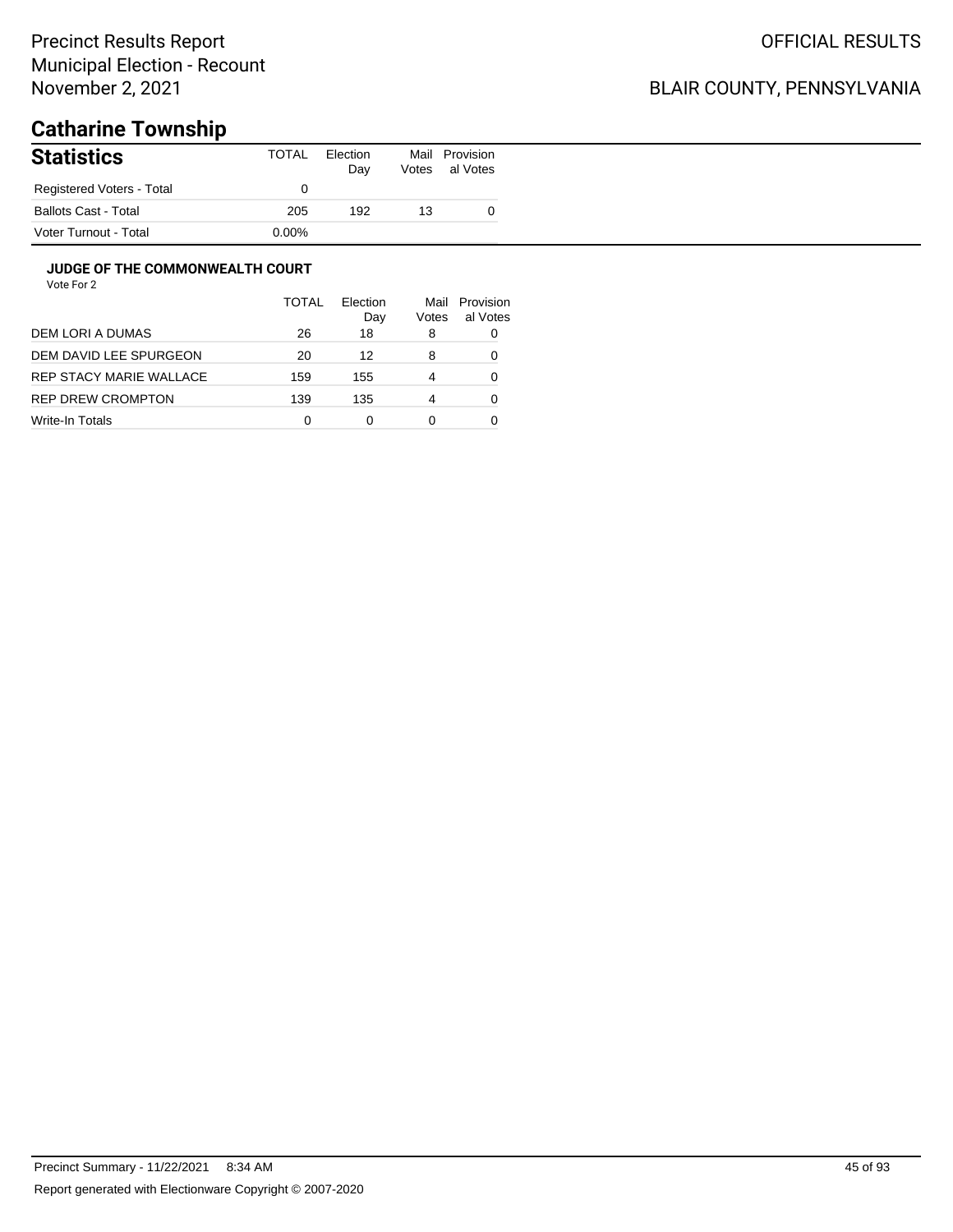### BLAIR COUNTY, PENNSYLVANIA

# **Duncansville Borough**

| <b>Statistics</b>           | TOTAL    | Election<br>Day | Mail<br>Votes | Provision<br>al Votes |
|-----------------------------|----------|-----------------|---------------|-----------------------|
| Registered Voters - Total   |          |                 |               |                       |
| <b>Ballots Cast - Total</b> | 308      | 242             | 66            |                       |
| Voter Turnout - Total       | $0.00\%$ |                 |               |                       |

#### **JUDGE OF THE COMMONWEALTH COURT**

|                         | <b>TOTAL</b> | Flection<br>Day | Mail<br>Votes | Provision<br>al Votes |
|-------------------------|--------------|-----------------|---------------|-----------------------|
| DEM LORI A DUMAS        | 77           | 43              | 34            | 0                     |
| DEM DAVID LEE SPURGEON  | 65           | 34              | 31            | 0                     |
| REP STACY MARIE WALLACE | 223          | 193             | 30            | 0                     |
| REP DREW CROMPTON       | 200          | 173             | 27            | 0                     |
| Write-In Totals         | 0            | ი               | 0             |                       |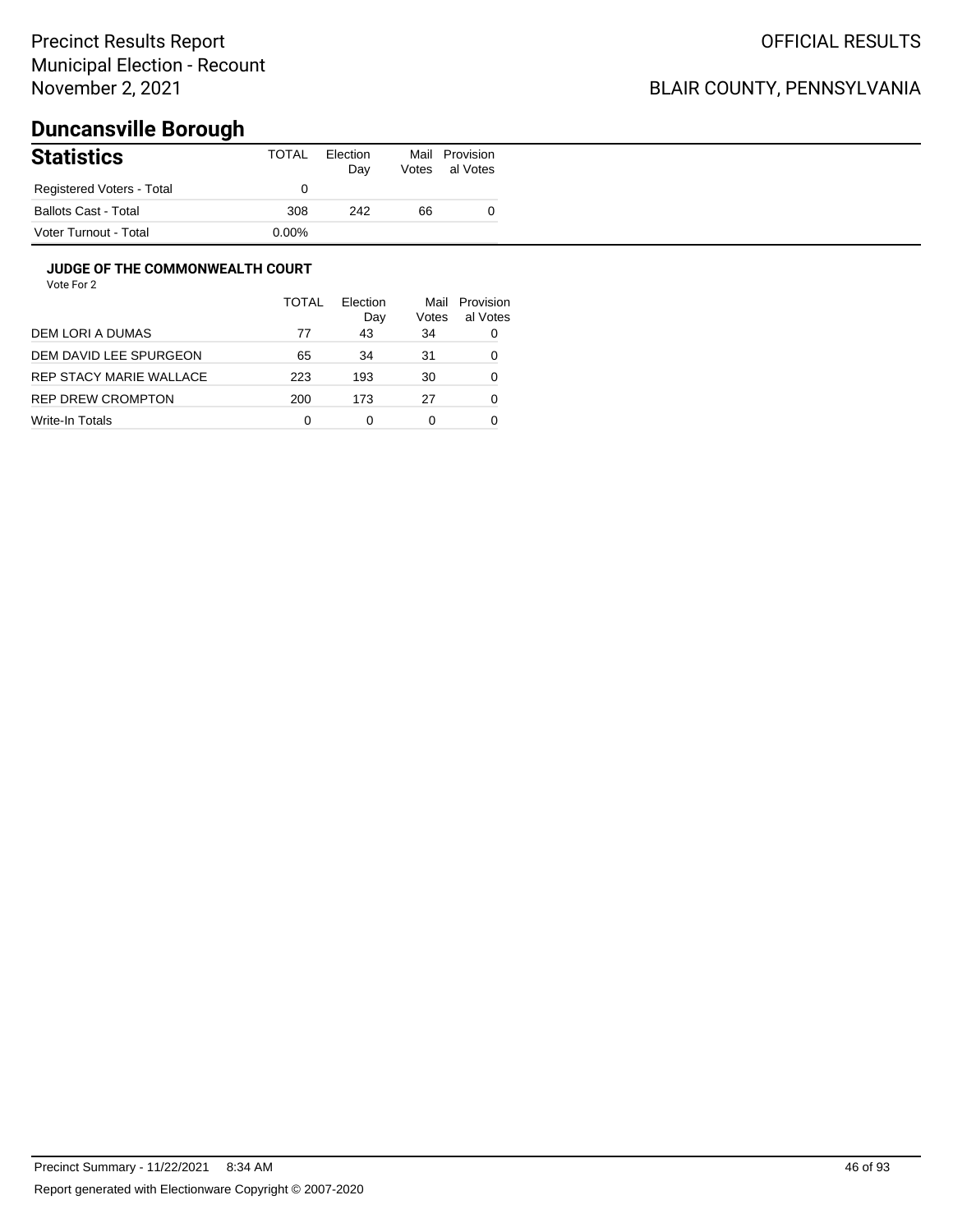## BLAIR COUNTY, PENNSYLVANIA

# **Frankstown Twp, District 1**

| <b>Statistics</b>           | TOTAL    | Election<br>Day | Mail<br>Votes | Provision<br>al Votes |
|-----------------------------|----------|-----------------|---------------|-----------------------|
| Registered Voters - Total   |          |                 |               |                       |
| <b>Ballots Cast - Total</b> | 461      | 388             | 73            |                       |
| Voter Turnout - Total       | $0.00\%$ |                 |               |                       |

#### **JUDGE OF THE COMMONWEALTH COURT**

|                          | <b>TOTAL</b> | Election<br>Dav | Mail<br>Votes | Provision<br>al Votes |
|--------------------------|--------------|-----------------|---------------|-----------------------|
| DEM LORI A DUMAS         | 89           | 51              | 38            | 0                     |
| DEM DAVID LEE SPURGEON   | 81           | 44              | 37            | 0                     |
| REP STACY MARIE WALLACE  | 351          | 319             | 32            | 0                     |
| <b>REP DREW CROMPTON</b> | 343          | 313             | 30            | 0                     |
| Write-In Totals          | 0            | 0               | 0             |                       |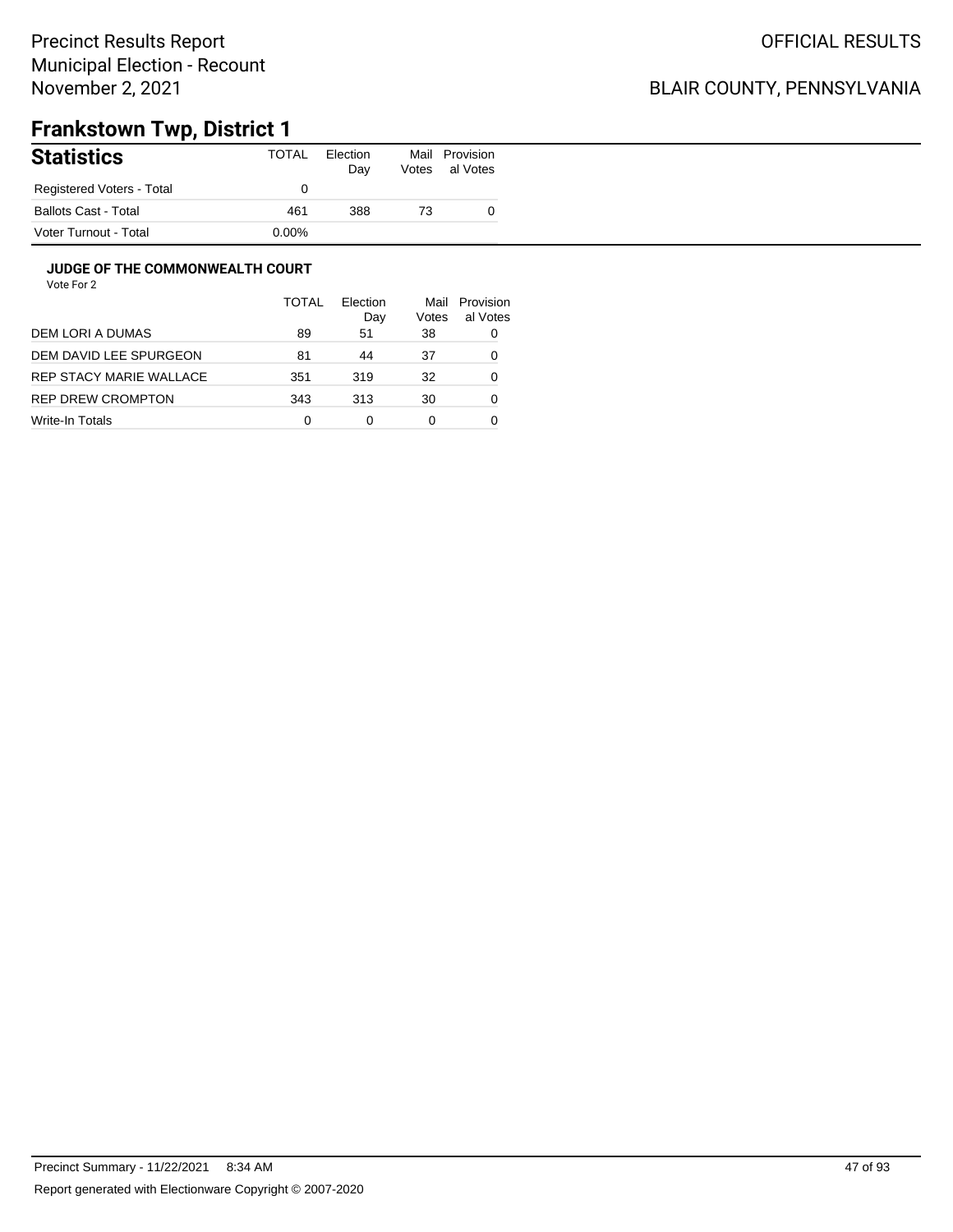### BLAIR COUNTY, PENNSYLVANIA

# **Frankstown Twp, District 2**

| <b>Statistics</b>           | TOTAL    | Election<br>Day | Mail<br>Votes | Provision<br>al Votes |
|-----------------------------|----------|-----------------|---------------|-----------------------|
| Registered Voters - Total   |          |                 |               |                       |
| <b>Ballots Cast - Total</b> | 401      | 300             | 100           |                       |
| Voter Turnout - Total       | $0.00\%$ |                 |               |                       |

#### **JUDGE OF THE COMMONWEALTH COURT**

|                         | <b>TOTAL</b> | Election<br>Day | Mail<br>Votes | Provision<br>al Votes |
|-------------------------|--------------|-----------------|---------------|-----------------------|
| DEM LORI A DUMAS        | 115          | 53              | 61            |                       |
| DEM DAVID LEE SPURGEON  | 106          | 52              | 53            |                       |
| REP STACY MARIE WALLACE | 261          | 222             | 39            | 0                     |
| REP DREW CROMPTON       | 259          | 224             | 35            | 0                     |
| Write-In Totals         | 0            | 0               | 0             |                       |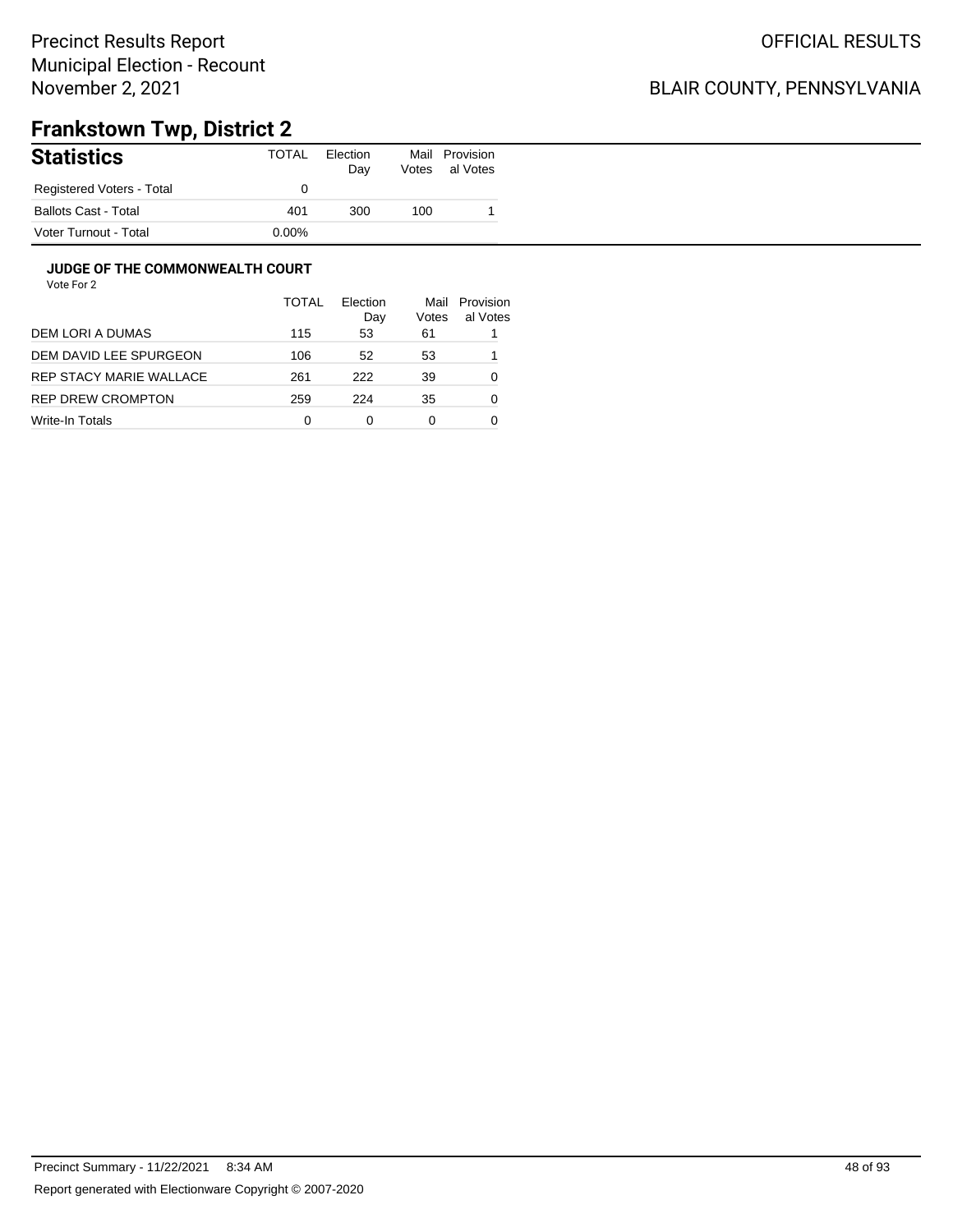### BLAIR COUNTY, PENNSYLVANIA

# **Frankstown Twp, District 3**

| <b>Statistics</b>           | TOTAL    | Election<br>Day | Mail<br>Votes | Provision<br>al Votes |
|-----------------------------|----------|-----------------|---------------|-----------------------|
| Registered Voters - Total   |          |                 |               |                       |
| <b>Ballots Cast - Total</b> | 507      | 369             | 136           |                       |
| Voter Turnout - Total       | $0.00\%$ |                 |               |                       |

#### **JUDGE OF THE COMMONWEALTH COURT**

|                         | <b>TOTAL</b> | Election<br>Day | Mail<br>Votes | Provision<br>al Votes |
|-------------------------|--------------|-----------------|---------------|-----------------------|
| DEM LORI A DUMAS        | 115          | 44              | 70            |                       |
| DEM DAVID LEE SPURGEON  | 101          | 40              | 60            |                       |
| REP STACY MARIE WALLACE | 361          | 293             | 67            |                       |
| REP DREW CROMPTON       | 347          | 282             | 64            |                       |
| Write-In Totals         | 0            | 0               | 0             |                       |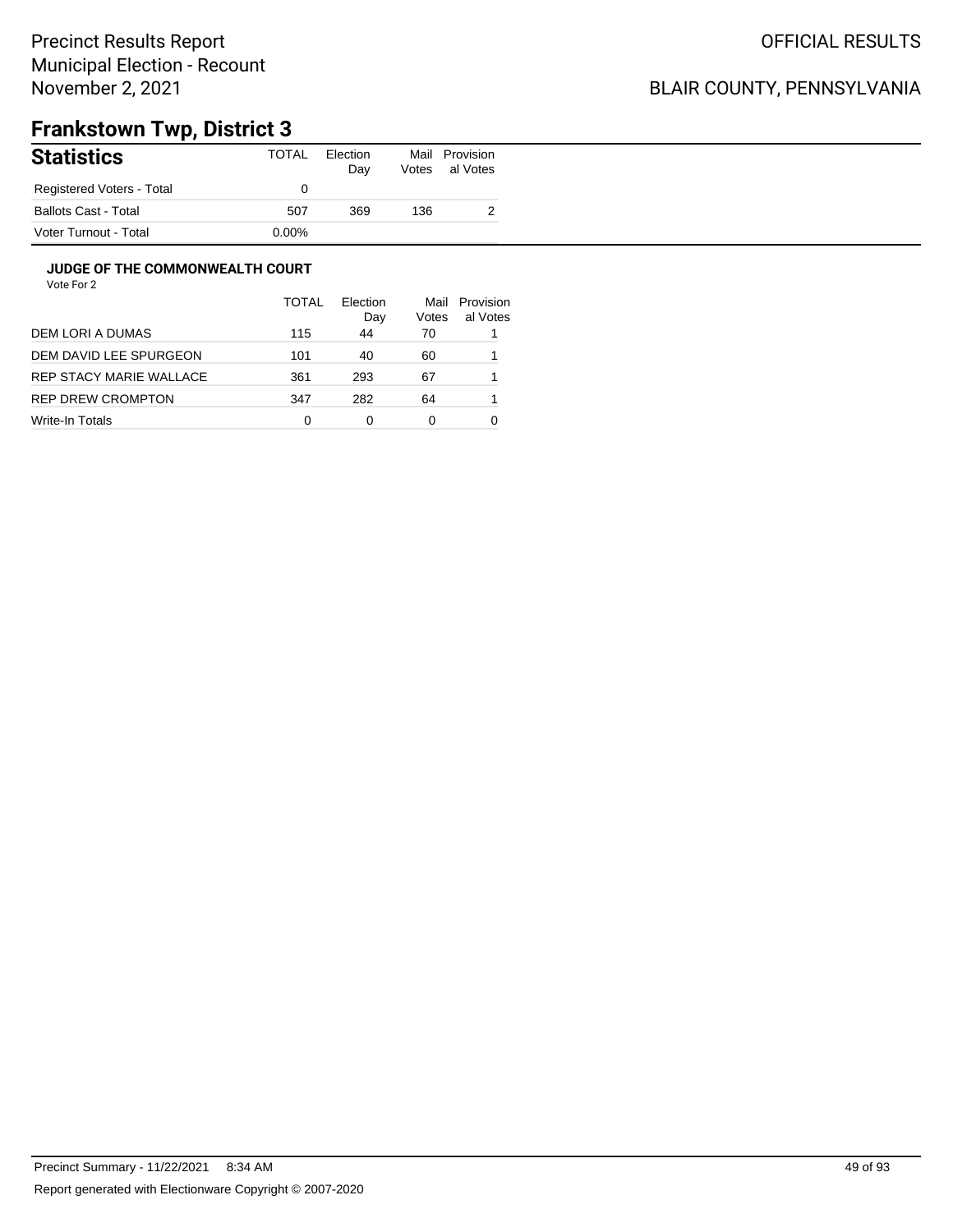### BLAIR COUNTY, PENNSYLVANIA

# **Frankstown Twp, District 4**

| <b>Statistics</b>         | TOTAL    | Election<br>Day | Mail<br>Votes | Provision<br>al Votes |
|---------------------------|----------|-----------------|---------------|-----------------------|
| Registered Voters - Total |          |                 |               |                       |
| Ballots Cast - Total      | 373      | 266             | 107           |                       |
| Voter Turnout - Total     | $0.00\%$ |                 |               |                       |

#### **JUDGE OF THE COMMONWEALTH COURT**

| TOTAL | Election<br>Day | Mail<br>Votes | Provision<br>al Votes |
|-------|-----------------|---------------|-----------------------|
| 94    | 35              | 59            | 0                     |
| 83    | 31              | 52            | 0                     |
| 257   | 212             | 45            | 0                     |
| 242   | 201             | 41            | 0                     |
|       |                 | 0             |                       |
|       |                 |               |                       |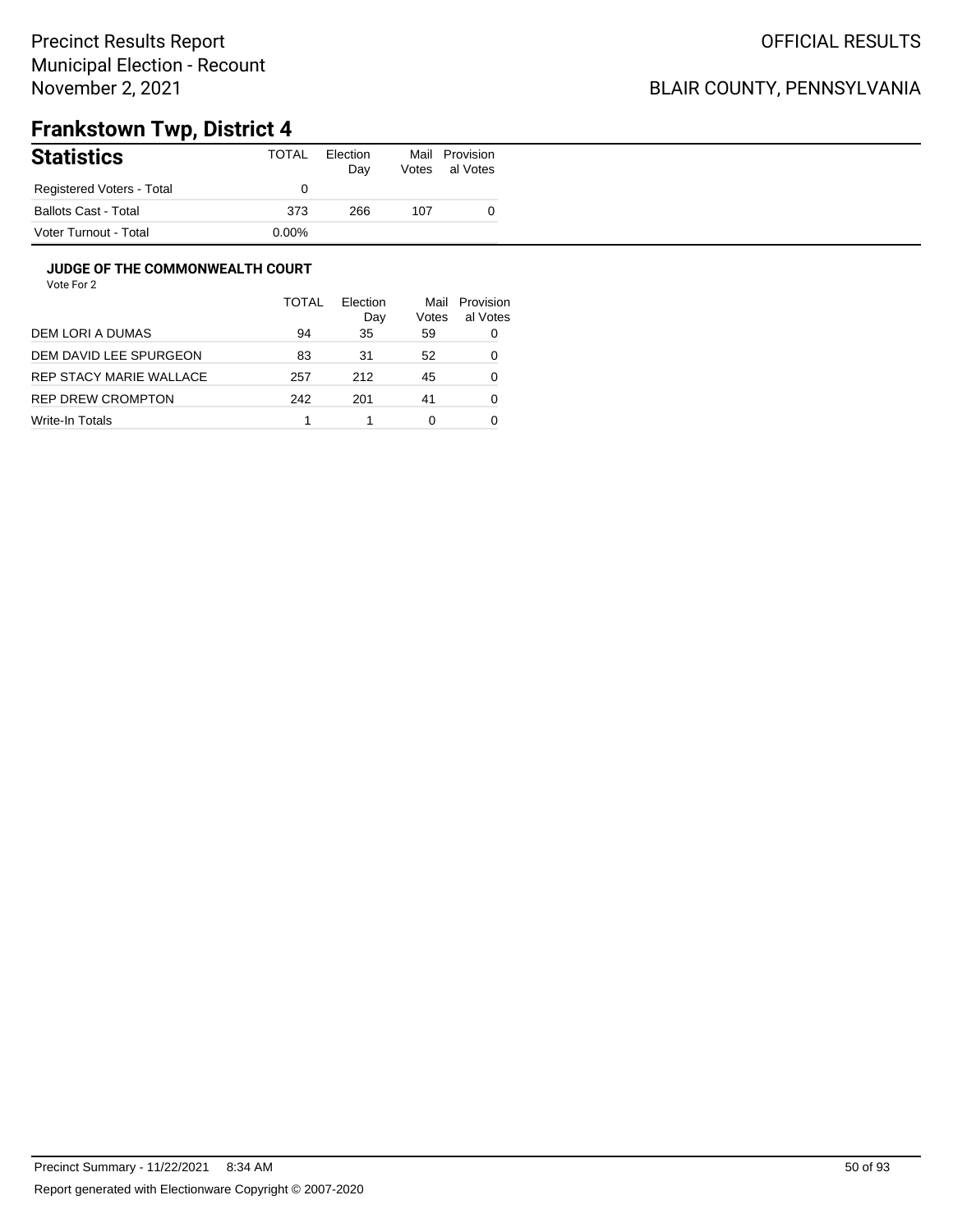### BLAIR COUNTY, PENNSYLVANIA

# **Frankstown Twp, District 5**

| <b>Statistics</b>         | TOTAL    | Election<br>Day | Mail<br>Votes | Provision<br>al Votes |
|---------------------------|----------|-----------------|---------------|-----------------------|
| Registered Voters - Total |          |                 |               |                       |
| Ballots Cast - Total      | 544      | 425             | 119           |                       |
| Voter Turnout - Total     | $0.00\%$ |                 |               |                       |

#### **JUDGE OF THE COMMONWEALTH COURT**

|                         | <b>TOTAL</b> | <b>Flection</b><br>Day | Mail<br>Votes | Provision<br>al Votes |
|-------------------------|--------------|------------------------|---------------|-----------------------|
| DEM LORI A DUMAS        | 129          | 60                     | 69            | 0                     |
| DEM DAVID LEE SPURGEON  | 115          | 51                     | 64            | 0                     |
| REP STACY MARIE WALLACE | 385          | 336                    | 49            | 0                     |
| REP DREW CROMPTON       | 360          | 316                    | 44            | 0                     |
| Write-In Totals         | 0            | 0                      | 0             |                       |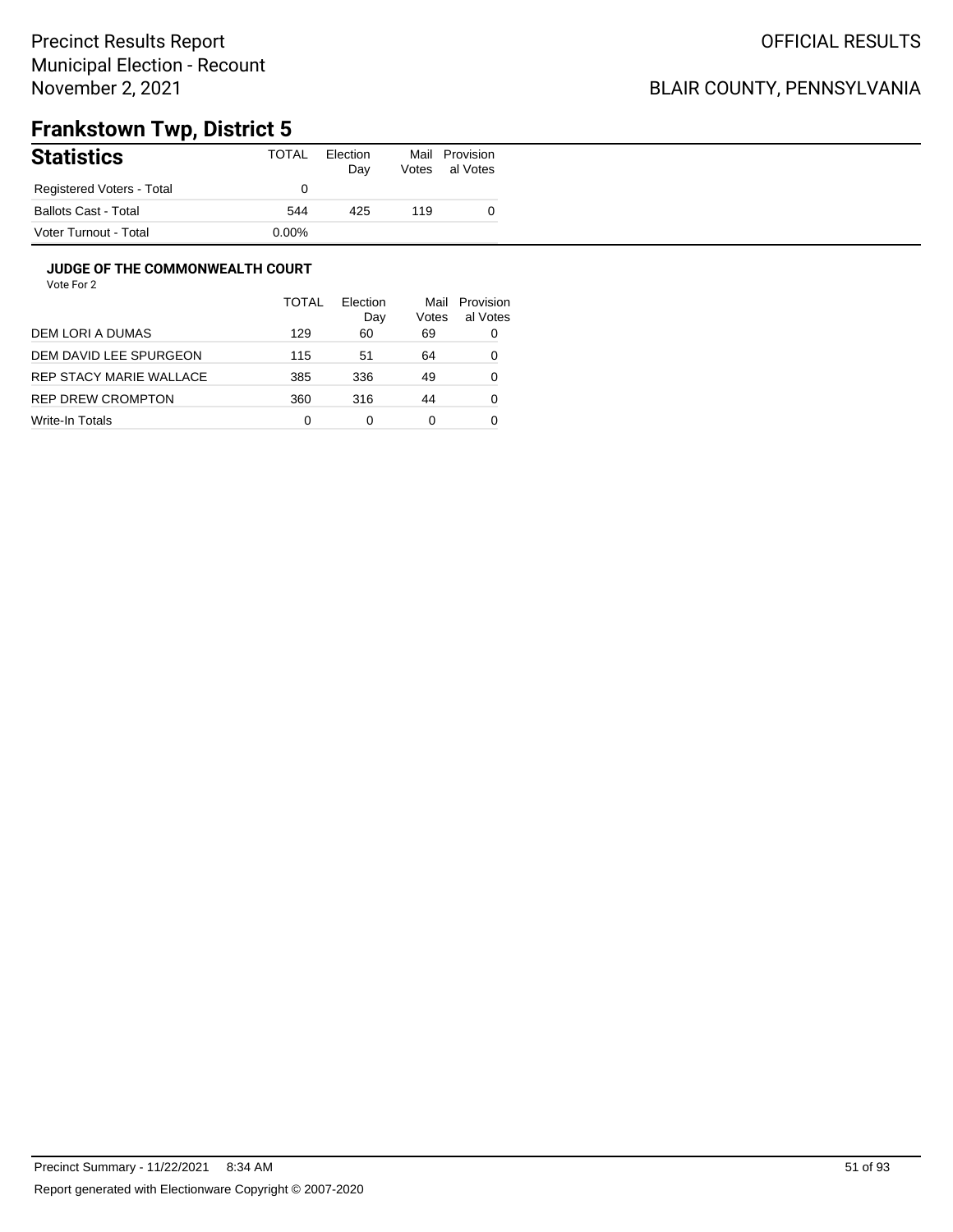### BLAIR COUNTY, PENNSYLVANIA

# **Freedom Twp, District 1**

| <b>Statistics</b>           | TOTAL    | Election<br>Day | Votes | Mail Provision<br>al Votes |
|-----------------------------|----------|-----------------|-------|----------------------------|
| Registered Voters - Total   |          |                 |       |                            |
| <b>Ballots Cast - Total</b> | 247      | 197             | 50    |                            |
| Voter Turnout - Total       | $0.00\%$ |                 |       |                            |

#### **JUDGE OF THE COMMONWEALTH COURT**

|                         | <b>TOTAL</b> | Flection<br>Day | Mail<br>Votes | Provision<br>al Votes |
|-------------------------|--------------|-----------------|---------------|-----------------------|
| DEM LORI A DUMAS        | 38           | 17              | 21            | 0                     |
| DEM DAVID LEE SPURGEON  | 37           | 17              | 20            | 0                     |
| REP STACY MARIE WALLACE | 190          | 163             | 27            | 0                     |
| REP DREW CROMPTON       | 169          | 146             | 23            | 0                     |
| Write-In Totals         | 0            | 0               | 0             |                       |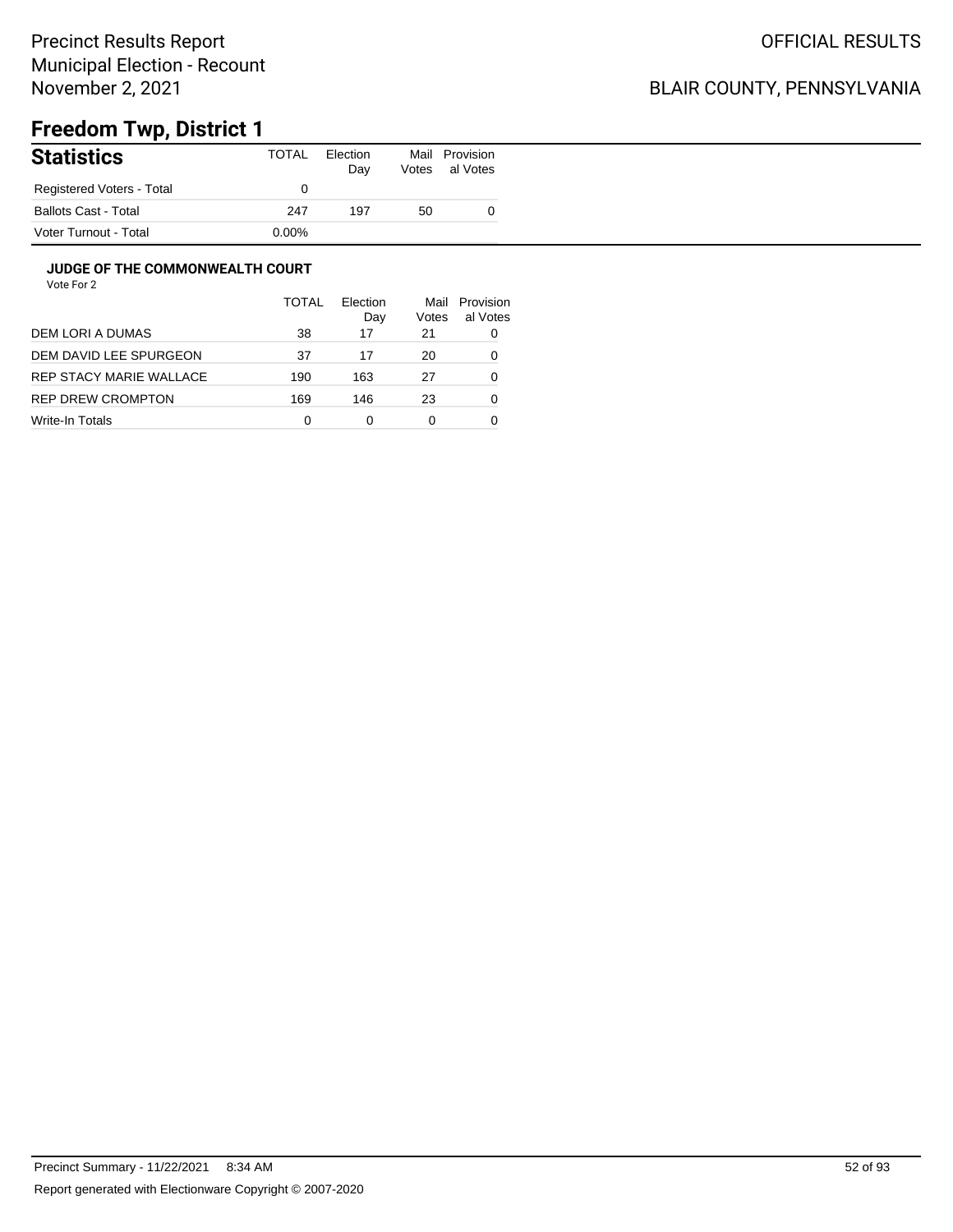### BLAIR COUNTY, PENNSYLVANIA

# **Freedom Twp, District 2**

| <b>Statistics</b>           | TOTAL    | Election<br>Day | Mail<br>Votes | Provision<br>al Votes |
|-----------------------------|----------|-----------------|---------------|-----------------------|
| Registered Voters - Total   |          |                 |               |                       |
| <b>Ballots Cast - Total</b> | 495      | 441             | 53            |                       |
| Voter Turnout - Total       | $0.00\%$ |                 |               |                       |

#### **JUDGE OF THE COMMONWEALTH COURT**

|                         | <b>TOTAL</b> | Election<br>Day | Mail<br>Votes | Provision<br>al Votes |
|-------------------------|--------------|-----------------|---------------|-----------------------|
| DEM LORI A DUMAS        | 59           | 35              | 23            |                       |
| DEM DAVID LEE SPURGEON  | 43           | 28              | 15            | 0                     |
| REP STACY MARIE WALLACE | 403          | 370             | 32            |                       |
| REP DREW CROMPTON       | 366          | 340             | 26            | 0                     |
| Write-In Totals         | 0            | 0               | 0             |                       |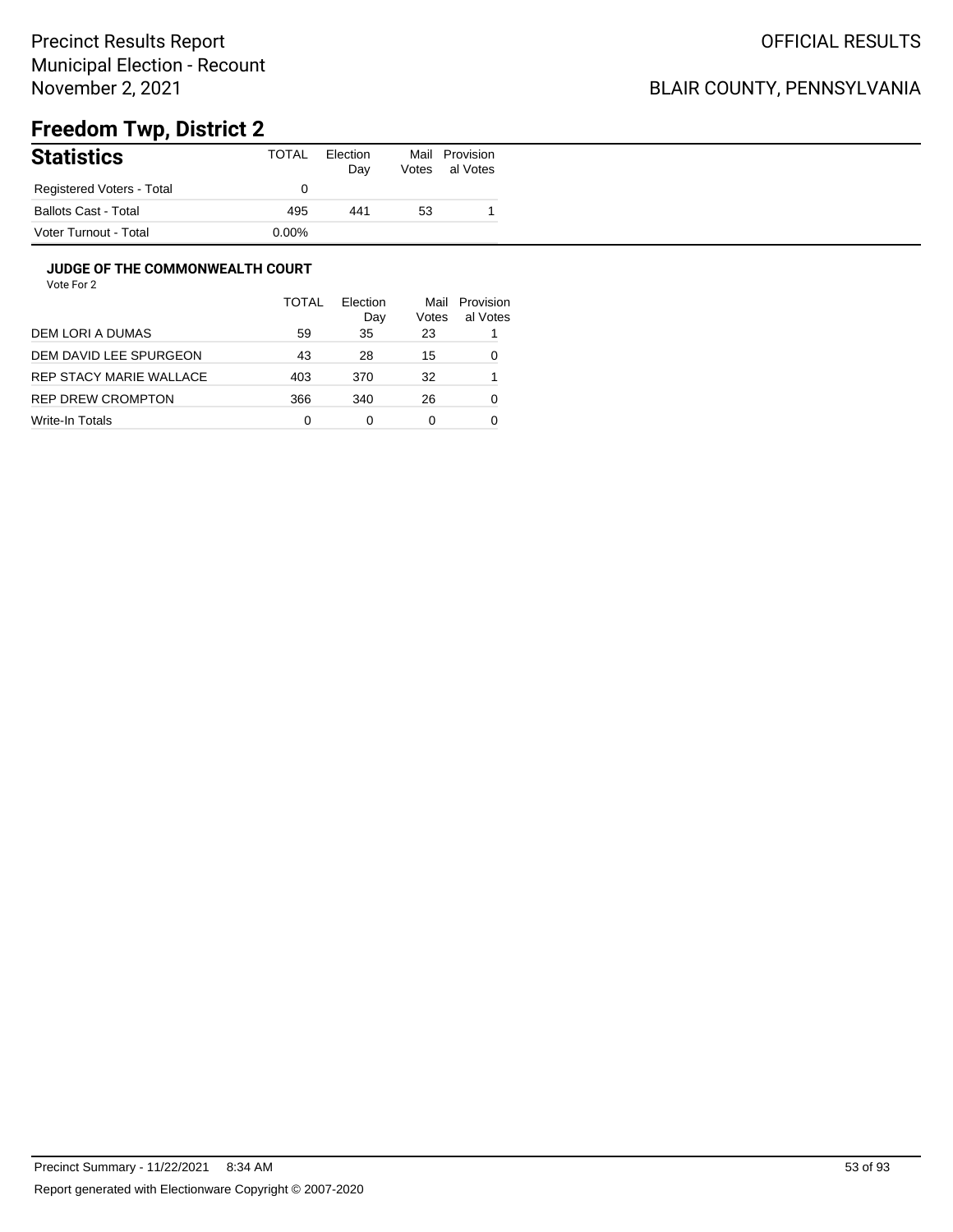## BLAIR COUNTY, PENNSYLVANIA

# **Greenfield Twp, District 1**

| <b>Statistics</b>           | TOTAL    | Election<br>Day | Mail<br>Votes | Provision<br>al Votes |
|-----------------------------|----------|-----------------|---------------|-----------------------|
| Registered Voters - Total   |          |                 |               |                       |
| <b>Ballots Cast - Total</b> | 254      | 227             | 27            |                       |
| Voter Turnout - Total       | $0.00\%$ |                 |               |                       |

#### **JUDGE OF THE COMMONWEALTH COURT**

|                         | <b>TOTAL</b> | Flection<br>Day | Mail<br>Votes | Provision<br>al Votes |
|-------------------------|--------------|-----------------|---------------|-----------------------|
| DEM LORI A DUMAS        | 33           | 18              | 15            | 0                     |
| DEM DAVID LEE SPURGEON  | 28           | 14              | 14            | 0                     |
| REP STACY MARIE WALLACE | 193          | 183             | 10            | 0                     |
| REP DREW CROMPTON       | 190          | 178             | 12            | 0                     |
| Write-In Totals         | 0            | 0               | 0             |                       |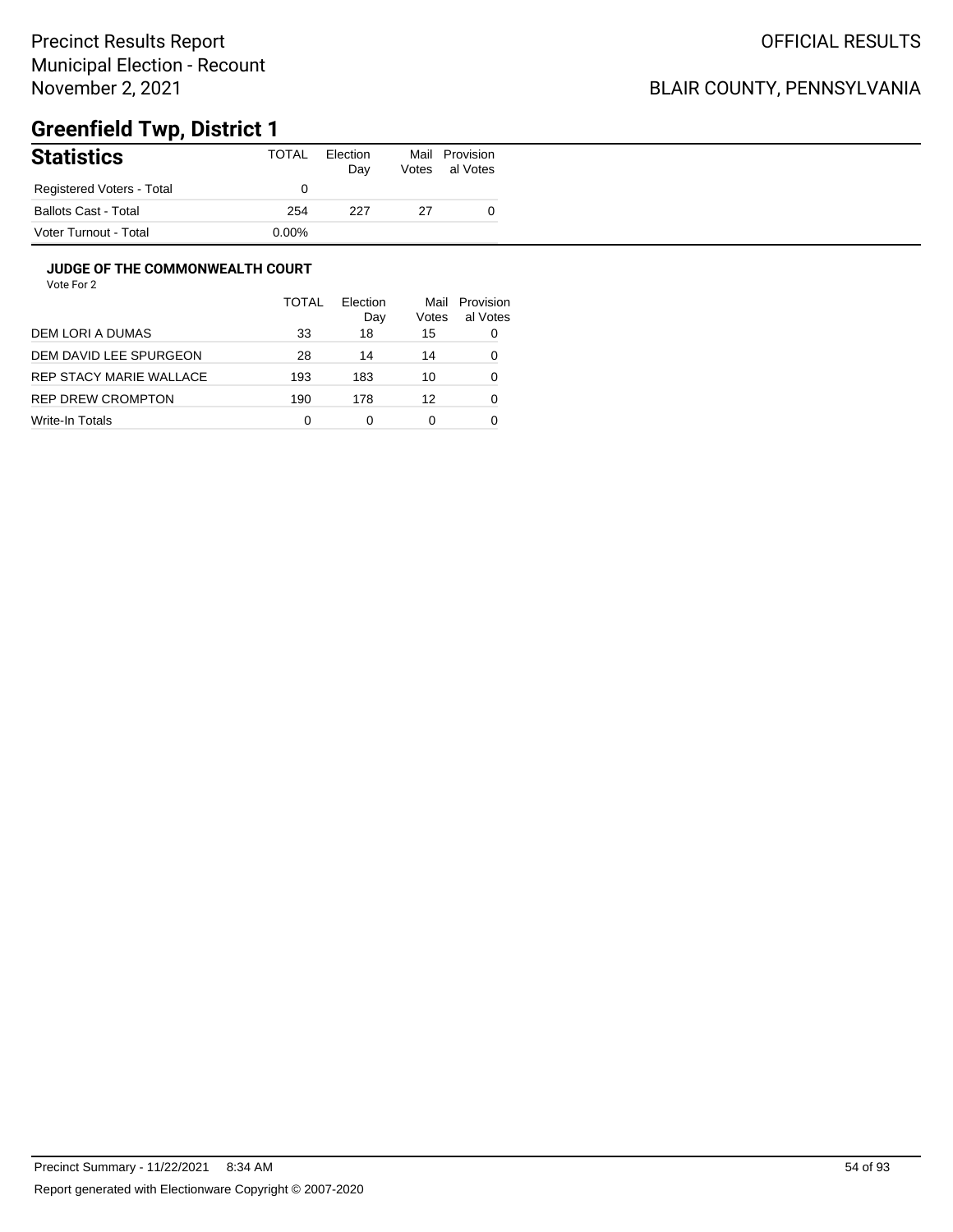## BLAIR COUNTY, PENNSYLVANIA

# **Greenfield Twp, District 2**

| <b>Statistics</b>         | TOTAL    | Election<br>Day | Votes | Mail Provision<br>al Votes |
|---------------------------|----------|-----------------|-------|----------------------------|
| Registered Voters - Total |          |                 |       |                            |
| Ballots Cast - Total      | 41       | 36              |       |                            |
| Voter Turnout - Total     | $0.00\%$ |                 |       |                            |

#### **JUDGE OF THE COMMONWEALTH COURT**

|                         | <b>TOTAL</b> | Flection<br>Day | Mail<br>Votes | Provision<br>al Votes |
|-------------------------|--------------|-----------------|---------------|-----------------------|
| DEM LORI A DUMAS        | 6            | 6               | $\Omega$      |                       |
| DEM DAVID LEE SPURGEON  | 4            | 4               | 0             |                       |
| REP STACY MARIE WALLACE | 34           | 29              | 4             |                       |
| REP DREW CROMPTON       | 28           | 24              | 4             |                       |
| Write-In Totals         | 2            |                 |               |                       |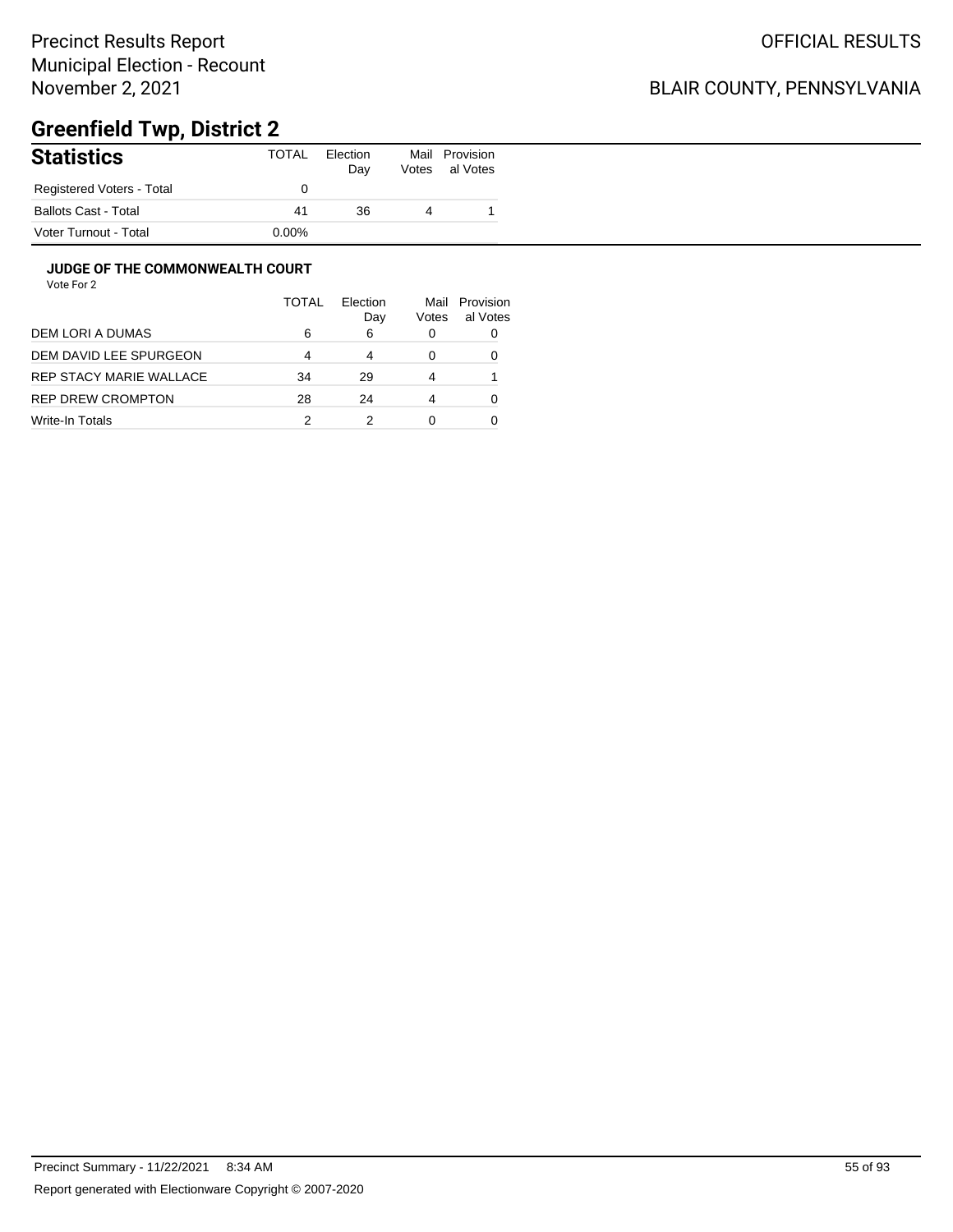### BLAIR COUNTY, PENNSYLVANIA

# **Greenfield Twp, District 3**

| <b>Statistics</b>           | TOTAL | Election<br>Day | Mail<br>Votes | Provision<br>al Votes |
|-----------------------------|-------|-----------------|---------------|-----------------------|
| Registered Voters - Total   |       |                 |               |                       |
| <b>Ballots Cast - Total</b> | 294   | 247             | 47            |                       |
| Voter Turnout - Total       | 0.00% |                 |               |                       |

#### **JUDGE OF THE COMMONWEALTH COURT**

|                         | TOTAL | Flection<br>Day | Mail<br>Votes | Provision<br>al Votes |
|-------------------------|-------|-----------------|---------------|-----------------------|
| DEM LORI A DUMAS        | 51    | 21              | 30            | 0                     |
| DEM DAVID LEE SPURGEON  | 44    | 18              | 26            | 0                     |
| REP STACY MARIE WALLACE | 205   | 189             | 16            | 0                     |
| REP DREW CROMPTON       | 189   | 175             | 14            | 0                     |
| Write-In Totals         | 0     | 0               | 0             |                       |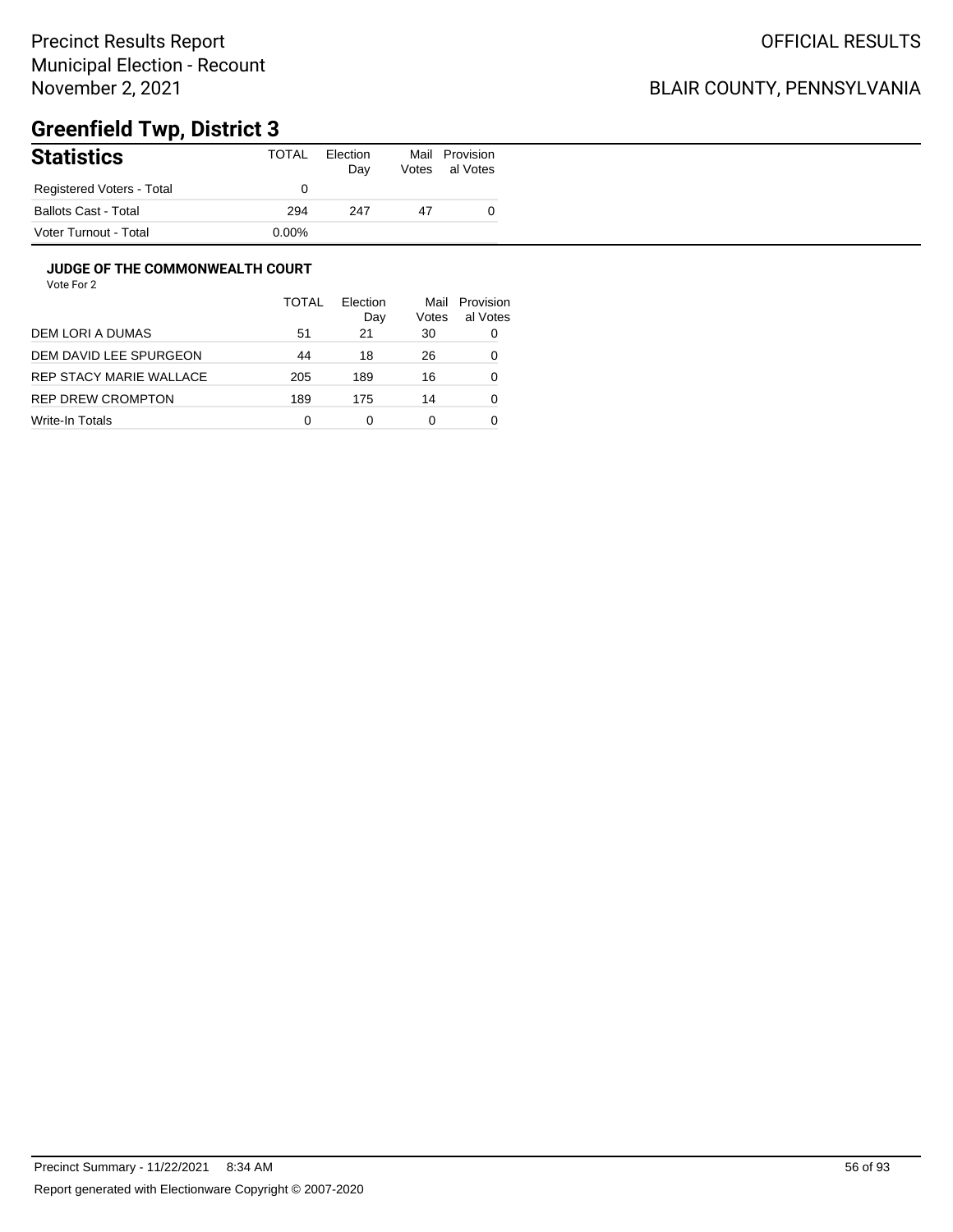### BLAIR COUNTY, PENNSYLVANIA

# **Hollidaysburg Boro, Ward 1**

| <b>Statistics</b>           | TOTAL    | Election<br>Day | Mail<br>Votes | Provision<br>al Votes |
|-----------------------------|----------|-----------------|---------------|-----------------------|
| Registered Voters - Total   |          |                 |               |                       |
| <b>Ballots Cast - Total</b> | 93       | 68              | 23            | ∼                     |
| Voter Turnout - Total       | $0.00\%$ |                 |               |                       |

#### **JUDGE OF THE COMMONWEALTH COURT**

|                         | <b>TOTAL</b> | Election<br>Day | Mail<br>Votes | Provision<br>al Votes |
|-------------------------|--------------|-----------------|---------------|-----------------------|
| DEM LORI A DUMAS        | 37           | 18              | 18            |                       |
| DEM DAVID LEE SPURGEON  | 30           | 18              | 11            |                       |
| REP STACY MARIE WALLACE | 49           | 42              | 6             |                       |
| REP DREW CROMPTON       | 40           | 34              | 5             |                       |
| Write-In Totals         | 0            | 0               | O             |                       |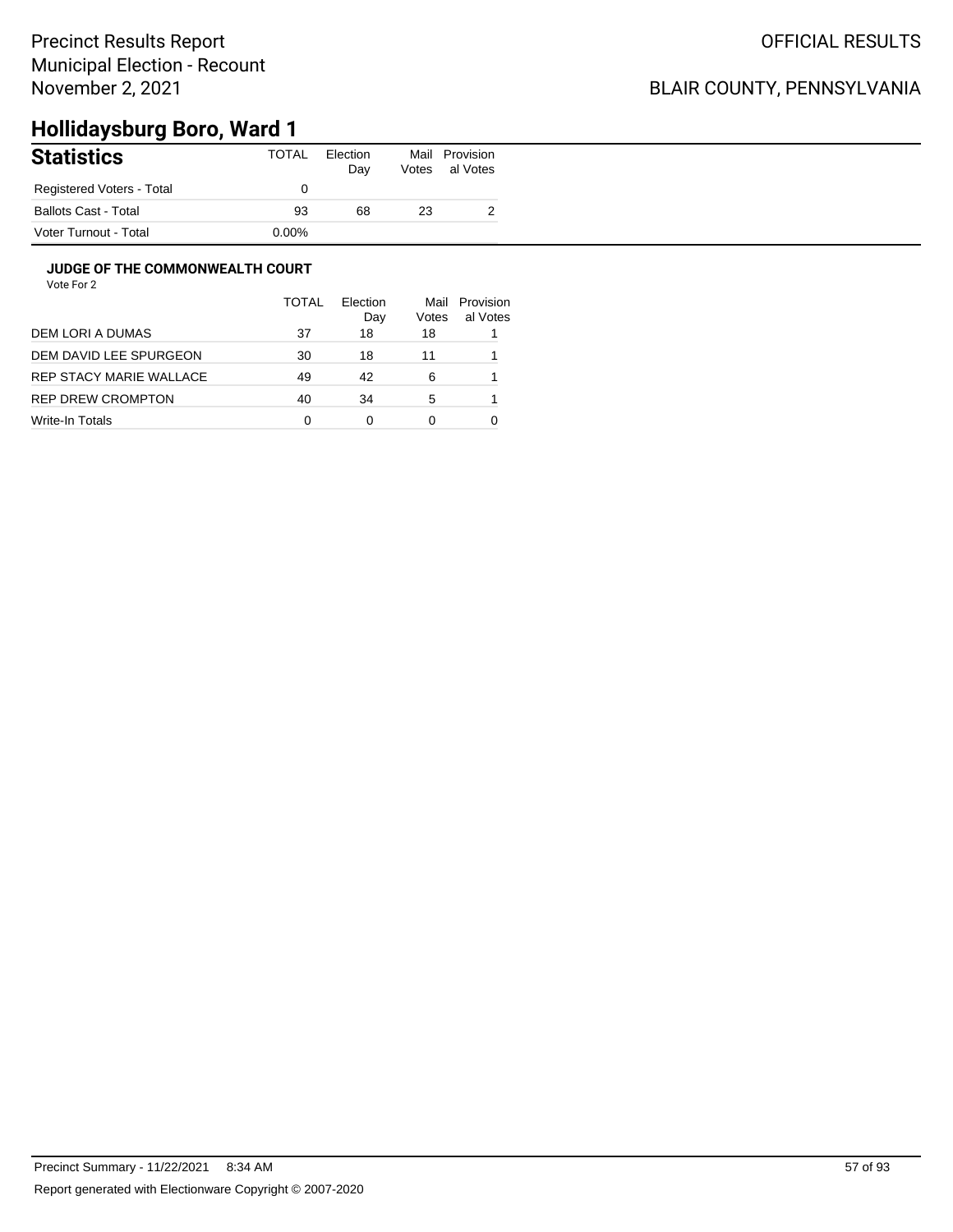### BLAIR COUNTY, PENNSYLVANIA

# **Hollidaysburg Boro, Ward 2**

| <b>Statistics</b>         | TOTAL    | Election<br>Day | Mail<br>Votes | Provision<br>al Votes |
|---------------------------|----------|-----------------|---------------|-----------------------|
| Registered Voters - Total |          |                 |               |                       |
| Ballots Cast - Total      | 202      | 139             | 62            |                       |
| Voter Turnout - Total     | $0.00\%$ |                 |               |                       |

#### **JUDGE OF THE COMMONWEALTH COURT**

|                         | <b>TOTAL</b> | Flection<br>Day | Mail<br>Votes | Provision<br>al Votes |
|-------------------------|--------------|-----------------|---------------|-----------------------|
| DEM LORI A DUMAS        | 98           | 53              | 44            |                       |
| DEM DAVID LEE SPURGEON  | 89           | 46              | 42            |                       |
| REP STACY MARIE WALLACE | 102          | 82              | 20            | 0                     |
| REP DREW CROMPTON       | 90           | 73              | 17            | 0                     |
| Write-In Totals         | 0            | 0               | 0             |                       |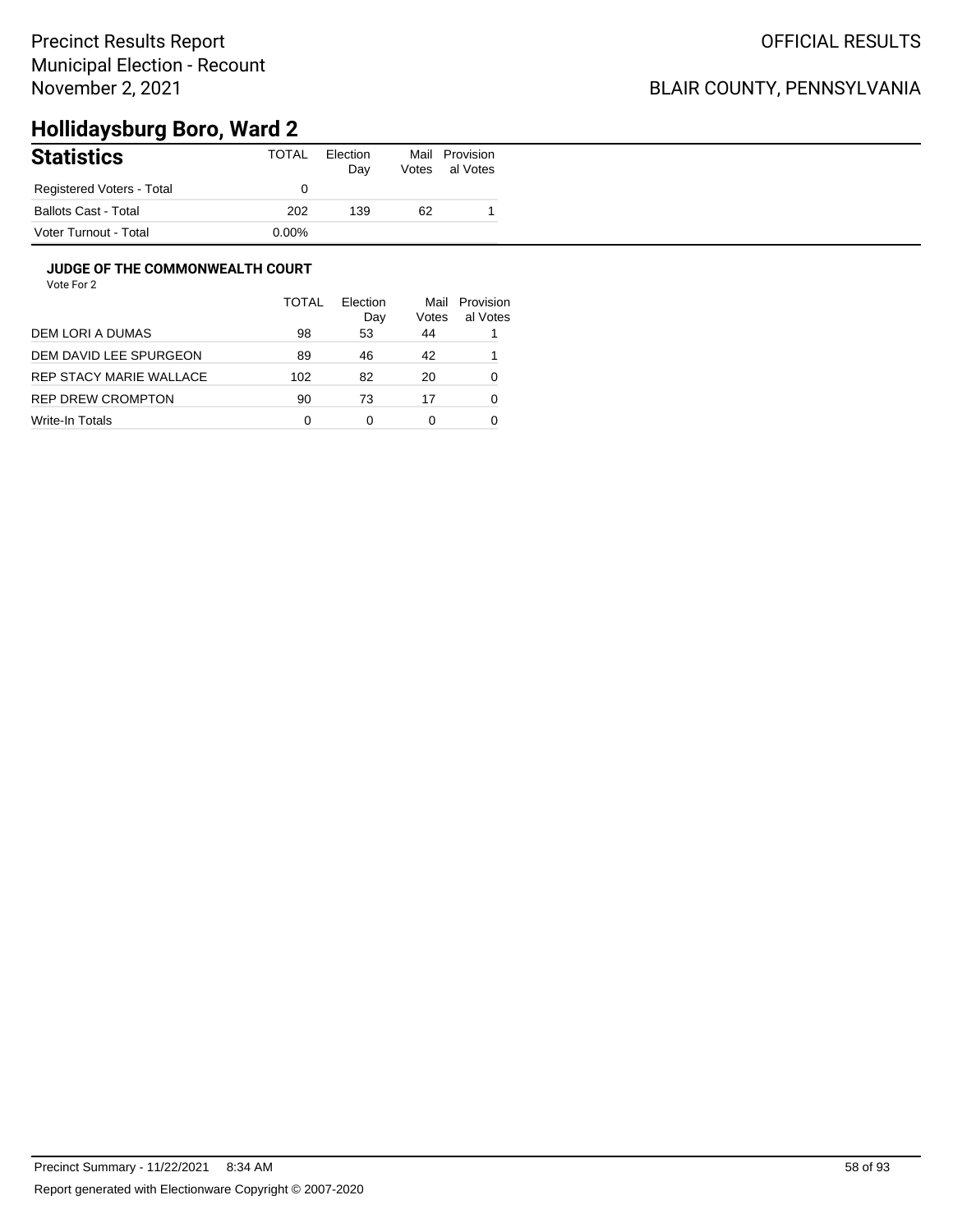### BLAIR COUNTY, PENNSYLVANIA

# **Hollidaysburg Boro, Ward 3**

| <b>Statistics</b>         | TOTAL    | Election<br>Day | Mail<br>Votes | Provision<br>al Votes |
|---------------------------|----------|-----------------|---------------|-----------------------|
| Registered Voters - Total |          |                 |               |                       |
| Ballots Cast - Total      | 169      | 130             | 39            |                       |
| Voter Turnout - Total     | $0.00\%$ |                 |               |                       |

#### **JUDGE OF THE COMMONWEALTH COURT**

|                         | <b>TOTAL</b> | Flection<br>Day | Mail<br>Votes | Provision<br>al Votes |
|-------------------------|--------------|-----------------|---------------|-----------------------|
| DEM LORI A DUMAS        | 41           | 16              | 25            | 0                     |
| DEM DAVID LEE SPURGEON  | 38           | 20              | 18            | 0                     |
| REP STACY MARIE WALLACE | 113          | 95              | 18            | 0                     |
| REP DREW CROMPTON       | 108          | 94              | 14            | 0                     |
| Write-In Totals         |              |                 | 0             |                       |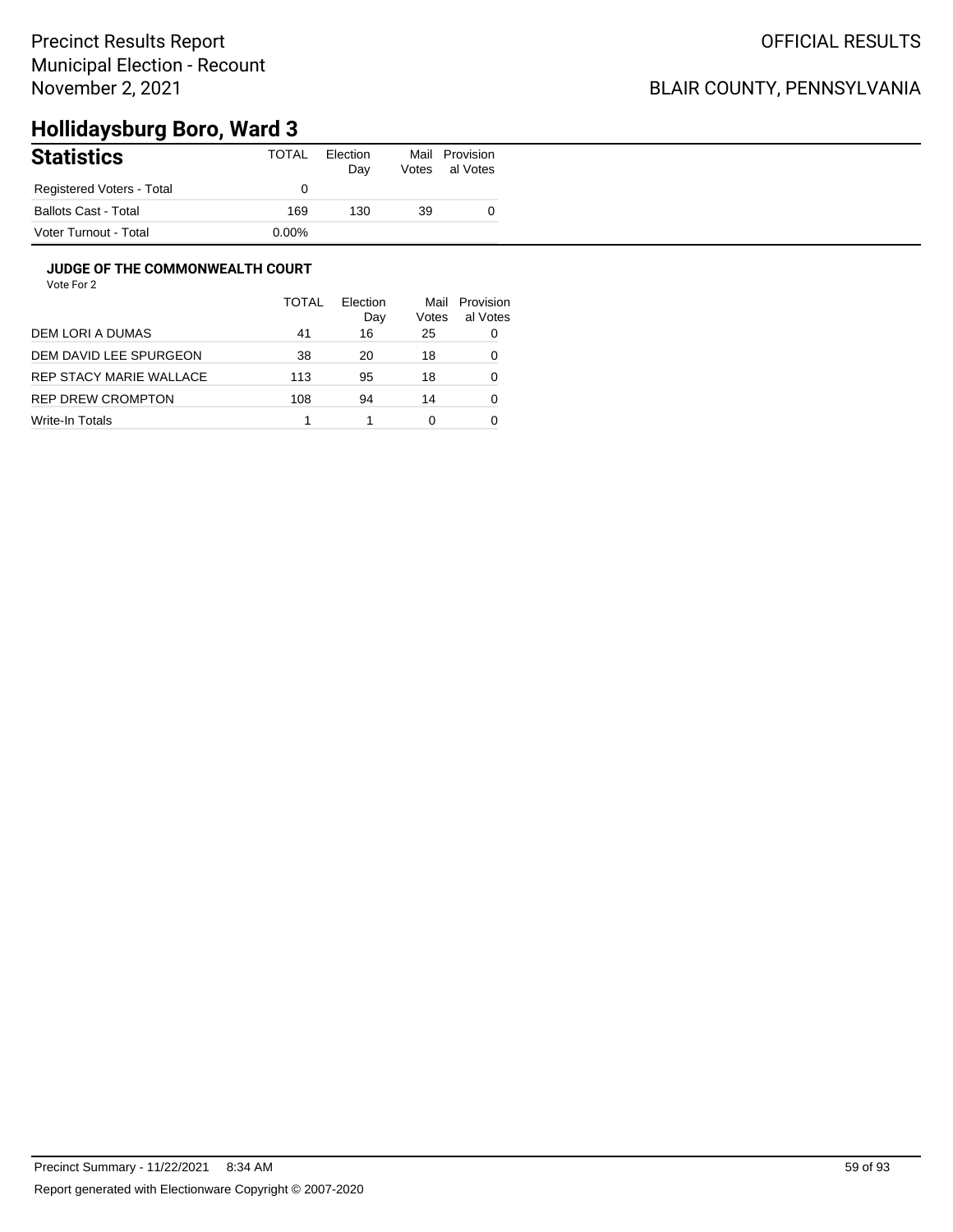### BLAIR COUNTY, PENNSYLVANIA

# **Hollidaysburg Boro, Ward 4**

| <b>Statistics</b>         | TOTAL    | Election<br>Day | Mail<br>Votes | Provision<br>al Votes |
|---------------------------|----------|-----------------|---------------|-----------------------|
| Registered Voters - Total |          |                 |               |                       |
| Ballots Cast - Total      | 220      | 169             | 50            |                       |
| Voter Turnout - Total     | $0.00\%$ |                 |               |                       |

#### **JUDGE OF THE COMMONWEALTH COURT**

| al Votes |
|----------|
| 0        |
| 0        |
|          |
|          |
|          |
|          |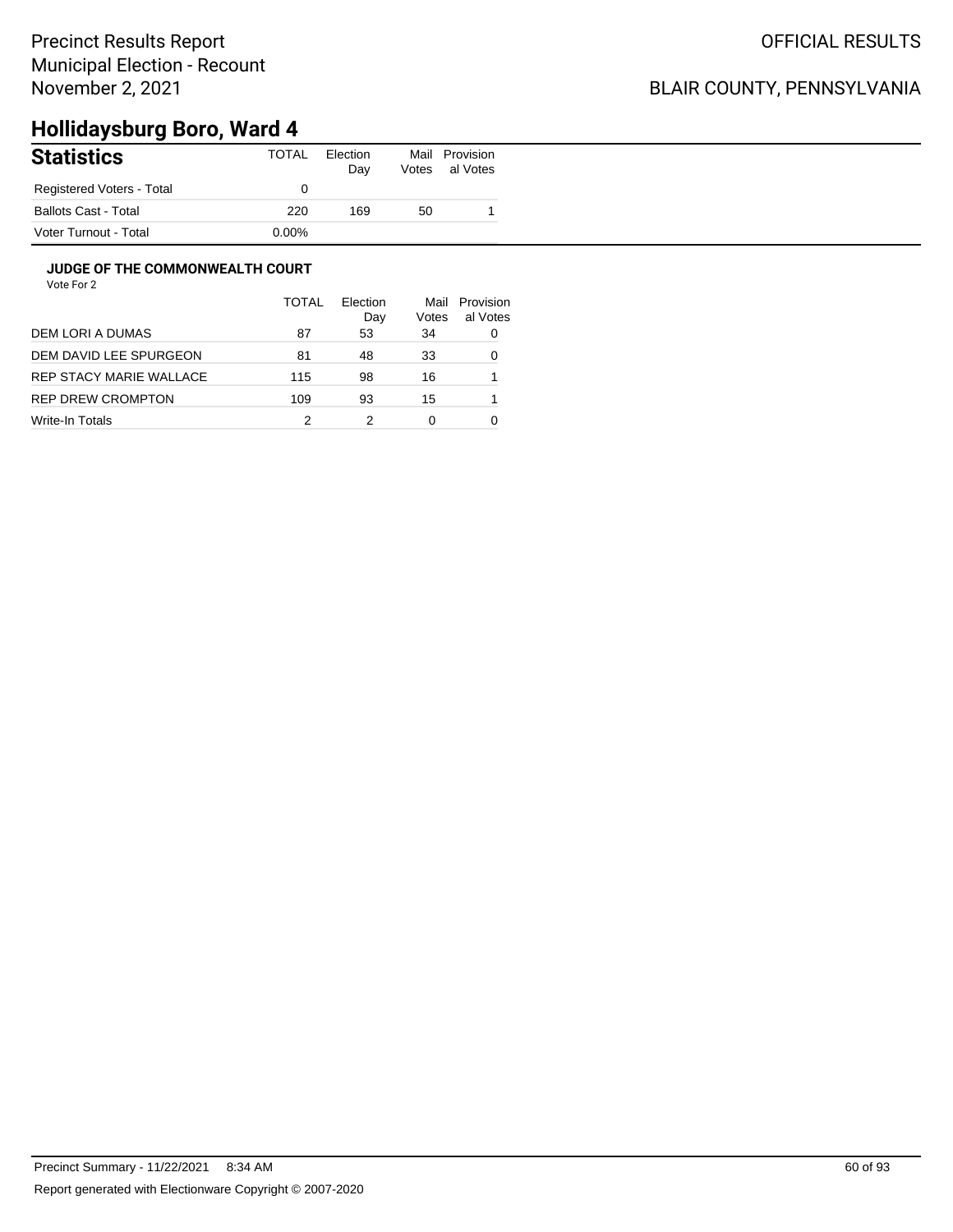### BLAIR COUNTY, PENNSYLVANIA

# **Hollidaysburg Boro, Ward 5**

| <b>Statistics</b>         | TOTAL    | Election<br>Day | Mail<br>Votes | Provision<br>al Votes |
|---------------------------|----------|-----------------|---------------|-----------------------|
| Registered Voters - Total |          |                 |               |                       |
| Ballots Cast - Total      | 208      | 130             | 78            |                       |
| Voter Turnout - Total     | $0.00\%$ |                 |               |                       |

#### **JUDGE OF THE COMMONWEALTH COURT**

|                         | <b>TOTAL</b> | Flection<br>Day | Mail<br>Votes | Provision<br>al Votes |
|-------------------------|--------------|-----------------|---------------|-----------------------|
| DEM LORI A DUMAS        | 71           | 27              | 44            | 0                     |
| DEM DAVID LEE SPURGEON  | 66           | 26              | 40            | 0                     |
| REP STACY MARIE WALLACE | 129          | 94              | 35            | 0                     |
| REP DREW CROMPTON       | 119          | 90              | 29            | 0                     |
| Write-In Totals         | 0            | 0               | 0             |                       |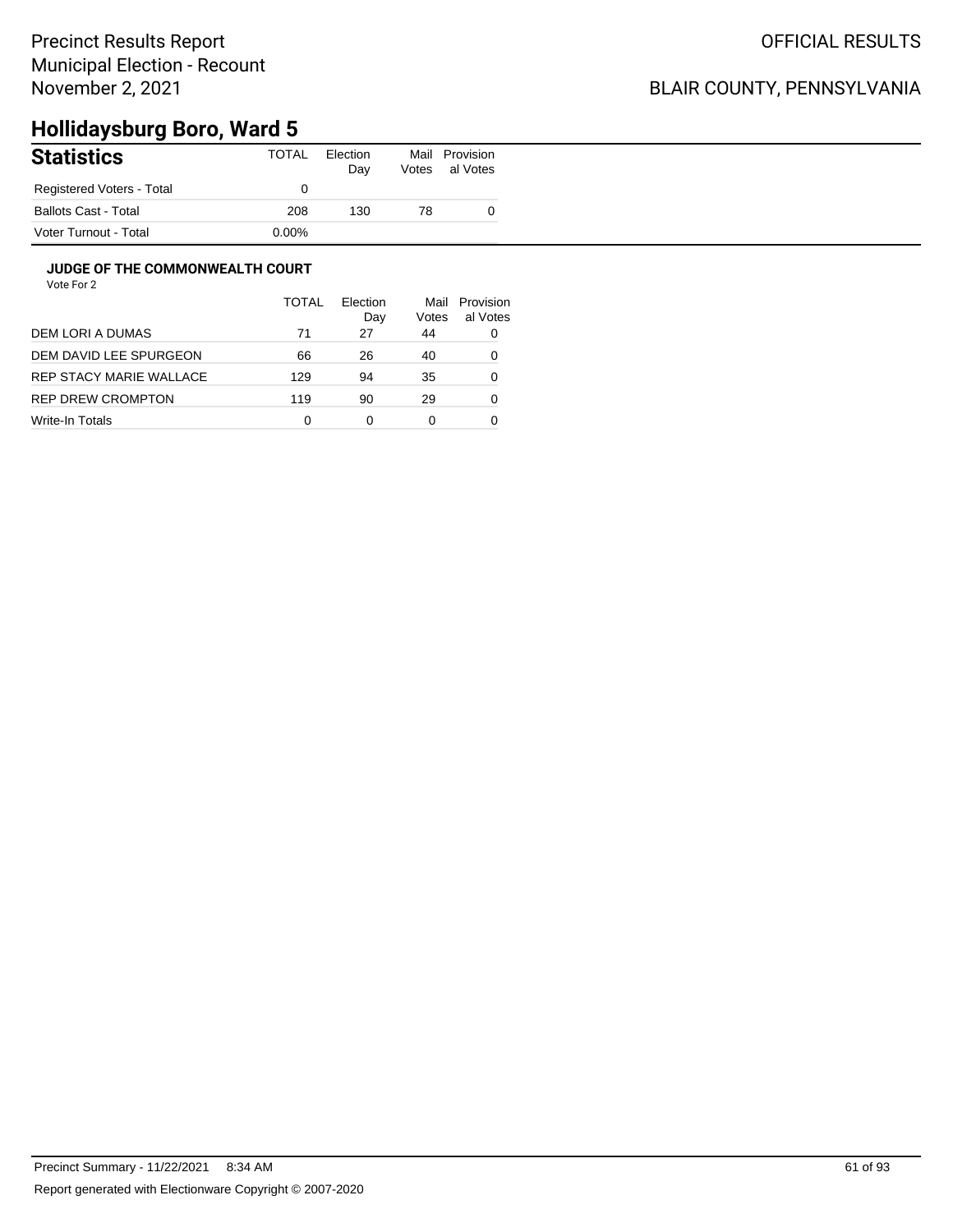### BLAIR COUNTY, PENNSYLVANIA

# **Hollidaysburg Boro, Ward 6**

| <b>Statistics</b>         | TOTAL    | Election<br>Day | Mail<br>Votes | Provision<br>al Votes |
|---------------------------|----------|-----------------|---------------|-----------------------|
| Registered Voters - Total |          |                 |               |                       |
| Ballots Cast - Total      | 190      | 128             | 62            |                       |
| Voter Turnout - Total     | $0.00\%$ |                 |               |                       |

#### **JUDGE OF THE COMMONWEALTH COURT**

|                         | <b>TOTAL</b> | Flection<br>Day | Mail<br>Votes | Provision<br>al Votes |
|-------------------------|--------------|-----------------|---------------|-----------------------|
| DEM LORI A DUMAS        | 57           | 16              | 41            | 0                     |
| DEM DAVID LEE SPURGEON  | 51           | 15              | 36            | 0                     |
| REP STACY MARIE WALLACE | 114          | 97              | 17            | 0                     |
| REP DREW CROMPTON       | 115          | 97              | 18            | 0                     |
| Write-In Totals         | 0            | 0               | 0             |                       |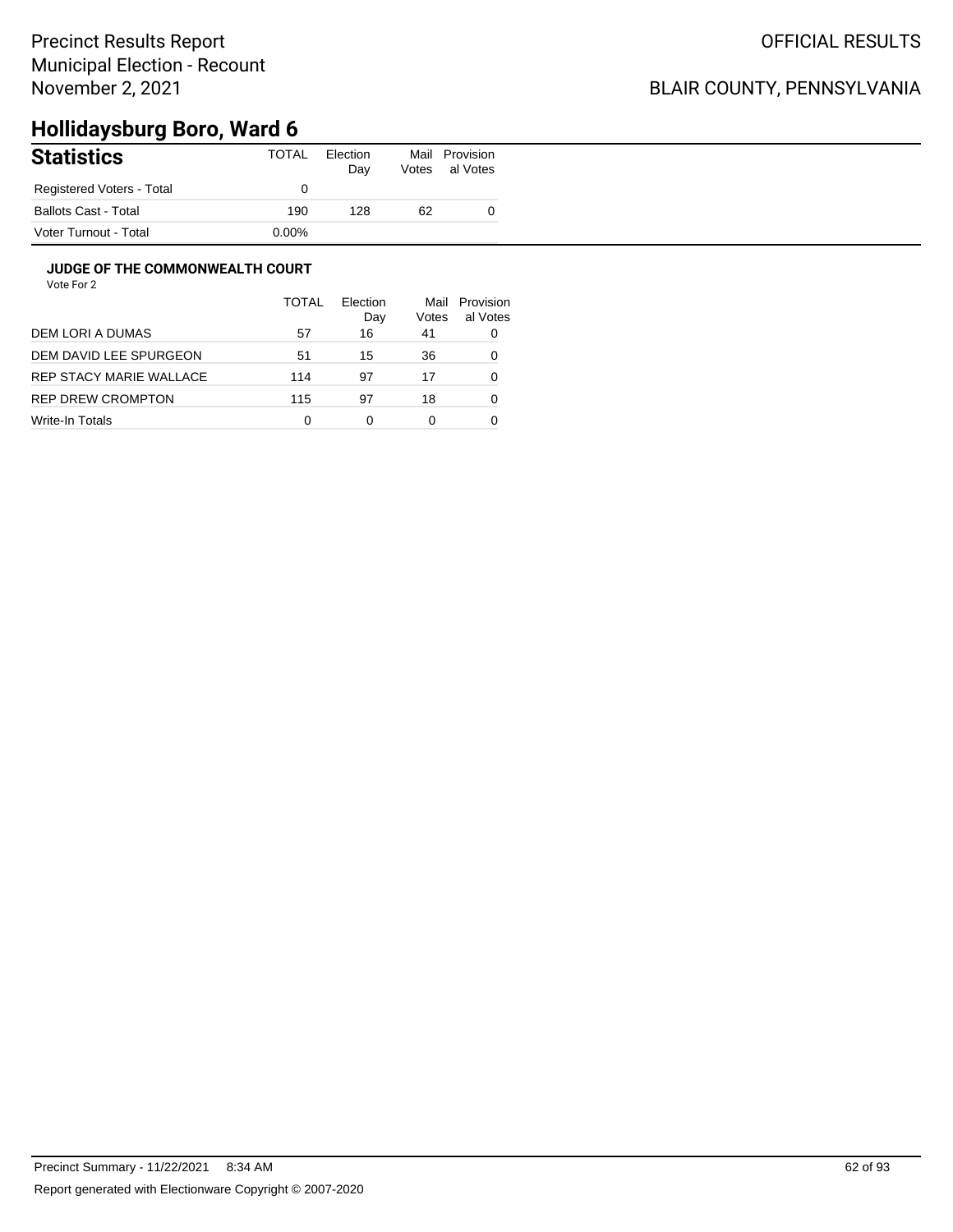### BLAIR COUNTY, PENNSYLVANIA

# **Hollidaysburg Boro, Ward 7**

| <b>Statistics</b>         | TOTAL    | Election<br>Day | Mail<br>Votes | Provision<br>al Votes |
|---------------------------|----------|-----------------|---------------|-----------------------|
| Registered Voters - Total |          |                 |               |                       |
| Ballots Cast - Total      | 198      | 156             | 42            |                       |
| Voter Turnout - Total     | $0.00\%$ |                 |               |                       |

#### **JUDGE OF THE COMMONWEALTH COURT**

|                         | <b>TOTAL</b> | Election<br>Day | Mail<br>Votes | Provision<br>al Votes |
|-------------------------|--------------|-----------------|---------------|-----------------------|
| DEM LORI A DUMAS        | 55           | 34              | 21            | 0                     |
| DEM DAVID LEE SPURGEON  | 46           | 27              | 19            | 0                     |
| REP STACY MARIE WALLACE | 130          | 111             | 19            | 0                     |
| REP DREW CROMPTON       | 115          | 96              | 19            | 0                     |
| Write-In Totals         |              |                 | 0             |                       |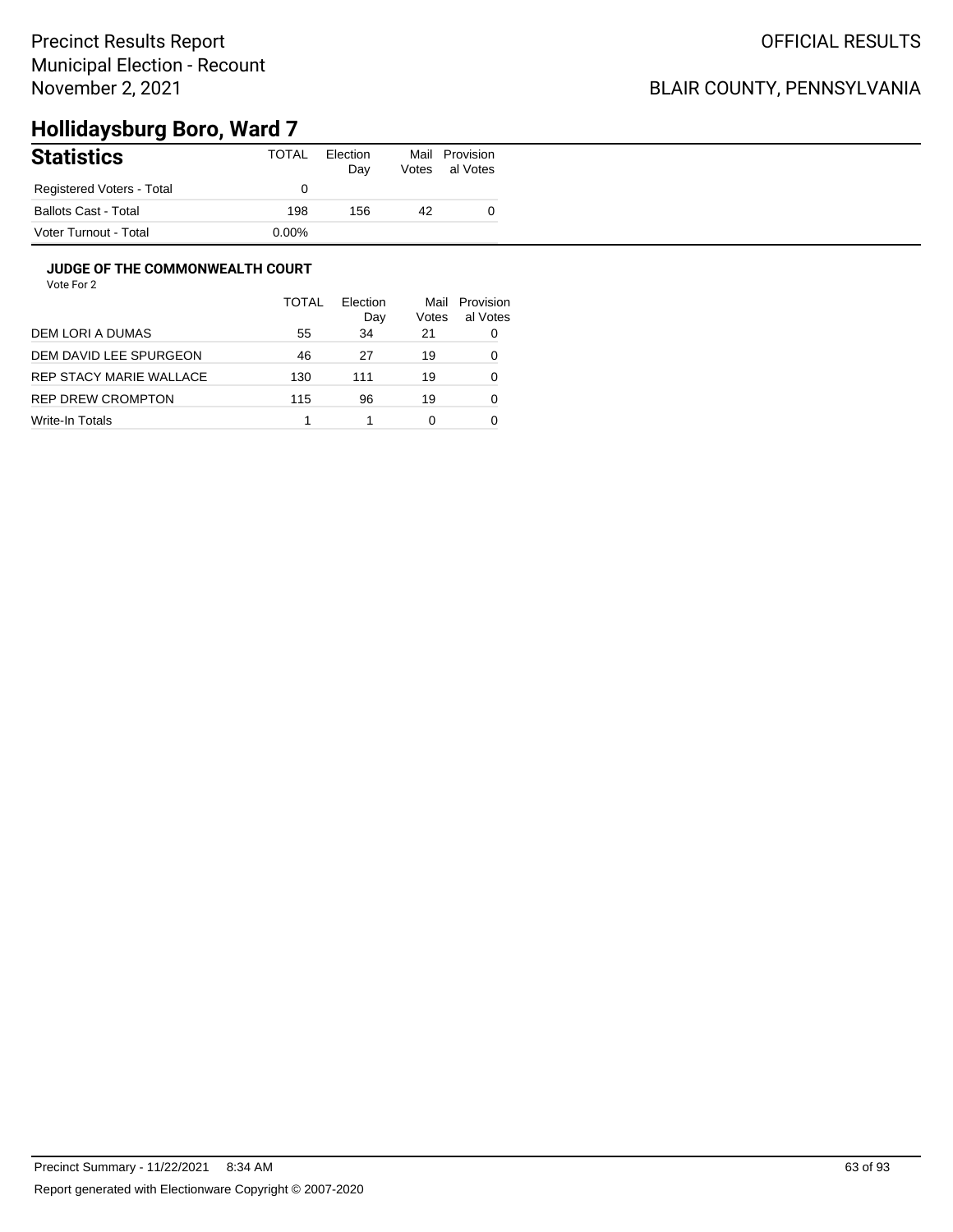## BLAIR COUNTY, PENNSYLVANIA

# **Huston Township**

| <b>Statistics</b>           | <b>TOTAL</b> | Election<br>Day | Votes | Mail Provision<br>al Votes |
|-----------------------------|--------------|-----------------|-------|----------------------------|
| Registered Voters - Total   |              |                 |       |                            |
| <b>Ballots Cast - Total</b> | 386          | 356             | 30    |                            |
| Voter Turnout - Total       | $0.00\%$     |                 |       |                            |

#### **JUDGE OF THE COMMONWEALTH COURT**

|                         | <b>TOTAL</b> | Flection<br>Day | Mail<br>Votes | Provision<br>al Votes |
|-------------------------|--------------|-----------------|---------------|-----------------------|
| DEM LORI A DUMAS        | 40           | 30              | 10            | 0                     |
| DEM DAVID LEE SPURGEON  | 34           | 23              | 11            | 0                     |
| REP STACY MARIE WALLACE | 308          | 288             | 20            | 0                     |
| REP DREW CROMPTON       | 305          | 290             | 15            | 0                     |
| Write-In Totals         | 0            | ი               | 0             |                       |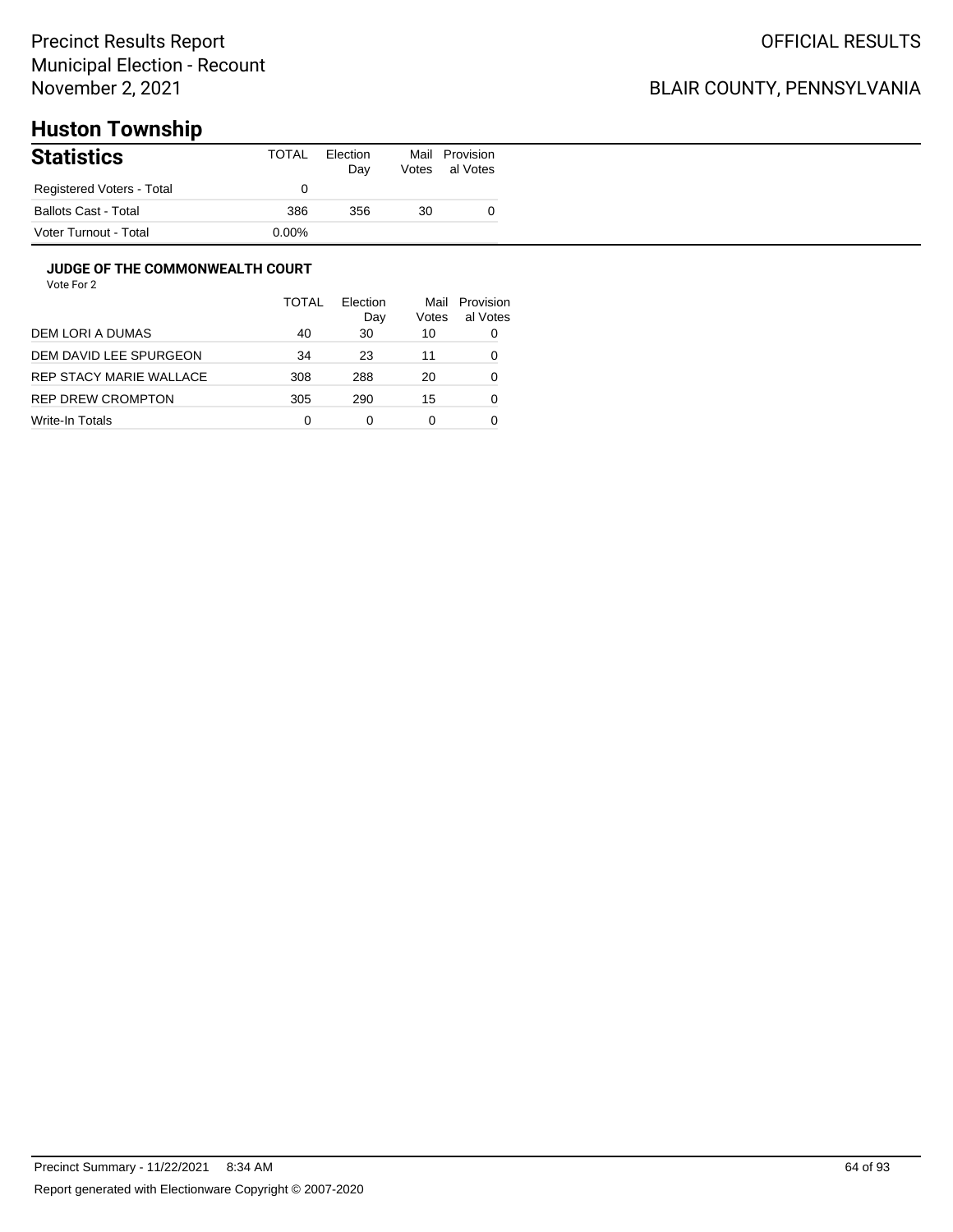### BLAIR COUNTY, PENNSYLVANIA

# **Juniata Township**

| <b>Statistics</b>           | TOTAL | Election<br>Day | Votes | Mail Provision<br>al Votes |
|-----------------------------|-------|-----------------|-------|----------------------------|
| Registered Voters - Total   |       |                 |       |                            |
| <b>Ballots Cast - Total</b> | 264   | 233             | 31    |                            |
| Voter Turnout - Total       | 0.00% |                 |       |                            |

#### **JUDGE OF THE COMMONWEALTH COURT**

|                         | TOTAL | Flection<br>Day | Mail<br>Votes | Provision<br>al Votes |
|-------------------------|-------|-----------------|---------------|-----------------------|
| DEM LORI A DUMAS        | 27    | 12              | 15            | 0                     |
| DEM DAVID LEE SPURGEON  | 22    | 9               | 13            | 0                     |
| REP STACY MARIE WALLACE | 206   | 191             | 15            | 0                     |
| REP DREW CROMPTON       | 192   | 178             | 14            | 0                     |
| Write-In Totals         | 0     |                 | 0             |                       |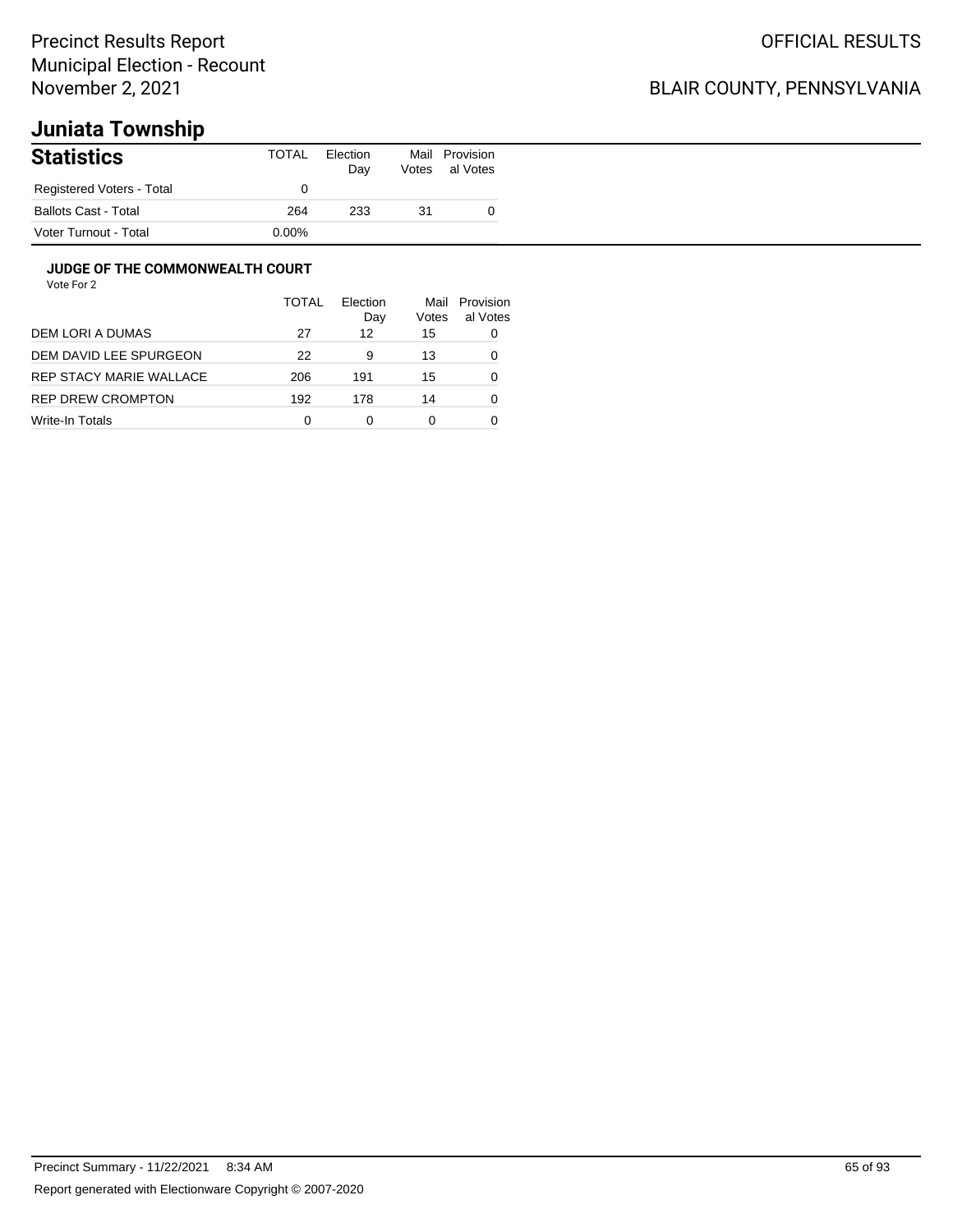## BLAIR COUNTY, PENNSYLVANIA

# **Logan Twp, District 1**

| <b>Statistics</b>           | TOTAL    | Election<br>Day | Mail<br>Votes | Provision<br>al Votes |
|-----------------------------|----------|-----------------|---------------|-----------------------|
| Registered Voters - Total   |          |                 |               |                       |
| <b>Ballots Cast - Total</b> | 461      | 361             | 99            |                       |
| Voter Turnout - Total       | $0.00\%$ |                 |               |                       |

#### **JUDGE OF THE COMMONWEALTH COURT**

|                         | <b>TOTAL</b> | Election<br>Day | Mail<br>Votes | Provision<br>al Votes |
|-------------------------|--------------|-----------------|---------------|-----------------------|
| DEM LORI A DUMAS        | 126          | 61              | 64            |                       |
| DEM DAVID LEE SPURGEON  | 113          | 50              | 63            | 0                     |
| REP STACY MARIE WALLACE | 295          | 269             | 26            | 0                     |
| REP DREW CROMPTON       | 273          | 249             | 24            | 0                     |
| Write-In Totals         | 0            | 0               | 0             |                       |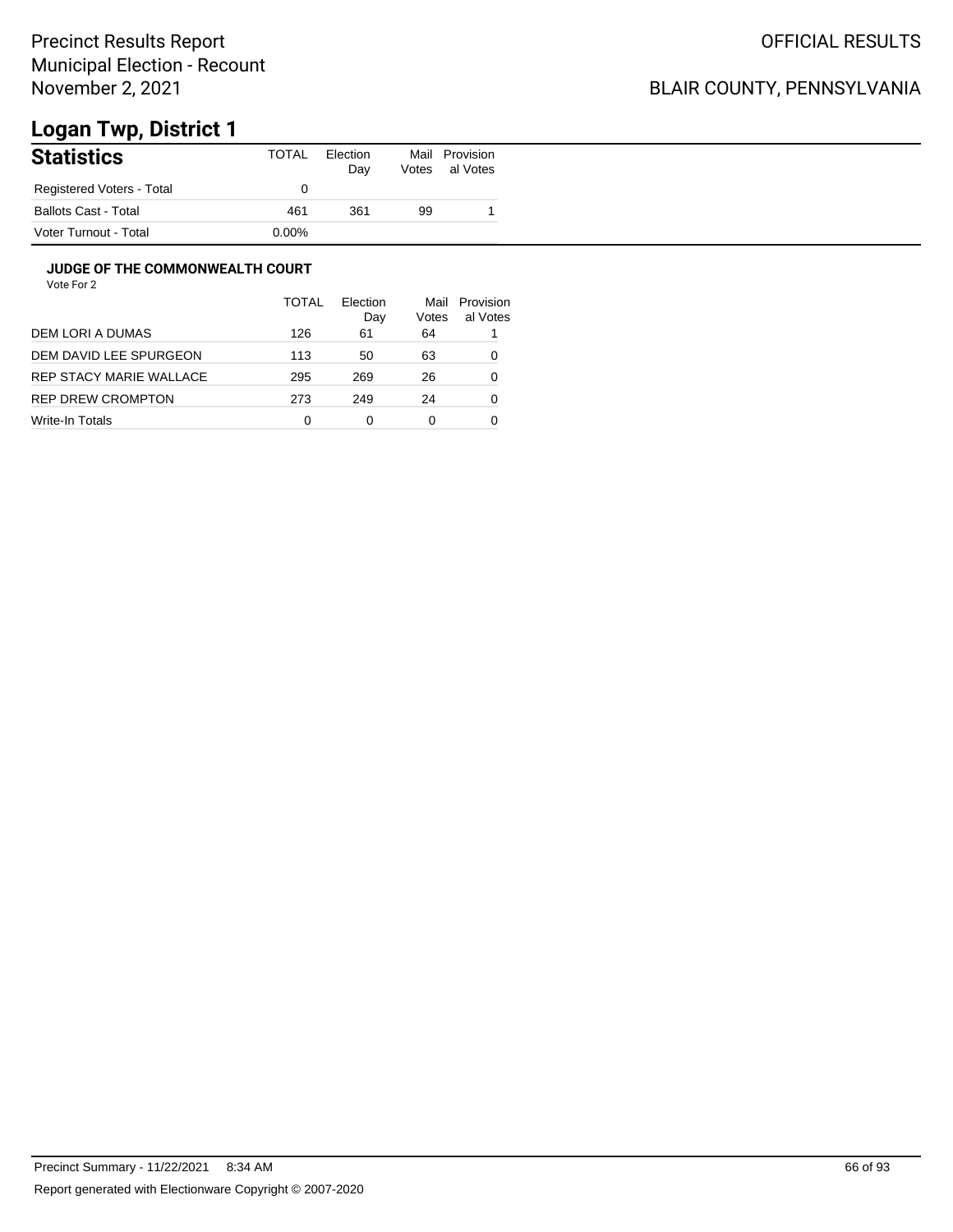## BLAIR COUNTY, PENNSYLVANIA

# **Logan Twp, District 2**

| <b>Statistics</b>           | TOTAL    | Election<br>Day | Mail<br>Votes | Provision<br>al Votes |
|-----------------------------|----------|-----------------|---------------|-----------------------|
| Registered Voters - Total   |          |                 |               |                       |
| <b>Ballots Cast - Total</b> | 565      | 381             | 183           |                       |
| Voter Turnout - Total       | $0.00\%$ |                 |               |                       |

#### **JUDGE OF THE COMMONWEALTH COURT**

|                         | TOTAL | Election<br>Day | Mail<br>Votes | Provision<br>al Votes |
|-------------------------|-------|-----------------|---------------|-----------------------|
| DEM LORI A DUMAS        | 148   | 52              | 95            |                       |
| DEM DAVID LEE SPURGEON  | 130   | 42              | 87            |                       |
| REP STACY MARIE WALLACE | 375   | 292             | 83            | 0                     |
| REP DREW CROMPTON       | 365   | 288             | 77            | 0                     |
| Write-In Totals         |       |                 | 0             |                       |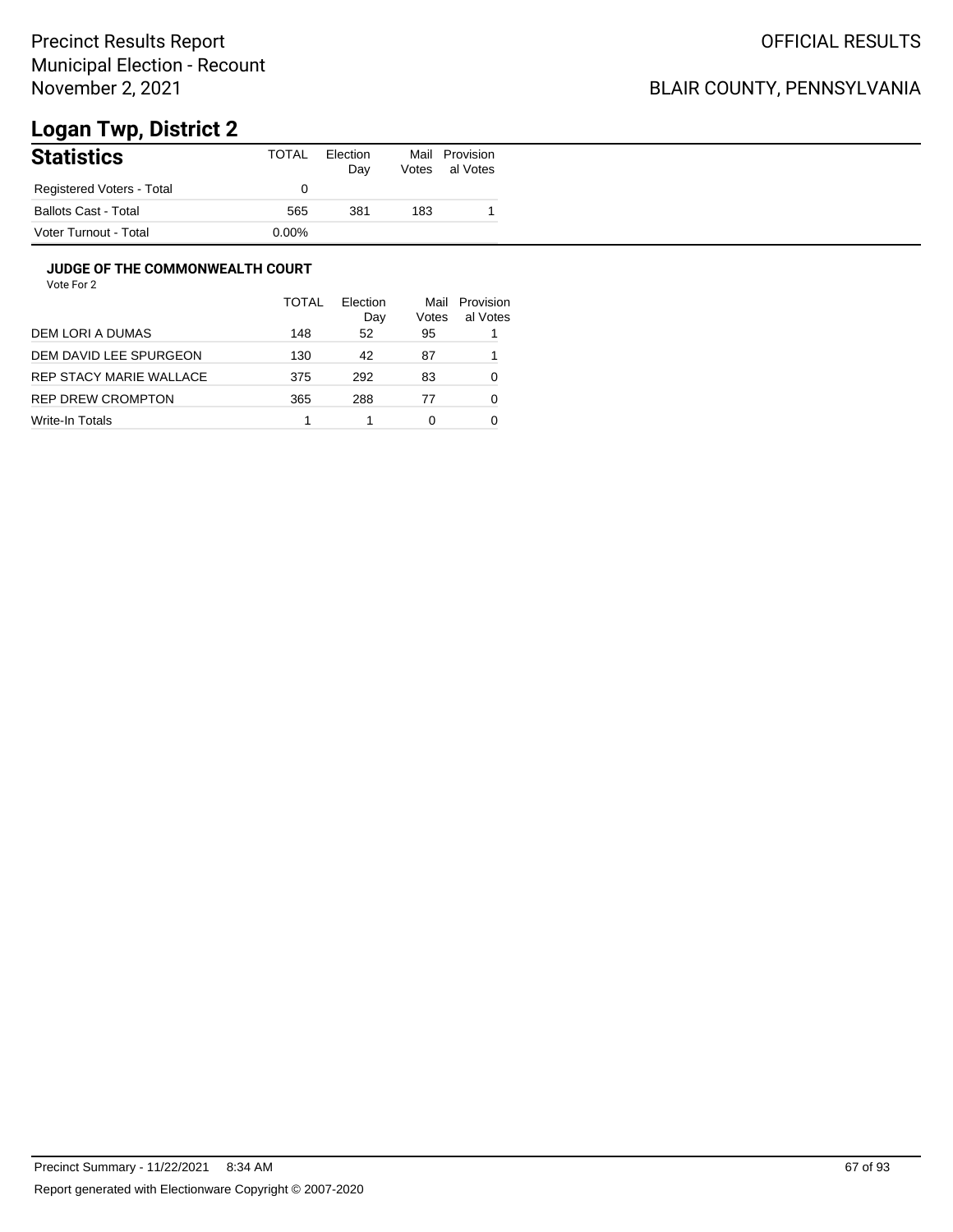## BLAIR COUNTY, PENNSYLVANIA

# **Logan Twp, District 3**

| <b>Statistics</b>           | <b>TOTAL</b> | Election<br>Day | Votes | Mail Provision<br>al Votes |
|-----------------------------|--------------|-----------------|-------|----------------------------|
| Registered Voters - Total   |              |                 |       |                            |
| <b>Ballots Cast - Total</b> | 301          | 250             | 50    |                            |
| Voter Turnout - Total       | $0.00\%$     |                 |       |                            |

#### **JUDGE OF THE COMMONWEALTH COURT**

|                         | <b>TOTAL</b> | Election<br>Day | Mail<br>Votes | Provision<br>al Votes |
|-------------------------|--------------|-----------------|---------------|-----------------------|
| DEM LORI A DUMAS        | 65           | 42              | 23            | 0                     |
| DEM DAVID LEE SPURGEON  | 57           | 36              | 21            | 0                     |
| REP STACY MARIE WALLACE | 204          | 179             | 24            |                       |
| REP DREW CROMPTON       | 195          | 171             | 23            |                       |
| Write-In Totals         | 0            | 0               | 0             |                       |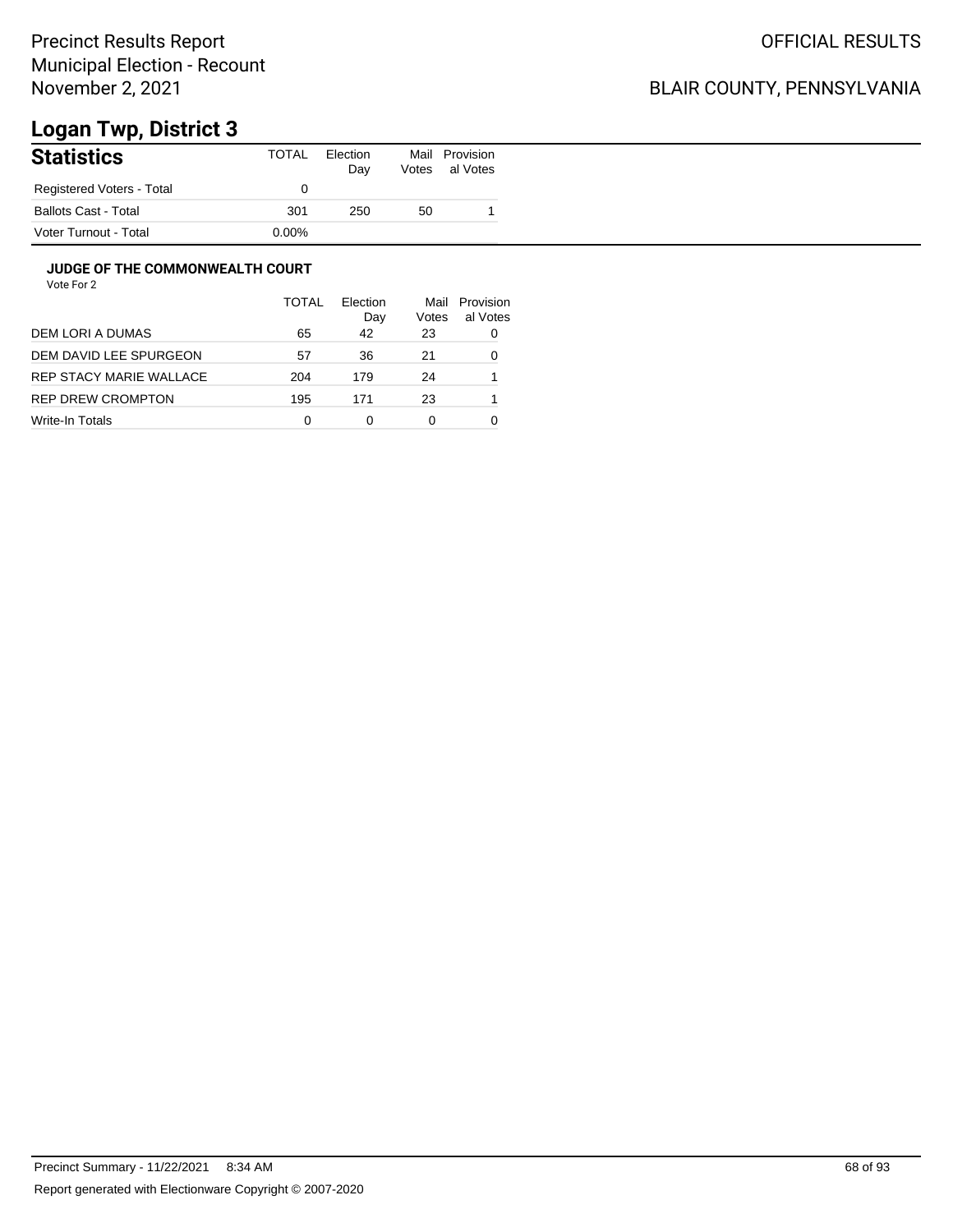## BLAIR COUNTY, PENNSYLVANIA

# **Logan Twp, District 4**

| <b>Statistics</b>           | TOTAL | Election<br>Day | Mail<br>Votes | Provision<br>al Votes |
|-----------------------------|-------|-----------------|---------------|-----------------------|
| Registered Voters - Total   |       |                 |               |                       |
| <b>Ballots Cast - Total</b> | 365   | 291             | 73            |                       |
| Voter Turnout - Total       | 0.00% |                 |               |                       |

#### **JUDGE OF THE COMMONWEALTH COURT**

|                         | <b>TOTAL</b> | Election<br>Day | Mail<br>Votes | Provision<br>al Votes |
|-------------------------|--------------|-----------------|---------------|-----------------------|
| DEM LORI A DUMAS        | 100          | 46              | 54            | 0                     |
| DEM DAVID LEE SPURGEON  | 85           | 40              | 45            | 0                     |
| REP STACY MARIE WALLACE | 251          | 228             | 22            |                       |
| REP DREW CROMPTON       | 226          | 208             | 17            |                       |
| Write-In Totals         | 0            | 0               | 0             |                       |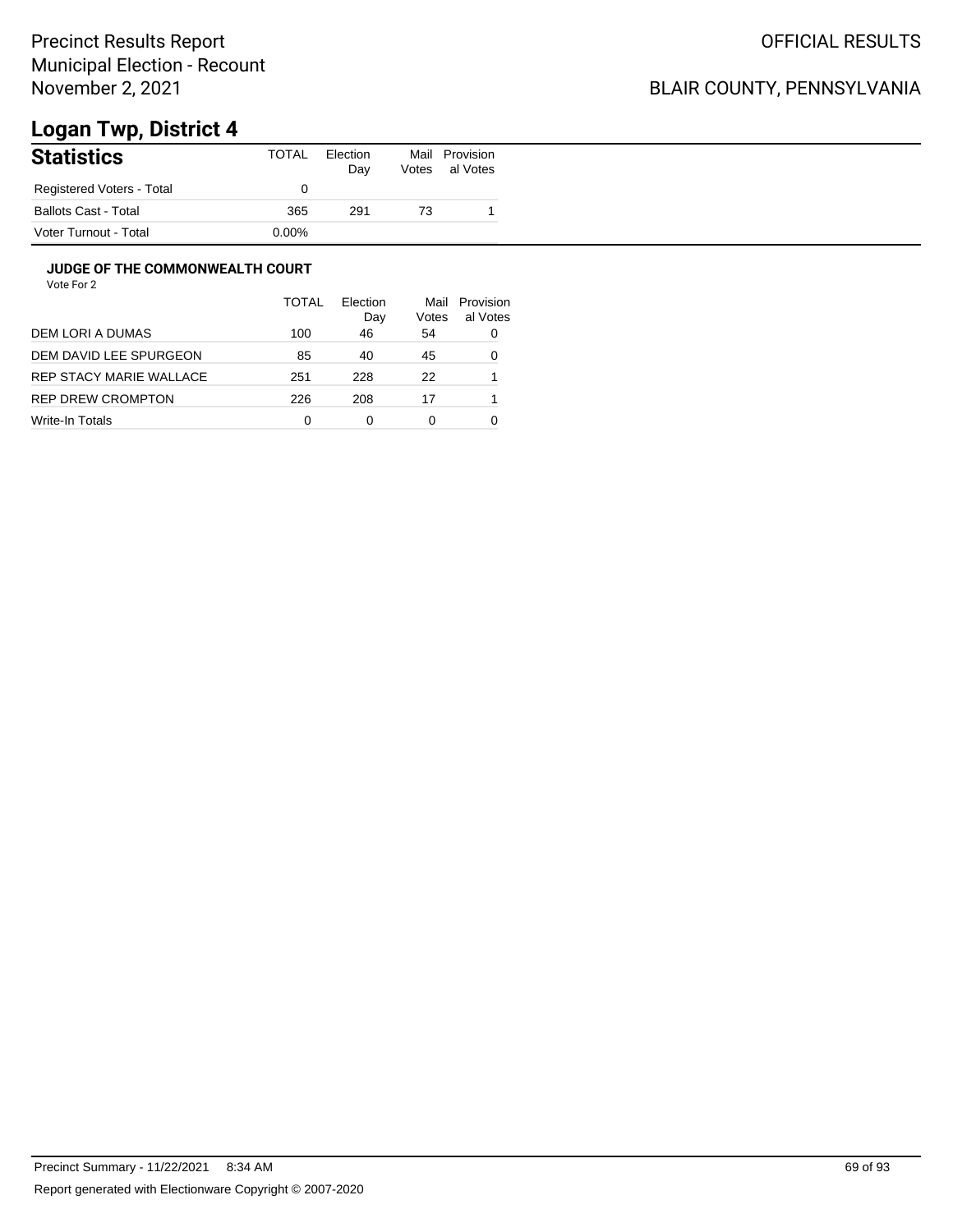## BLAIR COUNTY, PENNSYLVANIA

# **Logan Twp, District 5**

| <b>Statistics</b>           | TOTAL    | Election<br>Day | Mail<br>Votes | Provision<br>al Votes |
|-----------------------------|----------|-----------------|---------------|-----------------------|
| Registered Voters - Total   |          |                 |               |                       |
| <b>Ballots Cast - Total</b> | 440      | 364             | 76            |                       |
| Voter Turnout - Total       | $0.00\%$ |                 |               |                       |

#### **JUDGE OF THE COMMONWEALTH COURT**

|                         | TOTAL | Flection<br>Day | Mail<br>Votes | Provision<br>al Votes |
|-------------------------|-------|-----------------|---------------|-----------------------|
| DEM LORI A DUMAS        | 97    | 55              | 42            | 0                     |
| DEM DAVID LEE SPURGEON  | 85    | 45              | 40            | 0                     |
| REP STACY MARIE WALLACE | 301   | 270             | 31            | 0                     |
| REP DREW CROMPTON       | 280   | 251             | 29            | 0                     |
| Write-In Totals         |       |                 | 0             |                       |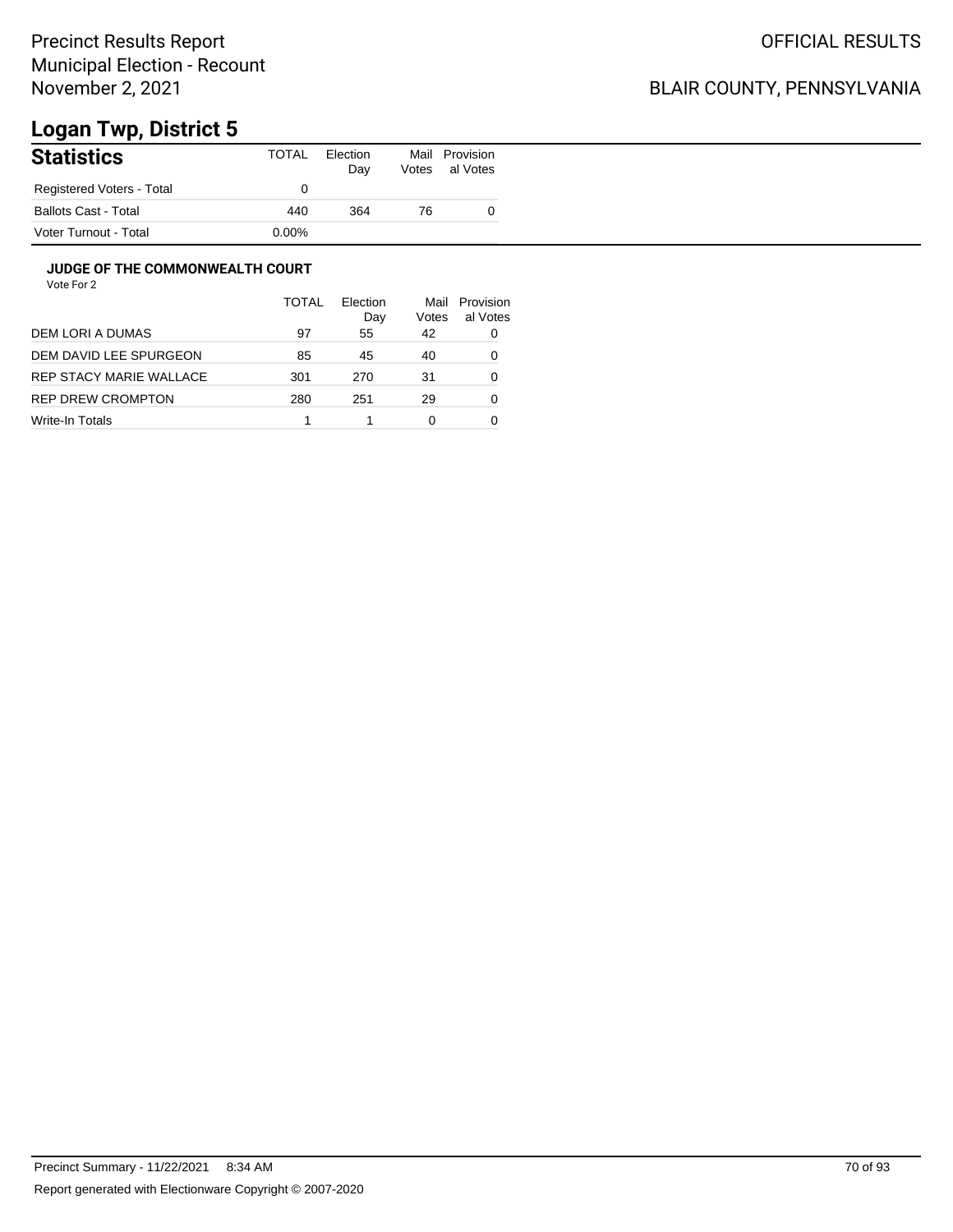## BLAIR COUNTY, PENNSYLVANIA

# **Logan Twp, District 6**

| <b>Statistics</b>           | <b>TOTAL</b> | Election<br>Day | Votes | Mail Provision<br>al Votes |
|-----------------------------|--------------|-----------------|-------|----------------------------|
| Registered Voters - Total   |              |                 |       |                            |
| <b>Ballots Cast - Total</b> | 467          | 354             | 105   | 8                          |
| Voter Turnout - Total       | $0.00\%$     |                 |       |                            |

#### **JUDGE OF THE COMMONWEALTH COURT**

|                         | <b>TOTAL</b> | Election<br>Day | Mail<br>Votes | Provision<br>al Votes |
|-------------------------|--------------|-----------------|---------------|-----------------------|
| DEM LORI A DUMAS        | 97           | 39              | 55            | 3                     |
| DEM DAVID LEE SPURGEON  | 97           | 38              | 56            | 3                     |
| REP STACY MARIE WALLACE | 335          | 291             | 39            | 5                     |
| REP DREW CROMPTON       | 314          | 272             | 38            | 4                     |
| Write-In Totals         | 0            | ი               | 0             |                       |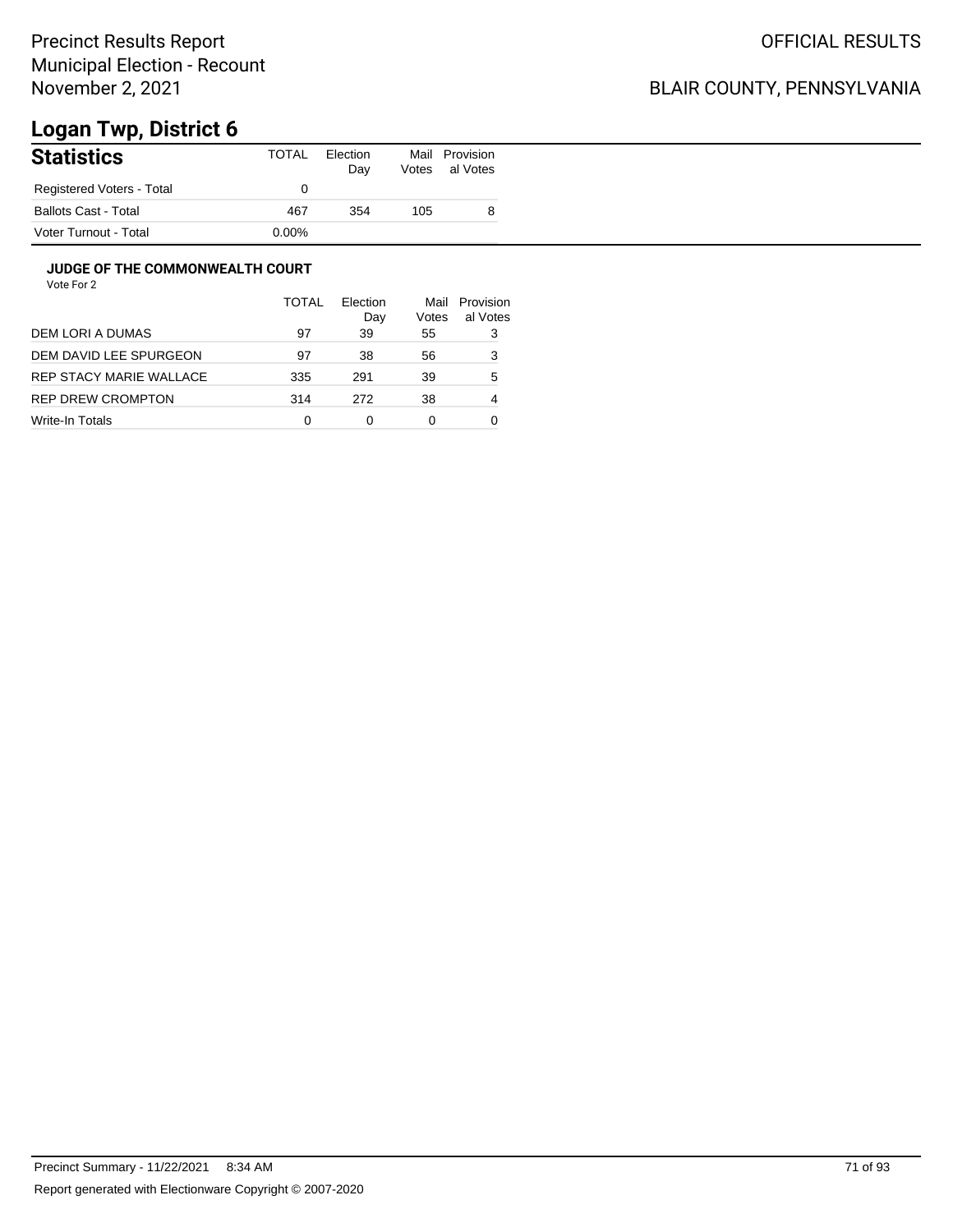## BLAIR COUNTY, PENNSYLVANIA

# **Logan Twp, District 7**

| <b>Statistics</b>           | TOTAL    | Election<br>Day | Mail<br>Votes | Provision<br>al Votes |
|-----------------------------|----------|-----------------|---------------|-----------------------|
| Registered Voters - Total   |          |                 |               |                       |
| <b>Ballots Cast - Total</b> | 209      | 172             | 37            |                       |
| Voter Turnout - Total       | $0.00\%$ |                 |               |                       |

#### **JUDGE OF THE COMMONWEALTH COURT**

|                         | <b>TOTAL</b> | Flection<br>Day | Mail<br>Votes | Provision<br>al Votes |
|-------------------------|--------------|-----------------|---------------|-----------------------|
| DEM LORI A DUMAS        | 43           | 16              | 27            | 0                     |
| DEM DAVID LEE SPURGEON  | 37           | 12              | 25            | 0                     |
| REP STACY MARIE WALLACE | 147          | 137             | 10            | 0                     |
| REP DREW CROMPTON       | 143          | 134             | 9             | 0                     |
| Write-In Totals         | 0            | ი               | 0             |                       |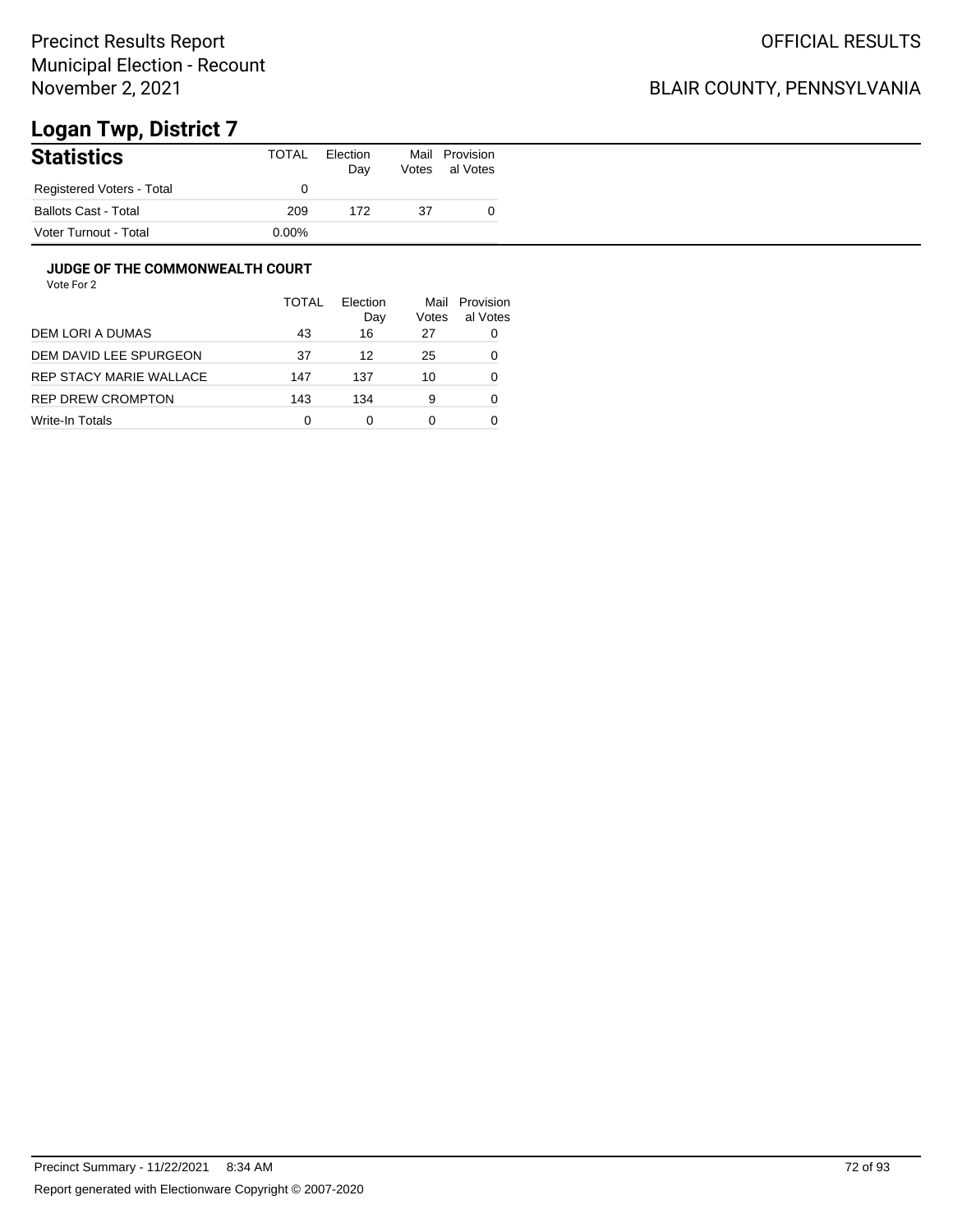## BLAIR COUNTY, PENNSYLVANIA

# **Martinsburg Boro, District 1**

| <b>Statistics</b>           | TOTAL    | Election<br>Day | Mail<br>Votes | Provision<br>al Votes |
|-----------------------------|----------|-----------------|---------------|-----------------------|
| Registered Voters - Total   |          |                 |               |                       |
| <b>Ballots Cast - Total</b> | 269      | 236             | 33            |                       |
| Voter Turnout - Total       | $0.00\%$ |                 |               |                       |

### **JUDGE OF THE COMMONWEALTH COURT**

|                         | TOTAL | Election<br>Day | Mail<br>Votes | Provision<br>al Votes |
|-------------------------|-------|-----------------|---------------|-----------------------|
| DEM LORI A DUMAS        | 53    | 34              | 19            | 0                     |
| DEM DAVID LEE SPURGEON  | 47    | 31              | 16            | 0                     |
| REP STACY MARIE WALLACE | 197   | 183             | 14            | 0                     |
| REP DREW CROMPTON       | 191   | 177             | 14            | 0                     |
| Write-In Totals         | 0     | ი               | 0             |                       |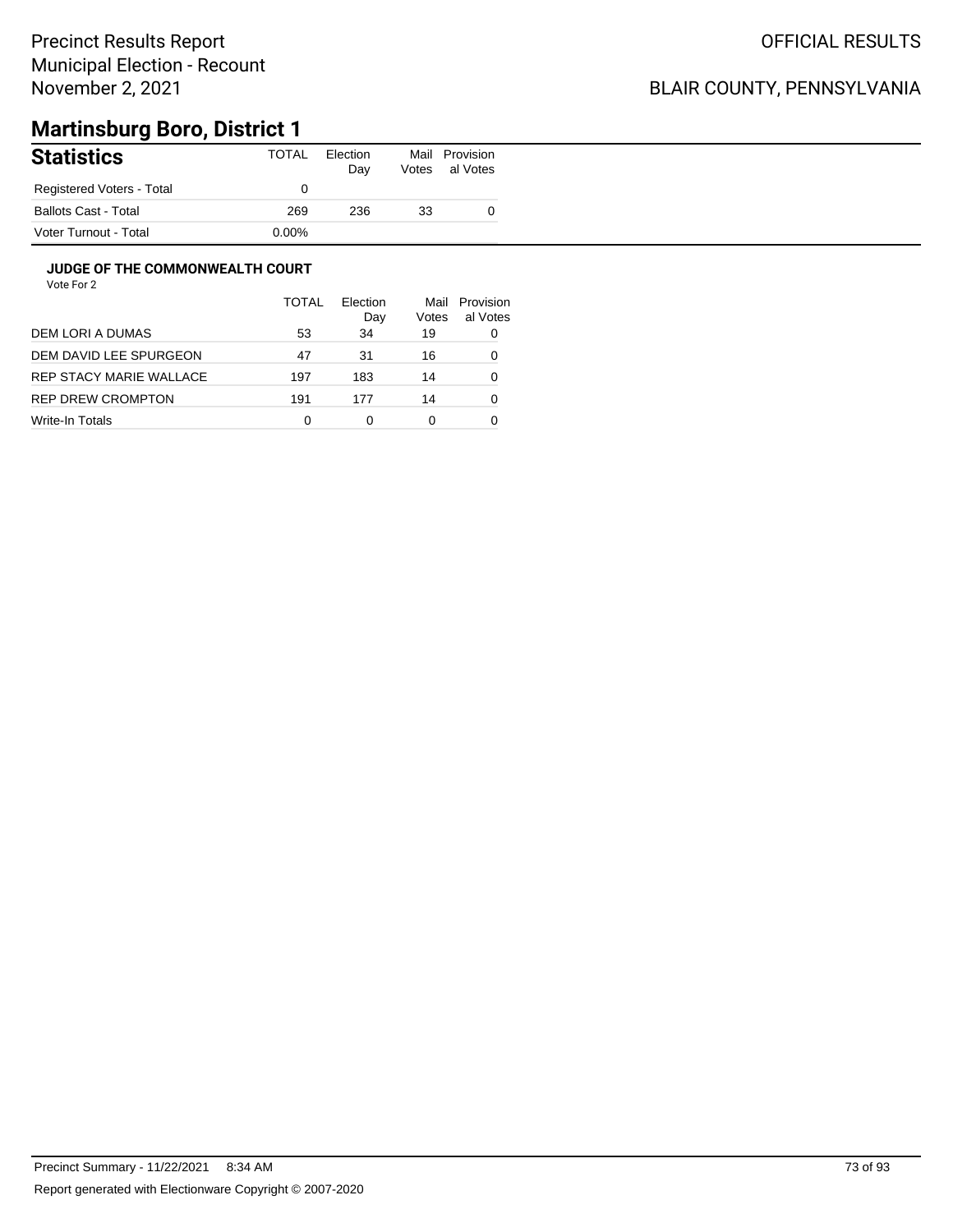## BLAIR COUNTY, PENNSYLVANIA

# **Martinsburg Boro, District 2**

| <b>Statistics</b>         | <b>TOTAL</b> | Election<br>Day | Mail<br>Votes | Provision<br>al Votes |
|---------------------------|--------------|-----------------|---------------|-----------------------|
| Registered Voters - Total |              |                 |               |                       |
| Ballots Cast - Total      | 267          | 220             | 47            |                       |
| Voter Turnout - Total     | $0.00\%$     |                 |               |                       |

### **JUDGE OF THE COMMONWEALTH COURT**

|                         | <b>TOTAL</b> | Flection<br>Day | Mail<br>Votes | Provision<br>al Votes |
|-------------------------|--------------|-----------------|---------------|-----------------------|
| DEM LORI A DUMAS        | 47           | 32              | 15            | 0                     |
| DEM DAVID LEE SPURGEON  | 42           | 29              | 13            | 0                     |
| REP STACY MARIE WALLACE | 211          | 178             | 33            | 0                     |
| REP DREW CROMPTON       | 200          | 170             | 30            | 0                     |
| Write-In Totals         | 0            | ი               | 0             |                       |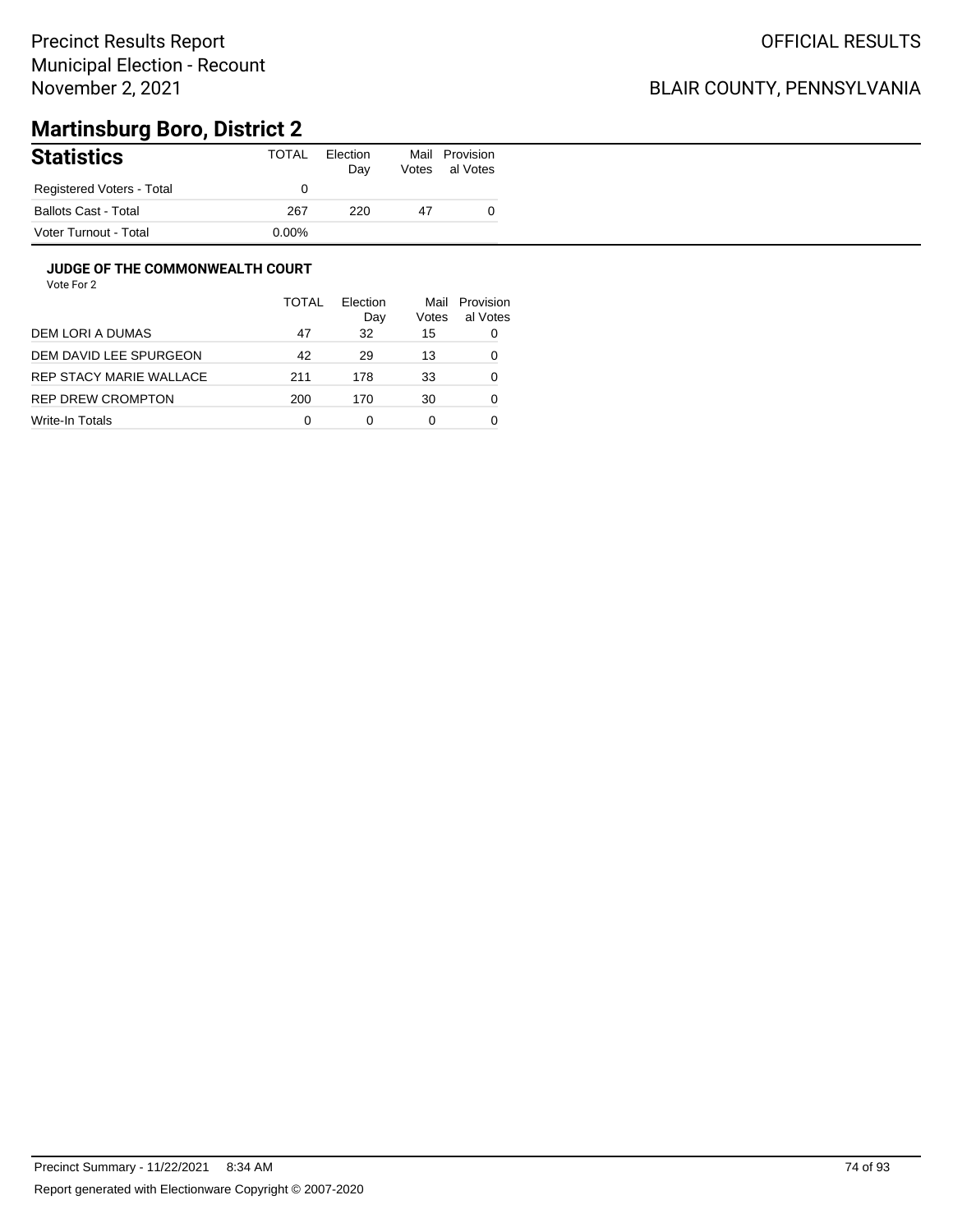## BLAIR COUNTY, PENNSYLVANIA

# **Newry Borough**

| <b>Statistics</b>           | TOTAL    | Election<br>Day | Mail<br>Votes | Provision<br>al Votes |
|-----------------------------|----------|-----------------|---------------|-----------------------|
| Registered Voters - Total   |          |                 |               |                       |
| <b>Ballots Cast - Total</b> | 33       | 31              |               |                       |
| Voter Turnout - Total       | $0.00\%$ |                 |               |                       |

#### **JUDGE OF THE COMMONWEALTH COURT**

|                         | TOTAL | Flection<br>Day | Votes | Mail Provision<br>al Votes |
|-------------------------|-------|-----------------|-------|----------------------------|
| DEM LORI A DUMAS        | 14    | 13              |       |                            |
| DEM DAVID LEE SPURGEON  | 10    | 10              |       |                            |
| REP STACY MARIE WALLACE | 18    | 17              |       |                            |
| REP DREW CROMPTON       | 16    | 16              |       | O                          |
| Write-In Totals         | 0     | 0               |       |                            |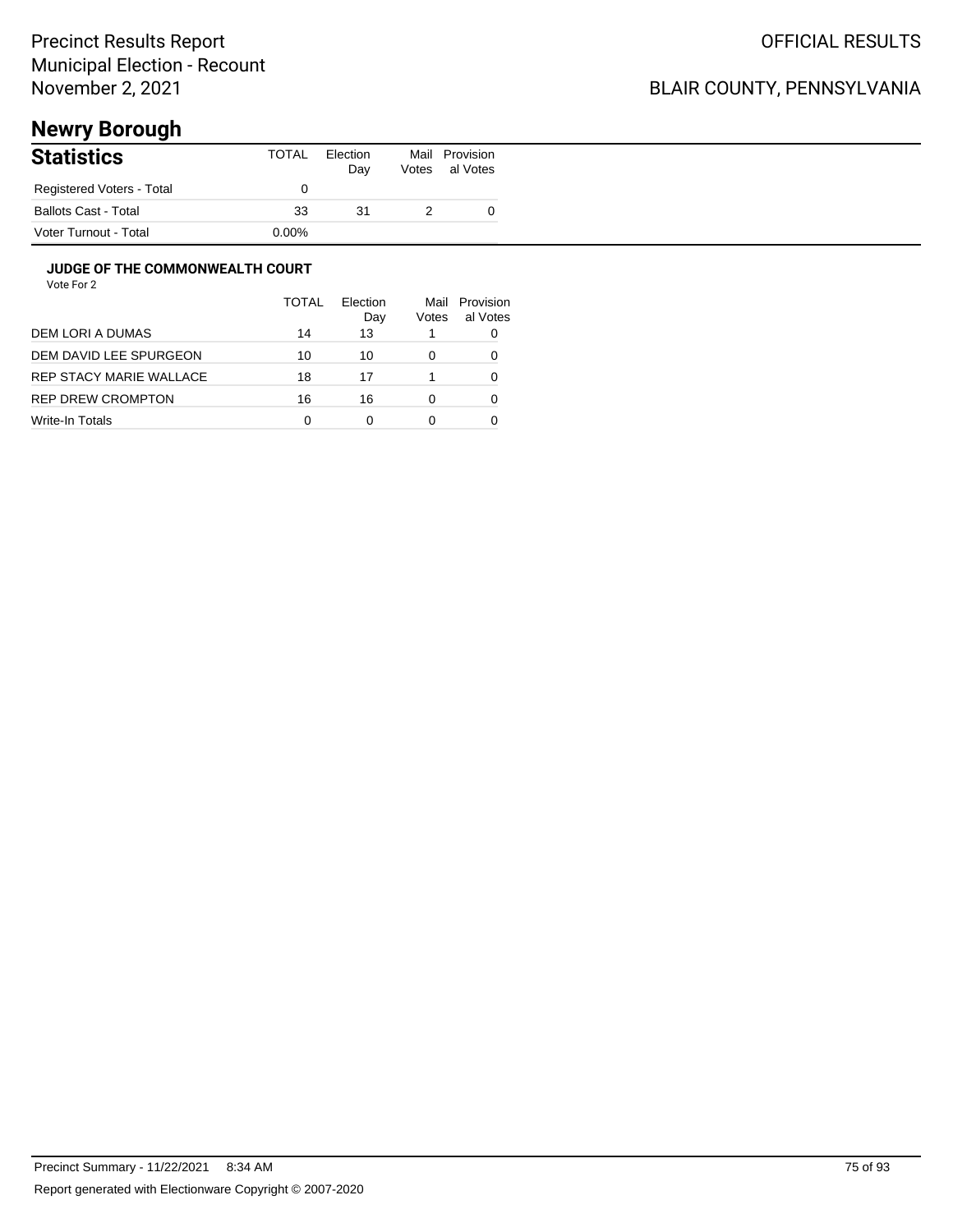## BLAIR COUNTY, PENNSYLVANIA

# **North Woodbury Township**

| <b>Statistics</b>           | TOTAL    | Election<br>Day | Mail<br>Votes | Provision<br>al Votes |
|-----------------------------|----------|-----------------|---------------|-----------------------|
| Registered Voters - Total   |          |                 |               |                       |
| <b>Ballots Cast - Total</b> | 705      | 524             | 180           |                       |
| Voter Turnout - Total       | $0.00\%$ |                 |               |                       |

### **JUDGE OF THE COMMONWEALTH COURT**

|                         | TOTAL | <b>Flection</b><br>Day | Mail<br>Votes | Provision<br>al Votes |
|-------------------------|-------|------------------------|---------------|-----------------------|
| DEM LORI A DUMAS        | 111   | 37                     | 74            | 0                     |
| DEM DAVID LEE SPURGEON  | 102   | 32                     | 70            | 0                     |
| REP STACY MARIE WALLACE | 534   | 432                    | 101           |                       |
| REP DREW CROMPTON       | 515   | 426                    | 88            |                       |
| Write-In Totals         | 5     | 5                      | 0             |                       |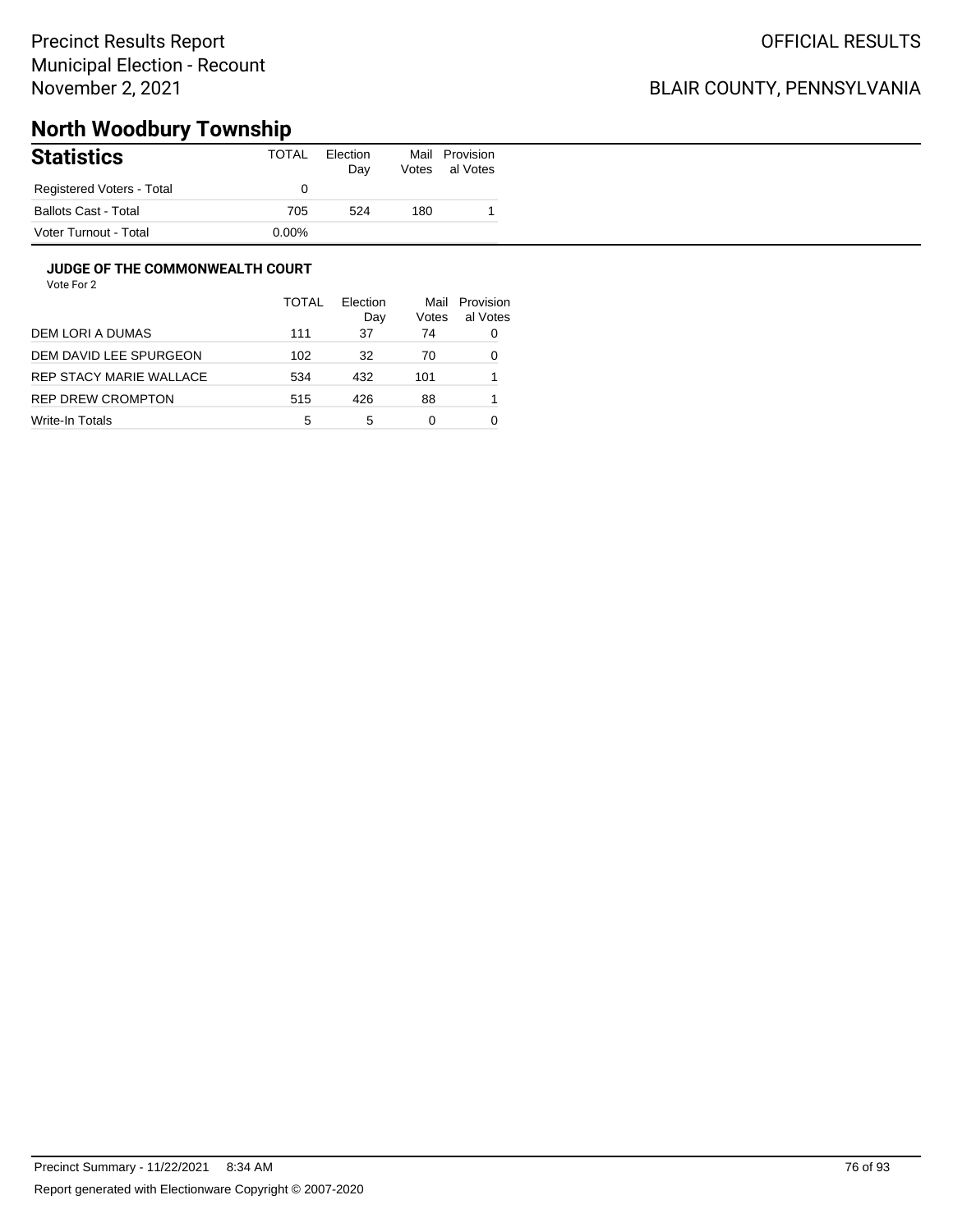## BLAIR COUNTY, PENNSYLVANIA

# **Roaring Spring Boro 1**

| <b>Statistics</b>         | TOTAL    | Election<br>Day | Mail<br>Votes | Provision<br>al Votes |
|---------------------------|----------|-----------------|---------------|-----------------------|
| Registered Voters - Total |          |                 |               |                       |
| Ballots Cast - Total      | 113      | 98              | 15            |                       |
| Voter Turnout - Total     | $0.00\%$ |                 |               |                       |

### **JUDGE OF THE COMMONWEALTH COURT**

|                         | TOTAL | Flection<br>Day | Mail<br>Votes | Provision<br>al Votes |
|-------------------------|-------|-----------------|---------------|-----------------------|
| DEM LORI A DUMAS        | 19    | 13              | 6             | 0                     |
| DEM DAVID LEE SPURGEON  | 13    | 10              | 3             | 0                     |
| REP STACY MARIE WALLACE | 92    | 82              | 10            | 0                     |
| REP DREW CROMPTON       | 75    | 67              | 8             | 0                     |
| Write-In Totals         | 0     | ი               |               |                       |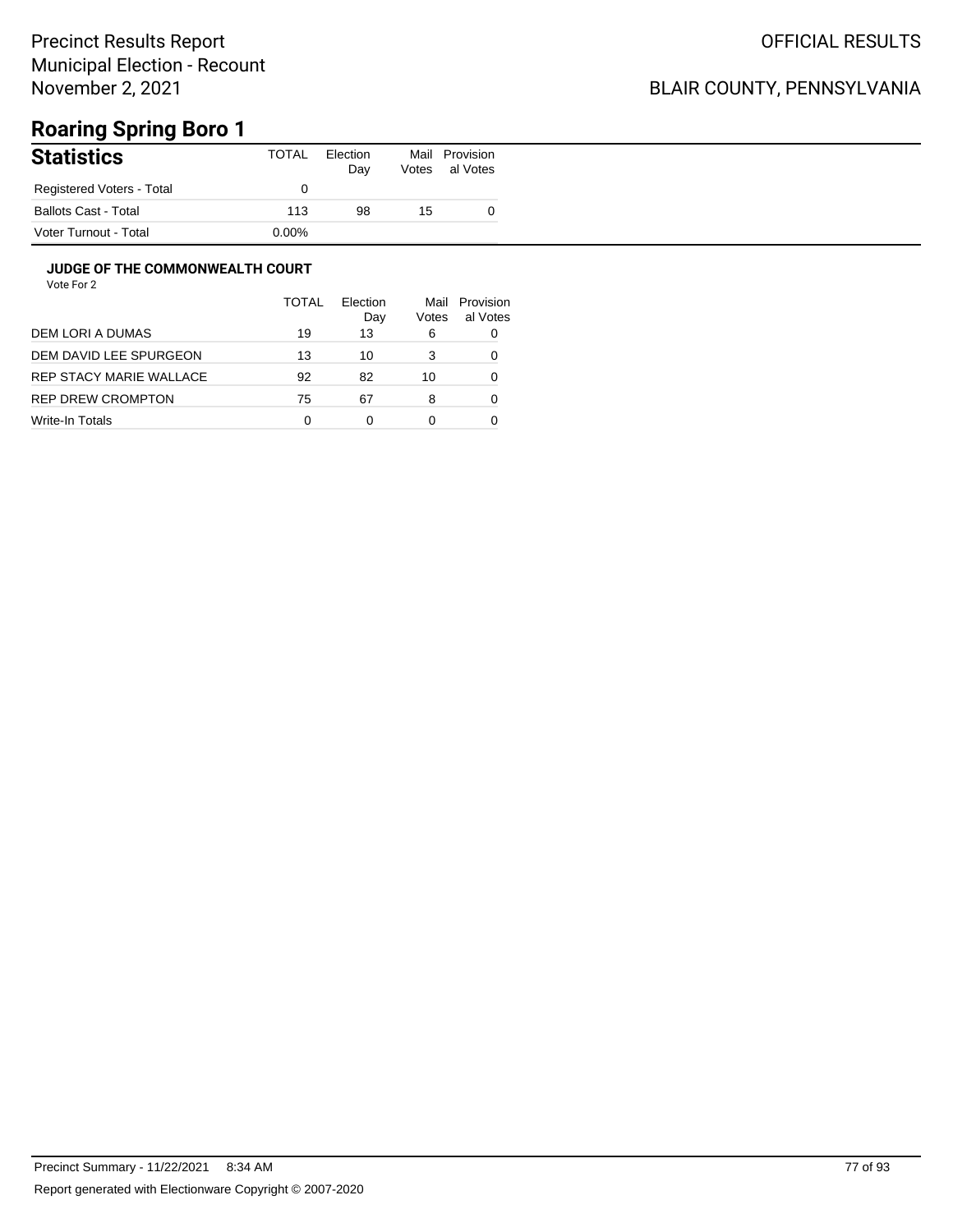## BLAIR COUNTY, PENNSYLVANIA

# **Roaring Spring Boro 2**

| <b>Statistics</b>           | TOTAL    | Election<br>Day | Mail<br>Votes | Provision<br>al Votes |
|-----------------------------|----------|-----------------|---------------|-----------------------|
| Registered Voters - Total   |          |                 |               |                       |
| <b>Ballots Cast - Total</b> | 240      | 209             | 30            |                       |
| Voter Turnout - Total       | $0.00\%$ |                 |               |                       |

### **JUDGE OF THE COMMONWEALTH COURT**

|                         | TOTAL | Election<br>Day | Mail<br>Votes | Provision<br>al Votes |
|-------------------------|-------|-----------------|---------------|-----------------------|
| DEM LORI A DUMAS        | 47    | 28              | 19            | 0                     |
| DEM DAVID LEE SPURGEON  | 47    | 30              | 17            | 0                     |
| REP STACY MARIE WALLACE | 171   | 159             | 11            |                       |
| REP DREW CROMPTON       | 166   | 156             | 9             |                       |
| Write-In Totals         |       |                 | 0             |                       |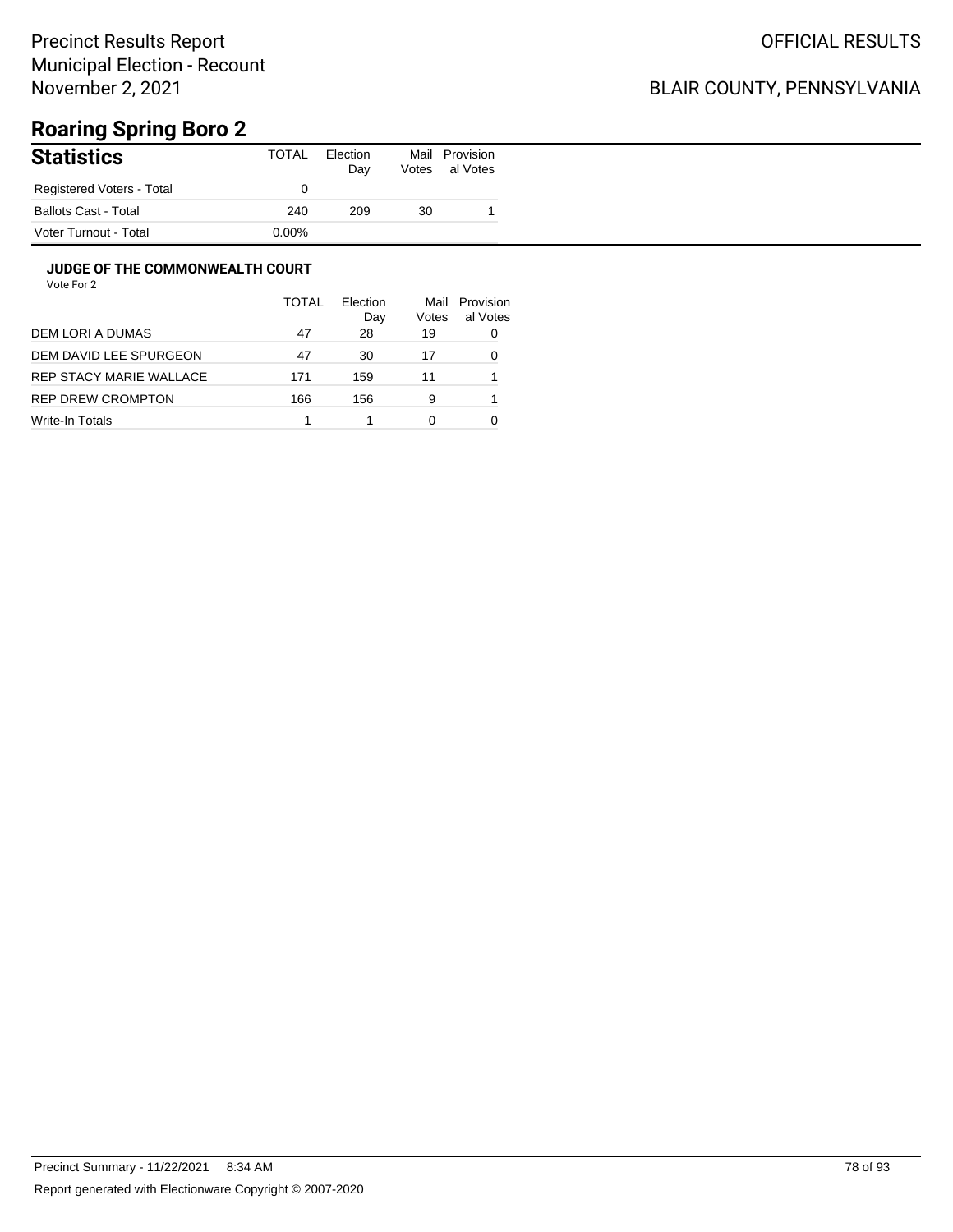## BLAIR COUNTY, PENNSYLVANIA

# **Roaring Spring Boro 3**

| <b>Statistics</b>           | TOTAL    | Election<br>Day | Mail<br>Votes | Provision<br>al Votes |
|-----------------------------|----------|-----------------|---------------|-----------------------|
| Registered Voters - Total   |          |                 |               |                       |
| <b>Ballots Cast - Total</b> | 193      | 163             | 30            |                       |
| Voter Turnout - Total       | $0.00\%$ |                 |               |                       |

### **JUDGE OF THE COMMONWEALTH COURT**

|                         | <b>TOTAL</b> | Flection<br>Day | Mail<br>Votes | Provision<br>al Votes |
|-------------------------|--------------|-----------------|---------------|-----------------------|
| DEM LORI A DUMAS        | 53           | 36              | 17            | 0                     |
| DEM DAVID LEE SPURGEON  | 40           | 25              | 15            | 0                     |
| REP STACY MARIE WALLACE | 131          | 116             | 15            | 0                     |
| REP DREW CROMPTON       | 121          | 110             | 11            | 0                     |
| Write-In Totals         | 0            | 0               | 0             |                       |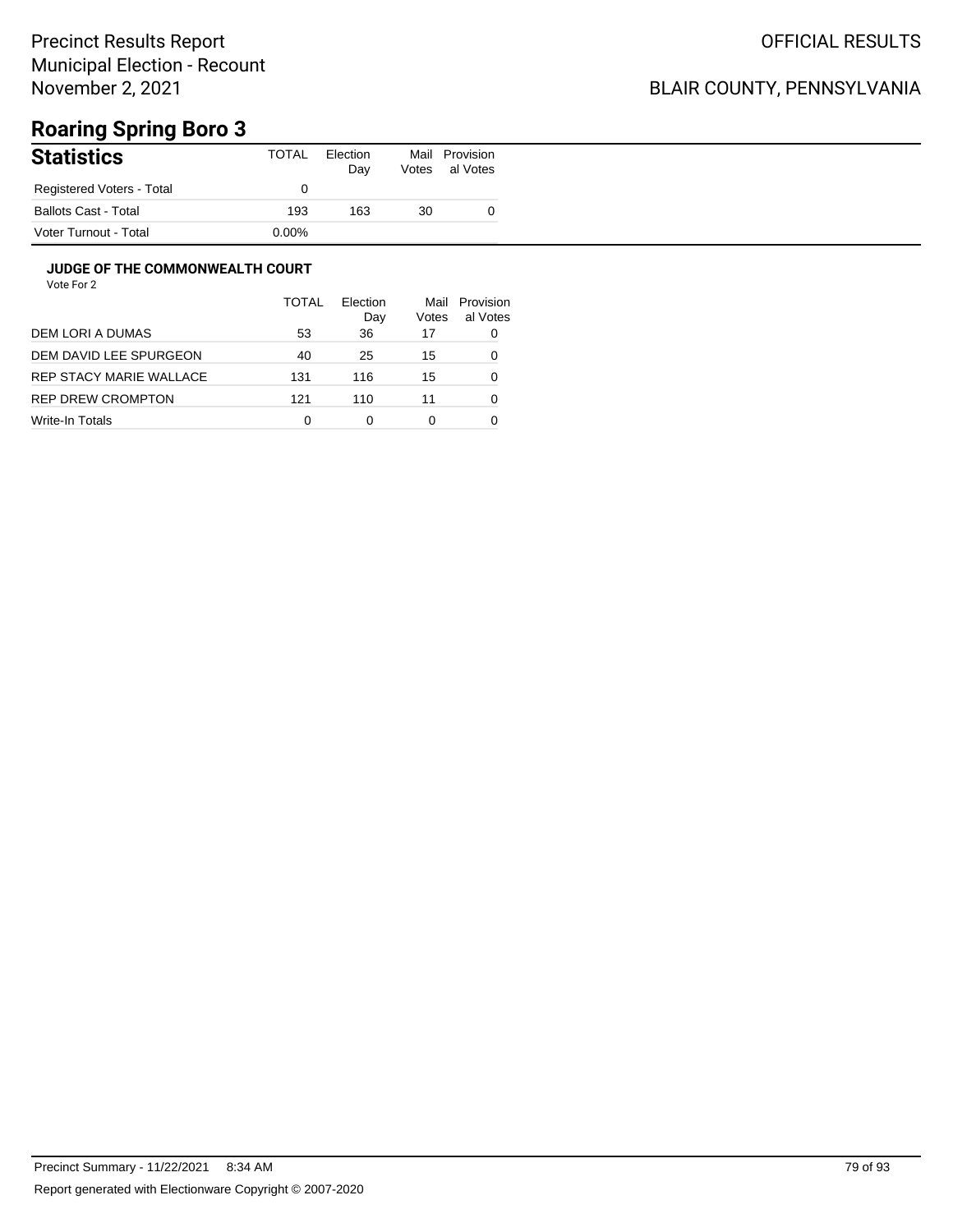## BLAIR COUNTY, PENNSYLVANIA

# **Snyder Twp, District 1**

| <b>Statistics</b>           | TOTAL | Election<br>Day | Mail<br>Votes | Provision<br>al Votes |
|-----------------------------|-------|-----------------|---------------|-----------------------|
| Registered Voters - Total   |       |                 |               |                       |
| <b>Ballots Cast - Total</b> | 295   | 248             | 45            |                       |
| Voter Turnout - Total       | 0.00% |                 |               |                       |

### **JUDGE OF THE COMMONWEALTH COURT**

|                         | TOTAL | Election<br>Day | Mail<br>Votes | Provision<br>al Votes |
|-------------------------|-------|-----------------|---------------|-----------------------|
| DEM LORI A DUMAS        | 51    | 26              | 23            | 2                     |
| DEM DAVID LEE SPURGEON  | 46    | 22              | 23            |                       |
| REP STACY MARIE WALLACE | 222   | 201             | 21            | 0                     |
| REP DREW CROMPTON       | 205   | 185             | 20            | 0                     |
| Write-In Totals         | 0     | 0               | 0             |                       |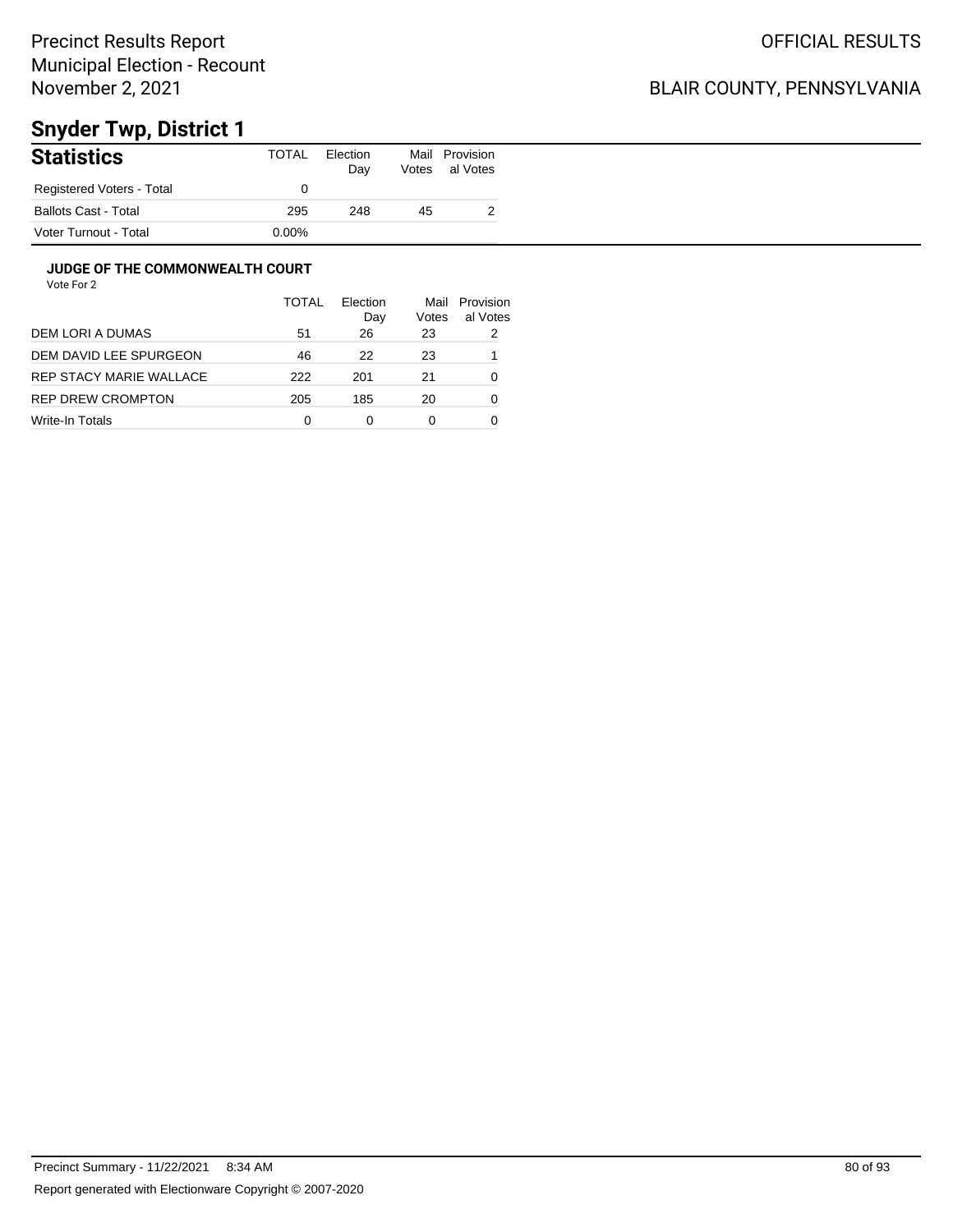## BLAIR COUNTY, PENNSYLVANIA

# **Snyder Twp, District 2**

| <b>Statistics</b>           | TOTAL    | Election<br>Day | Mail<br>Votes | Provision<br>al Votes |
|-----------------------------|----------|-----------------|---------------|-----------------------|
| Registered Voters - Total   |          |                 |               |                       |
| <b>Ballots Cast - Total</b> | 455      | 384             | 71            |                       |
| Voter Turnout - Total       | $0.00\%$ |                 |               |                       |

### **JUDGE OF THE COMMONWEALTH COURT**

|                         | TOTAL | Flection<br>Day | Mail<br>Votes | Provision<br>al Votes |
|-------------------------|-------|-----------------|---------------|-----------------------|
| DEM LORI A DUMAS        | 64    | 30              | 34            | 0                     |
| DEM DAVID LEE SPURGEON  | 59    | 28              | 31            | 0                     |
| REP STACY MARIE WALLACE | 331   | 299             | 32            | 0                     |
| REP DREW CROMPTON       | 336   | 303             | 33            | 0                     |
| Write-In Totals         | 0     | 0               | 0             |                       |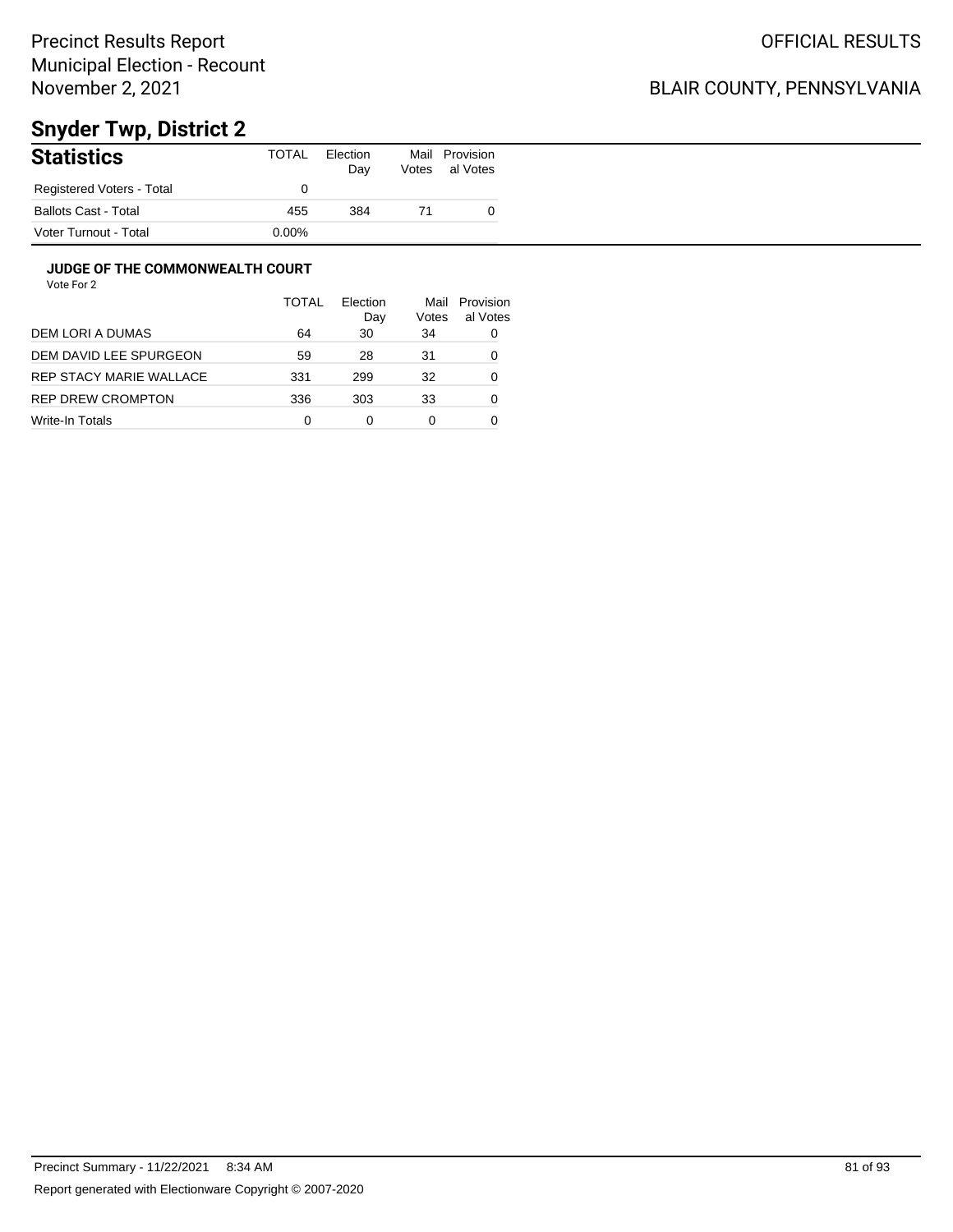## BLAIR COUNTY, PENNSYLVANIA

# **Taylor Twp**

| <b>Statistics</b>           | TOTAL    | Election<br>Day | Votes | Mail Provision<br>al Votes |
|-----------------------------|----------|-----------------|-------|----------------------------|
| Registered Voters - Total   |          |                 |       |                            |
| <b>Ballots Cast - Total</b> | 672      | 539             | 126   |                            |
| Voter Turnout - Total       | $0.00\%$ |                 |       |                            |

### **JUDGE OF THE COMMONWEALTH COURT**

|                         | TOTAL | Election<br>Day | Mail<br>Votes | Provision<br>al Votes |
|-------------------------|-------|-----------------|---------------|-----------------------|
| DEM LORI A DUMAS        | 92    | 34              | 58            | 0                     |
| DEM DAVID LEE SPURGEON  | 84    | 34              | 50            | 0                     |
| REP STACY MARIE WALLACE | 537   | 467             | 64            | 6                     |
| REP DREW CROMPTON       | 525   | 461             | 58            | 6                     |
| Write-In Totals         | 0     | 0               | 0             |                       |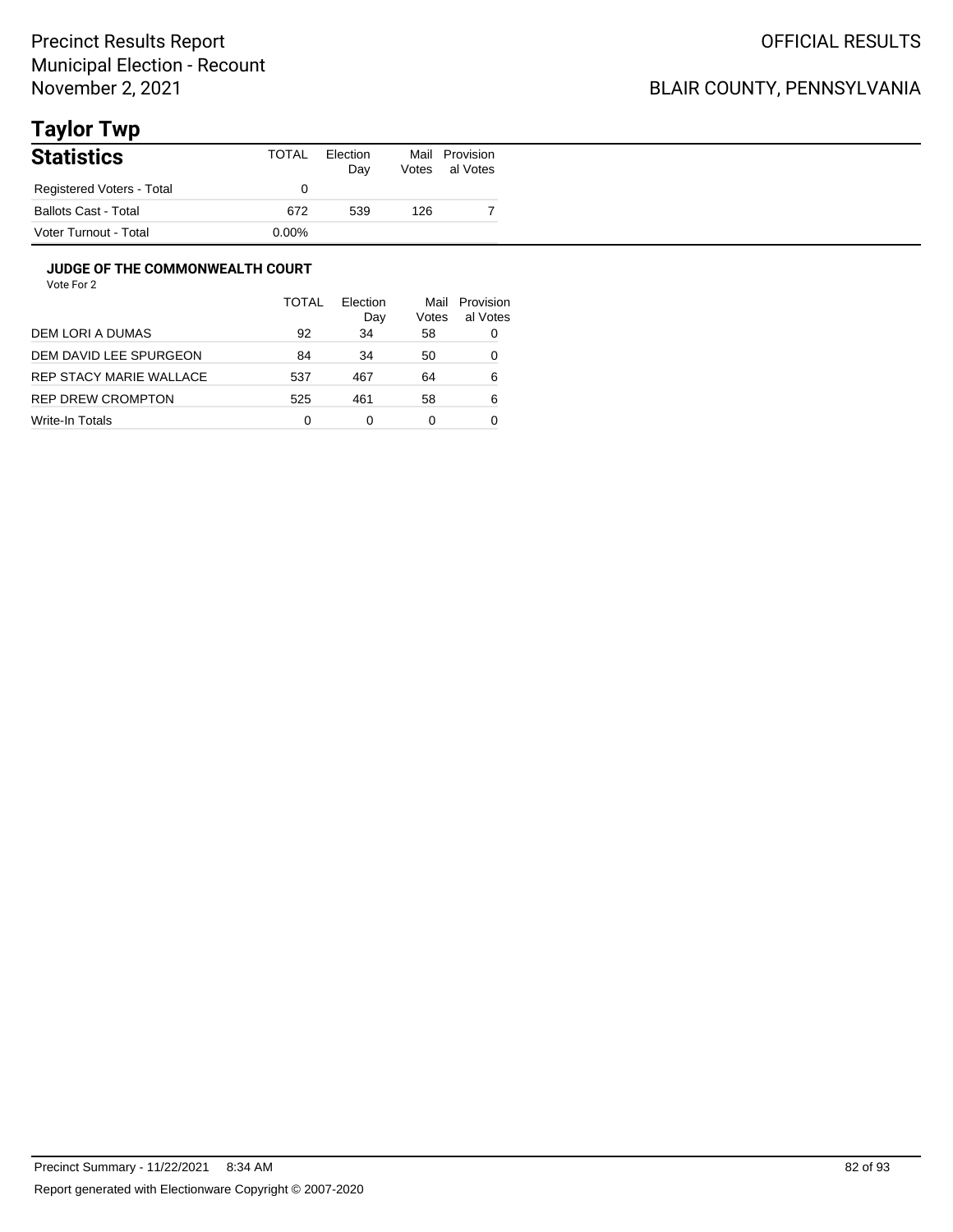## BLAIR COUNTY, PENNSYLVANIA

# **Tyrone Boro, Ward 1**

| <b>Statistics</b>         | TOTAL | Election<br>Day | Mail<br>Votes | Provision<br>al Votes |
|---------------------------|-------|-----------------|---------------|-----------------------|
| Registered Voters - Total |       |                 |               |                       |
| Ballots Cast - Total      | 191   | 160             | 31            |                       |
| Voter Turnout - Total     | 0.00% |                 |               |                       |

### **JUDGE OF THE COMMONWEALTH COURT**

|                         | <b>TOTAL</b> | Election<br>Day | Mail<br>Votes | Provision<br>al Votes |
|-------------------------|--------------|-----------------|---------------|-----------------------|
| DEM LORI A DUMAS        | 39           | 20              | 19            | 0                     |
| DEM DAVID LEE SPURGEON  | 36           | 19              | 17            | 0                     |
| REP STACY MARIE WALLACE | 139          | 127             | 12            | 0                     |
| REP DREW CROMPTON       | 127          | 115             | 12            | O                     |
| Write-In Totals         | 0            | 0               | 0             |                       |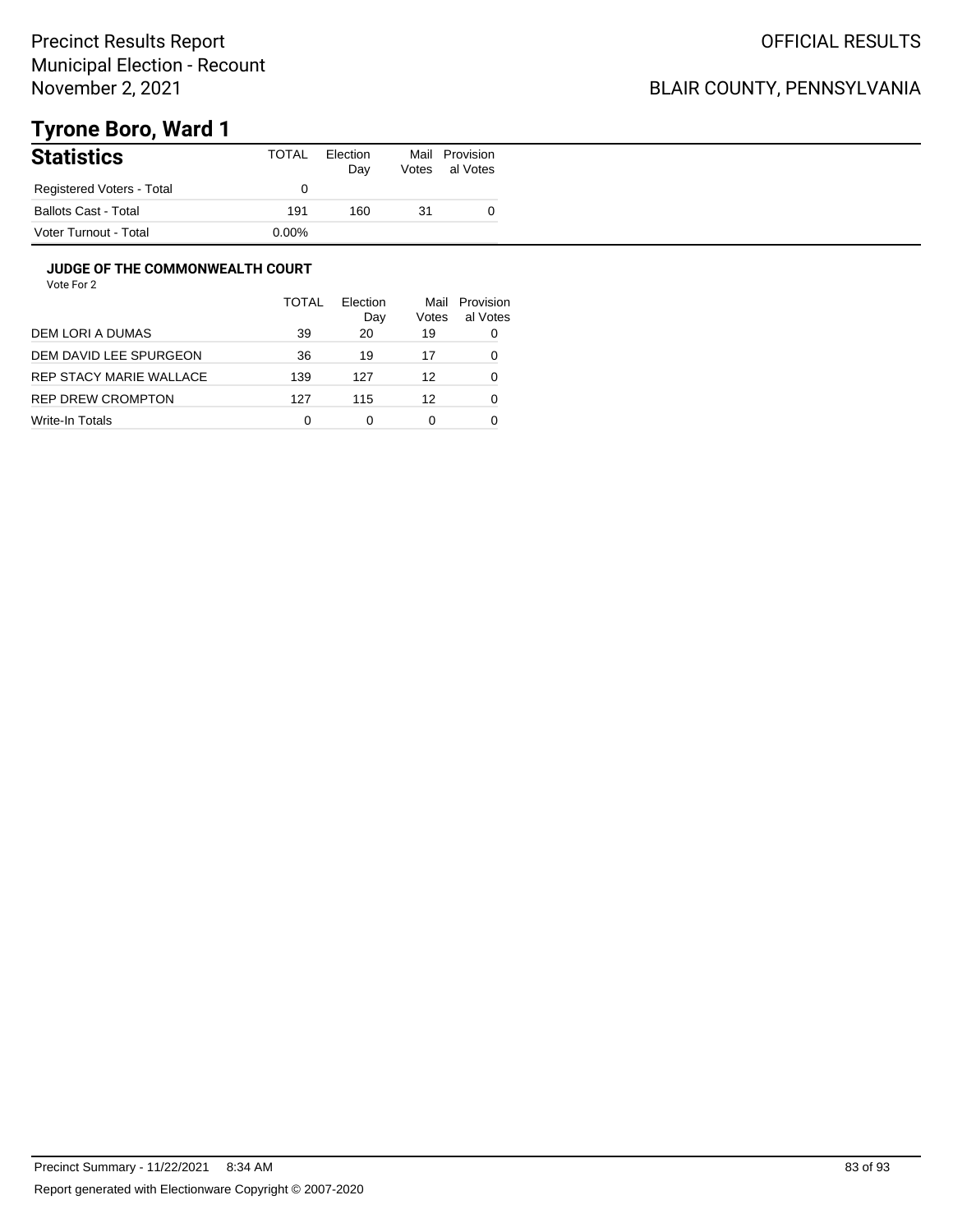## BLAIR COUNTY, PENNSYLVANIA

# **Tyrone Boro, Ward 2**

| <b>Statistics</b>           | TOTAL    | Election<br>Day | Votes | Mail Provision<br>al Votes |
|-----------------------------|----------|-----------------|-------|----------------------------|
| Registered Voters - Total   |          |                 |       |                            |
| <b>Ballots Cast - Total</b> | 131      | 114             | 16    |                            |
| Voter Turnout - Total       | $0.00\%$ |                 |       |                            |

### **JUDGE OF THE COMMONWEALTH COURT**

|                          | <b>TOTAL</b> | Flection<br>Day | Mail<br>Votes | Provision<br>al Votes |
|--------------------------|--------------|-----------------|---------------|-----------------------|
| DEM LORI A DUMAS         | 21           | 14              |               |                       |
| DEM DAVID LEE SPURGEON   | 24           | 17              |               |                       |
| REP STACY MARIE WALLACE  | 90           | 82              |               |                       |
| <b>REP DREW CROMPTON</b> | 89           | 81              |               |                       |
| Write-In Totals          | 0            | ŋ               | 0             |                       |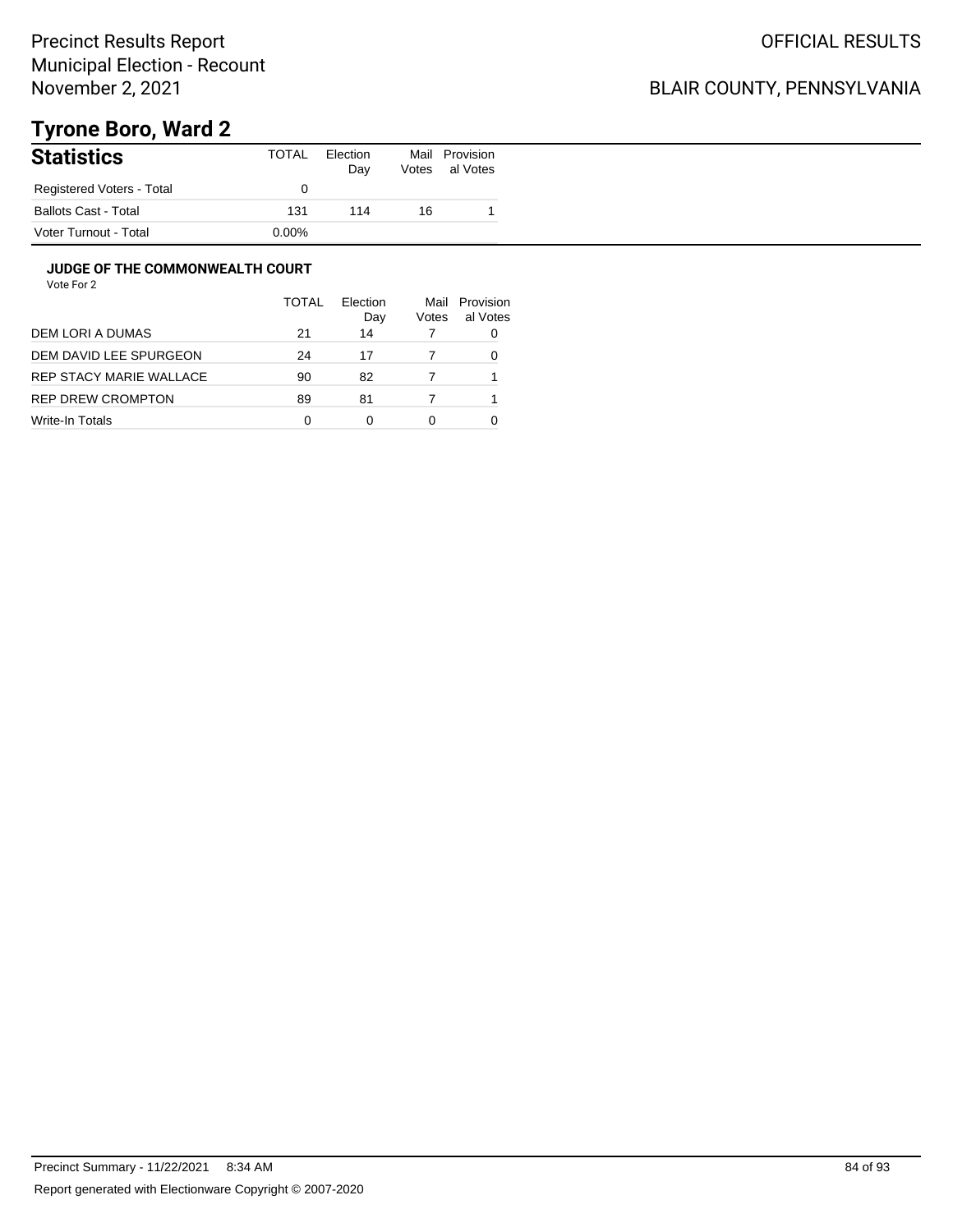## BLAIR COUNTY, PENNSYLVANIA

# **Tyrone Boro, Ward 3**

| <b>Statistics</b>           | TOTAL    | Election<br>Day | Votes | Mail Provision<br>al Votes |
|-----------------------------|----------|-----------------|-------|----------------------------|
| Registered Voters - Total   |          |                 |       |                            |
| <b>Ballots Cast - Total</b> | 109      | 99              | 10    |                            |
| Voter Turnout - Total       | $0.00\%$ |                 |       |                            |

### **JUDGE OF THE COMMONWEALTH COURT**

|                         | TOTAL | Flection<br>Day | Mail<br>Votes | Provision<br>al Votes |
|-------------------------|-------|-----------------|---------------|-----------------------|
| DEM LORI A DUMAS        | 30    | 23              |               | 0                     |
| DEM DAVID LEE SPURGEON  | 25    | 20              | 5             | 0                     |
| REP STACY MARIE WALLACE | 72    | 67              | 5             | 0                     |
| REP DREW CROMPTON       | 67    | 64              | 3             | 0                     |
| Write-In Totals         | 0     | ი               |               |                       |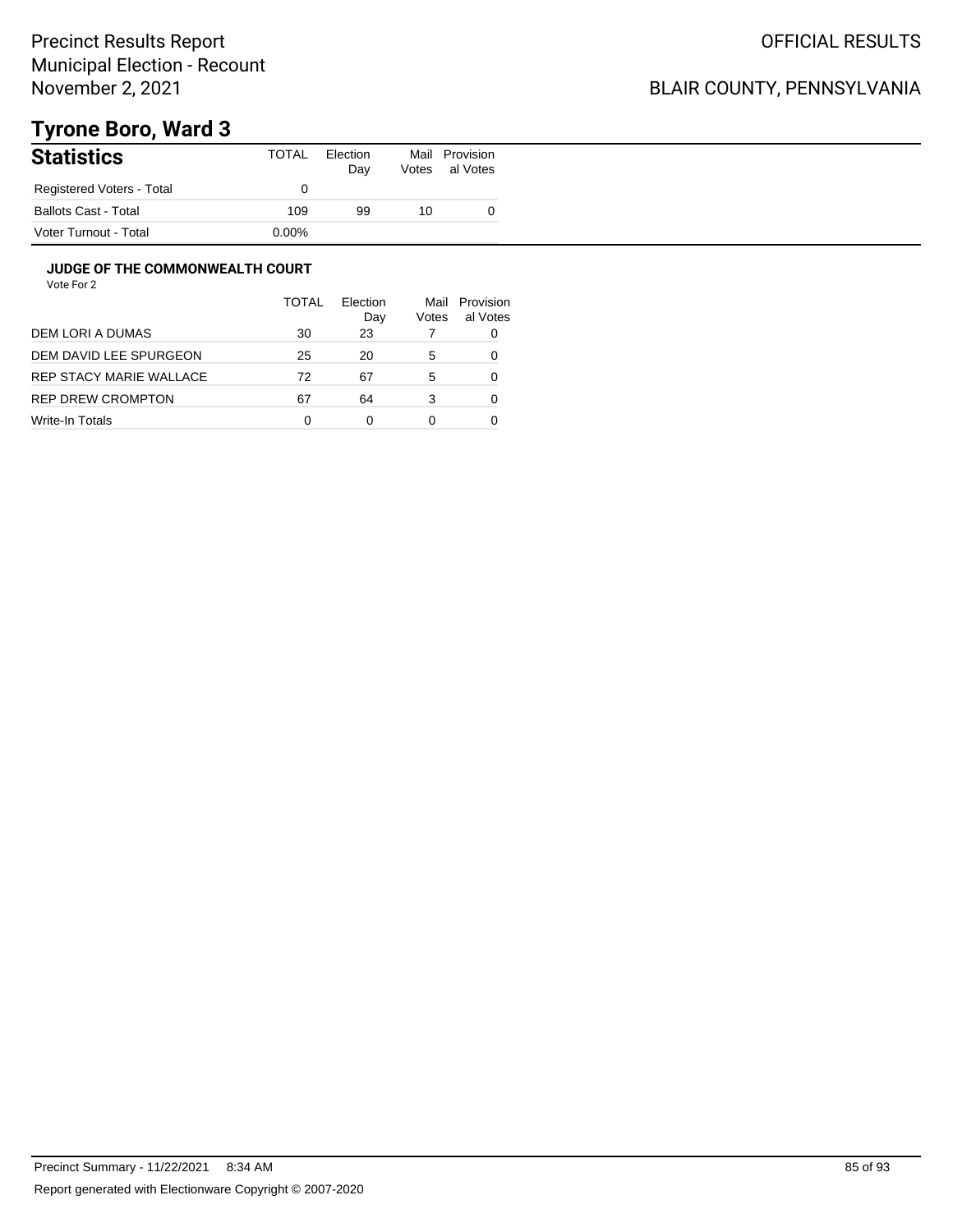## BLAIR COUNTY, PENNSYLVANIA

# **Tyrone Boro, Ward 4**

| <b>Statistics</b>         | <b>TOTAL</b> | Election<br>Day | Votes | Mail Provision<br>al Votes |
|---------------------------|--------------|-----------------|-------|----------------------------|
| Registered Voters - Total |              |                 |       |                            |
| Ballots Cast - Total      | 72           | 62              | 10    |                            |
| Voter Turnout - Total     | $0.00\%$     |                 |       |                            |

### **JUDGE OF THE COMMONWEALTH COURT**

|                         | TOTAL | Flection<br>Day | Mail<br>Votes | Provision<br>al Votes |
|-------------------------|-------|-----------------|---------------|-----------------------|
| DEM LORI A DUMAS        | 10    | 4               | 6             | 0                     |
| DEM DAVID LEE SPURGEON  | 9     | 3               | 6             | 0                     |
| REP STACY MARIE WALLACE | 58    | 53              | 5             | 0                     |
| REP DREW CROMPTON       | 52    | 49              | 3             | 0                     |
| Write-In Totals         | 0     |                 |               |                       |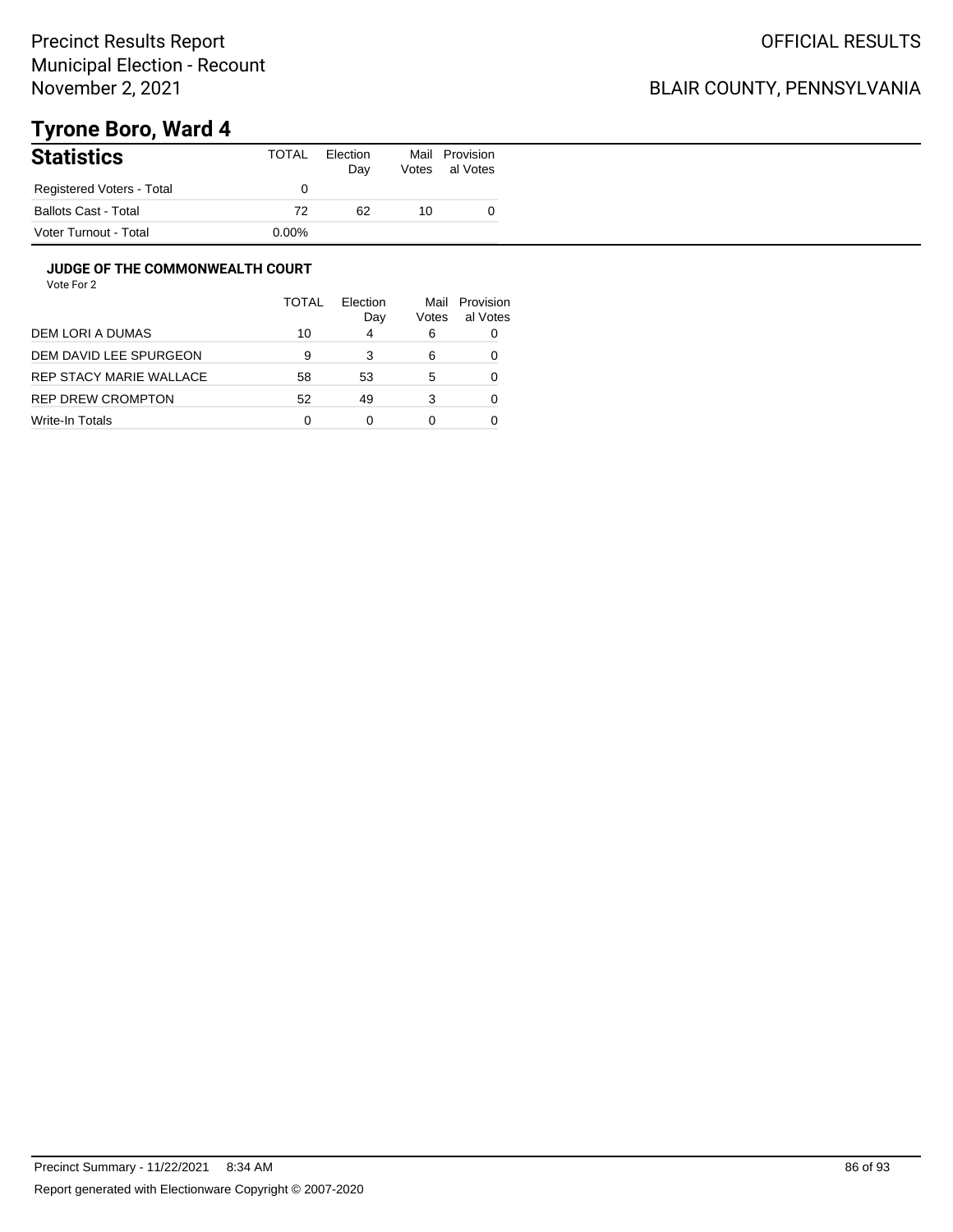## BLAIR COUNTY, PENNSYLVANIA

# **Tyrone Boro, Ward 5**

| <b>Statistics</b>         | TOTAL    | Election<br>Day | Mail<br>Votes | Provision<br>al Votes |
|---------------------------|----------|-----------------|---------------|-----------------------|
| Registered Voters - Total |          |                 |               |                       |
| Ballots Cast - Total      | 126      | 114             | 12            |                       |
| Voter Turnout - Total     | $0.00\%$ |                 |               |                       |

### **JUDGE OF THE COMMONWEALTH COURT**

| TOTAL | Election<br>Day | Mail<br>Votes | Provision<br>al Votes |
|-------|-----------------|---------------|-----------------------|
| 30    | 24              | 6             | 0                     |
| 22    | 16              | 6             |                       |
| 90    | 86              | 4             |                       |
| 85    | 81              | 4             |                       |
| 0     | 0               | 0             |                       |
|       |                 |               |                       |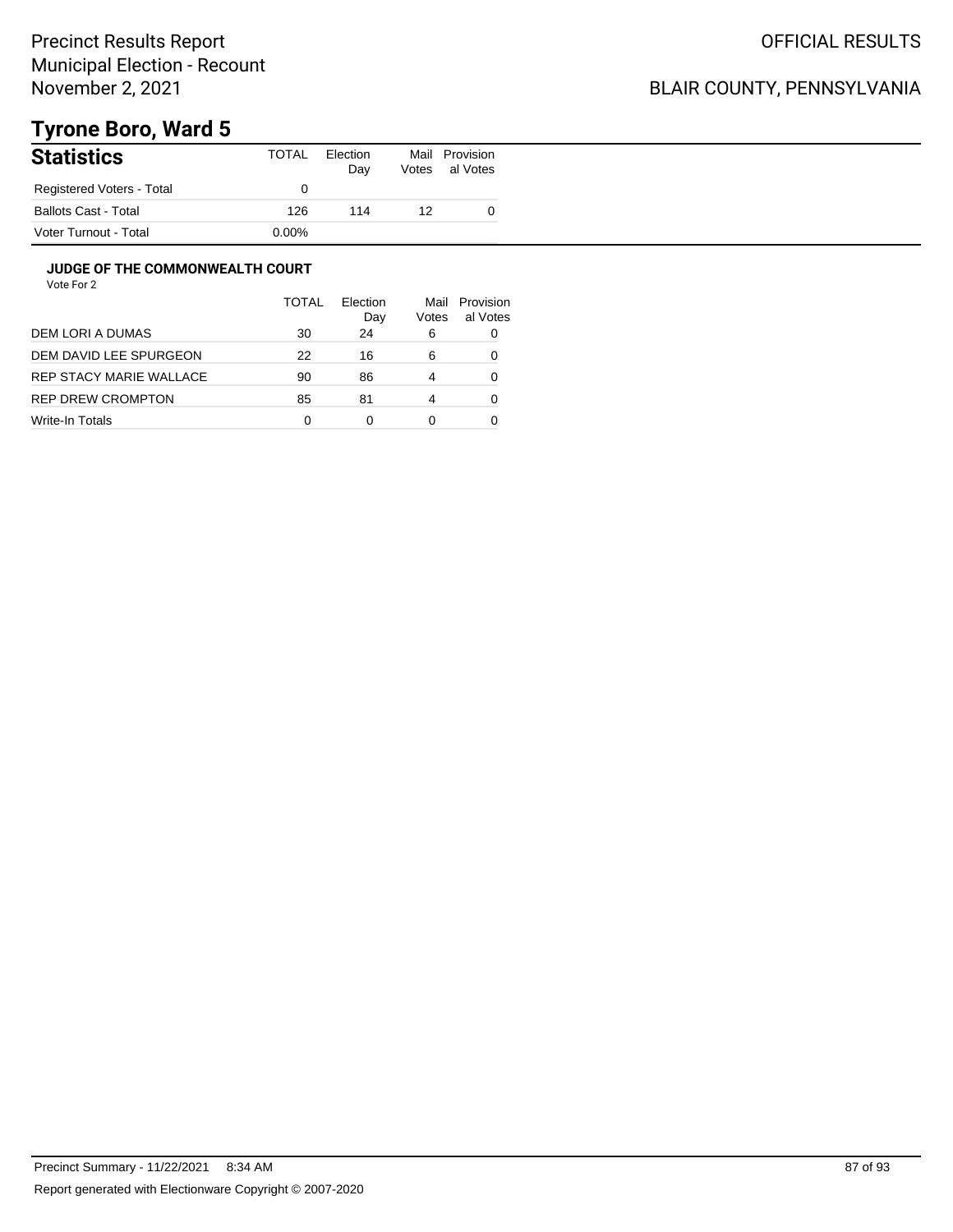## BLAIR COUNTY, PENNSYLVANIA

# **Tyrone Boro, Ward 6**

| <b>Statistics</b>           | TOTAL    | Election<br>Day | Votes | Mail Provision<br>al Votes |
|-----------------------------|----------|-----------------|-------|----------------------------|
| Registered Voters - Total   |          |                 |       |                            |
| <b>Ballots Cast - Total</b> | 294      | 249             | 45    |                            |
| Voter Turnout - Total       | $0.00\%$ |                 |       |                            |

#### **JUDGE OF THE COMMONWEALTH COURT**

|                          | TOTAL | Flection<br>Day | Mail<br>Votes | Provision<br>al Votes |
|--------------------------|-------|-----------------|---------------|-----------------------|
| DEM LORI A DUMAS         | 74    | 50              | 24            | 0                     |
| DEM DAVID LEE SPURGEON   | 58    | 37              | 21            | 0                     |
| REP STACY MARIE WALLACE  | 215   | 195             | 20            | 0                     |
| <b>REP DREW CROMPTON</b> | 187   | 170             | 17            | 0                     |
| Write-In Totals          |       |                 | 0             |                       |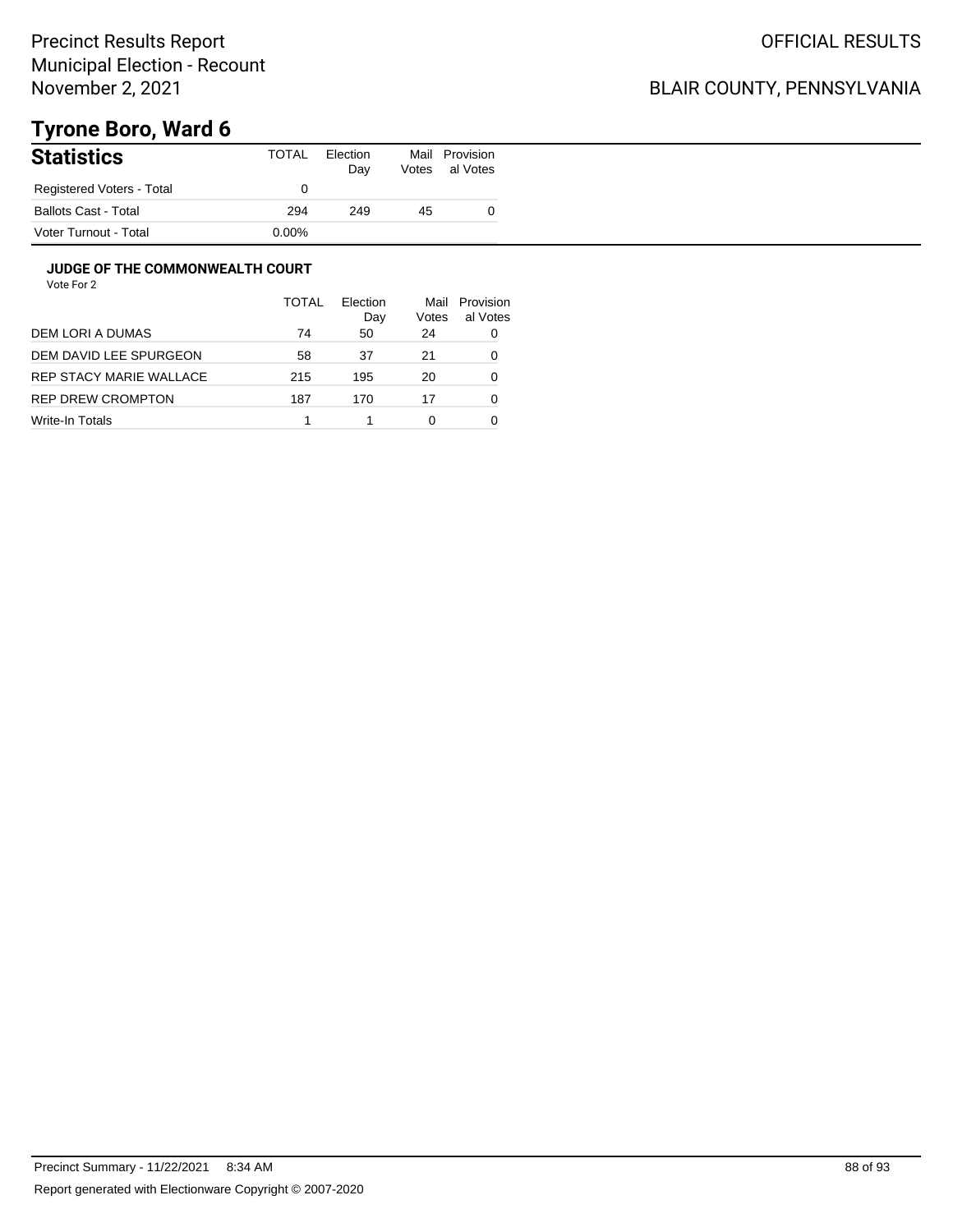## BLAIR COUNTY, PENNSYLVANIA

# **Tyrone Boro, Ward 7**

| <b>Statistics</b>           | <b>TOTAL</b> | Election<br>Day | Votes | Mail Provision<br>al Votes |
|-----------------------------|--------------|-----------------|-------|----------------------------|
| Registered Voters - Total   |              |                 |       |                            |
| <b>Ballots Cast - Total</b> | 195          | 182             | 13    |                            |
| Voter Turnout - Total       | $0.00\%$     |                 |       |                            |

#### **JUDGE OF THE COMMONWEALTH COURT**

|                         | TOTAL | Flection<br>Day | Mail<br>Votes | Provision<br>al Votes |
|-------------------------|-------|-----------------|---------------|-----------------------|
| DEM LORI A DUMAS        | 38    | 33              | 5             | 0                     |
| DEM DAVID LEE SPURGEON  | 32    | 28              | 4             |                       |
| REP STACY MARIE WALLACE | 149   | 141             | 8             | 0                     |
| REP DREW CROMPTON       | 130   | 123             |               | 0                     |
| Write-In Totals         |       |                 | 0             |                       |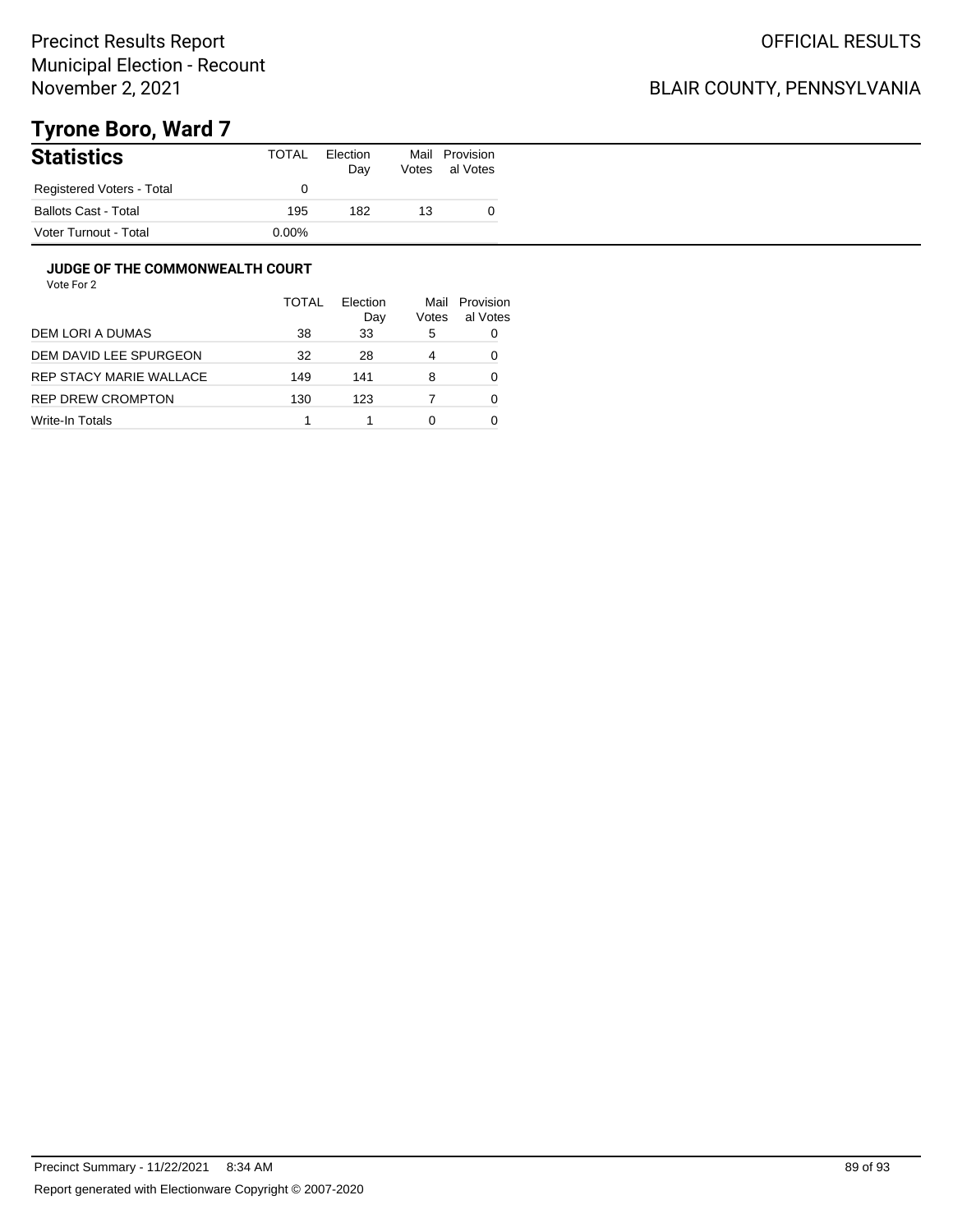## BLAIR COUNTY, PENNSYLVANIA

# **Tyrone Twp, District 1**

| <b>Statistics</b>           | TOTAL    | Election<br>Day | Mail<br>Votes | Provision<br>al Votes |
|-----------------------------|----------|-----------------|---------------|-----------------------|
| Registered Voters - Total   |          |                 |               |                       |
| <b>Ballots Cast - Total</b> | 200      | 178             | 22            |                       |
| Voter Turnout - Total       | $0.00\%$ |                 |               |                       |

### **JUDGE OF THE COMMONWEALTH COURT**

|                          | <b>TOTAL</b> | Election<br>Day | Mail<br>Votes | Provision<br>al Votes |
|--------------------------|--------------|-----------------|---------------|-----------------------|
| DEM LORI A DUMAS         | 30           | 19              | 11            | 0                     |
| DEM DAVID LEE SPURGEON   | 25           | 15              | 10            |                       |
| REP STACY MARIE WALLACE  | 152          | 143             | 9             | 0                     |
| <b>REP DREW CROMPTON</b> | 150          | 141             | 9             | 0                     |
| Write-In Totals          | 0            | 0               | 0             |                       |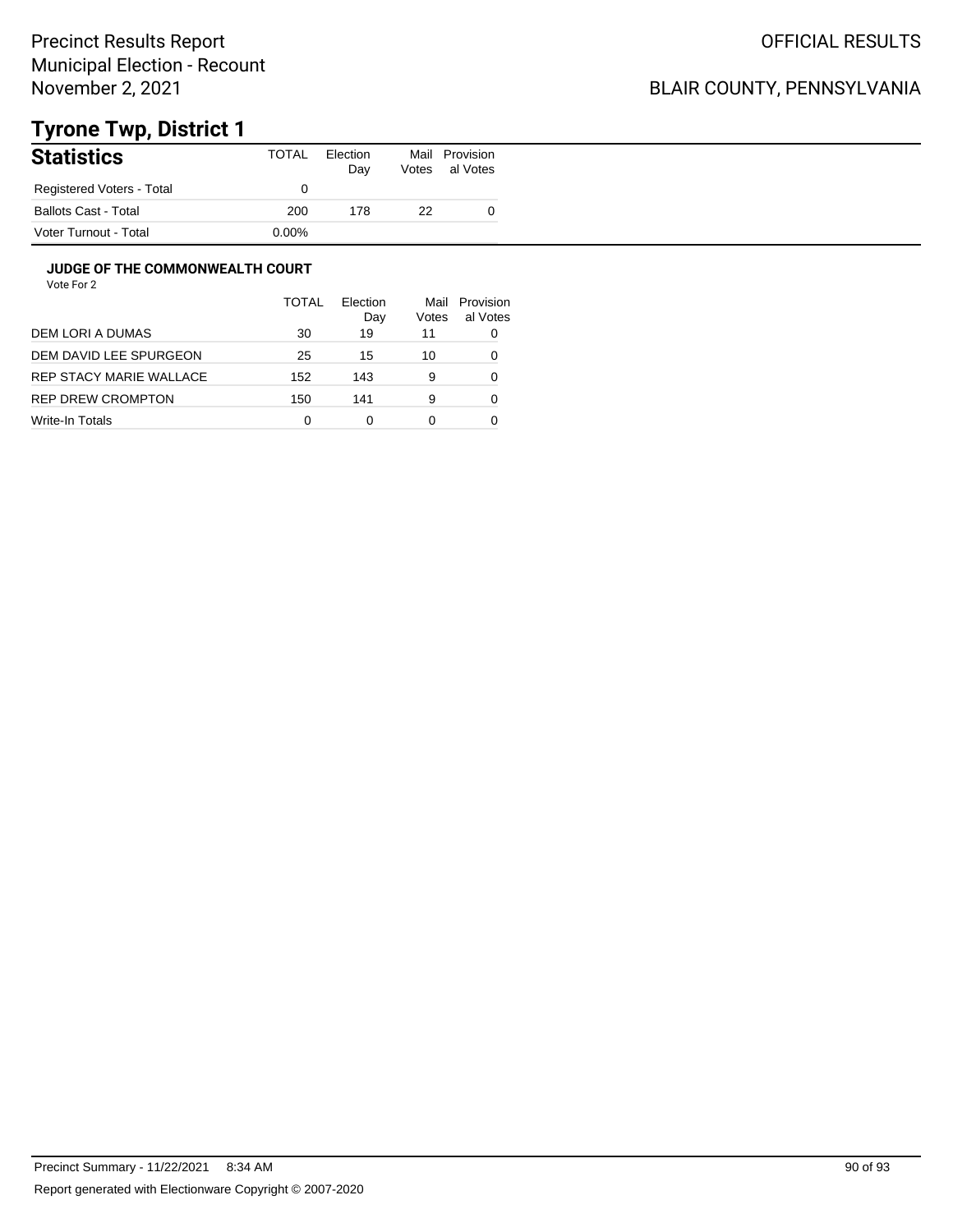## BLAIR COUNTY, PENNSYLVANIA

# **Tyrone Twp, District 2**

| <b>Statistics</b>           | TOTAL    | Election<br>Day | Mail<br>Votes | Provision<br>al Votes |
|-----------------------------|----------|-----------------|---------------|-----------------------|
| Registered Voters - Total   |          |                 |               |                       |
| <b>Ballots Cast - Total</b> | 198      | 163             | 33            | _                     |
| Voter Turnout - Total       | $0.00\%$ |                 |               |                       |

### **JUDGE OF THE COMMONWEALTH COURT**

|                         | <b>TOTAL</b> | Flection<br>Day | Mail<br>Votes | Provision<br>al Votes |
|-------------------------|--------------|-----------------|---------------|-----------------------|
| DEM LORI A DUMAS        | 44           | 22              | 20            | 2                     |
| DEM DAVID LEE SPURGEON  | 42           | 19              | 21            | 2                     |
| REP STACY MARIE WALLACE | 142          | 131             | 11            | 0                     |
| REP DREW CROMPTON       | 130          | 119             | 11            | 0                     |
| Write-In Totals         | 0            | 0               | 0             |                       |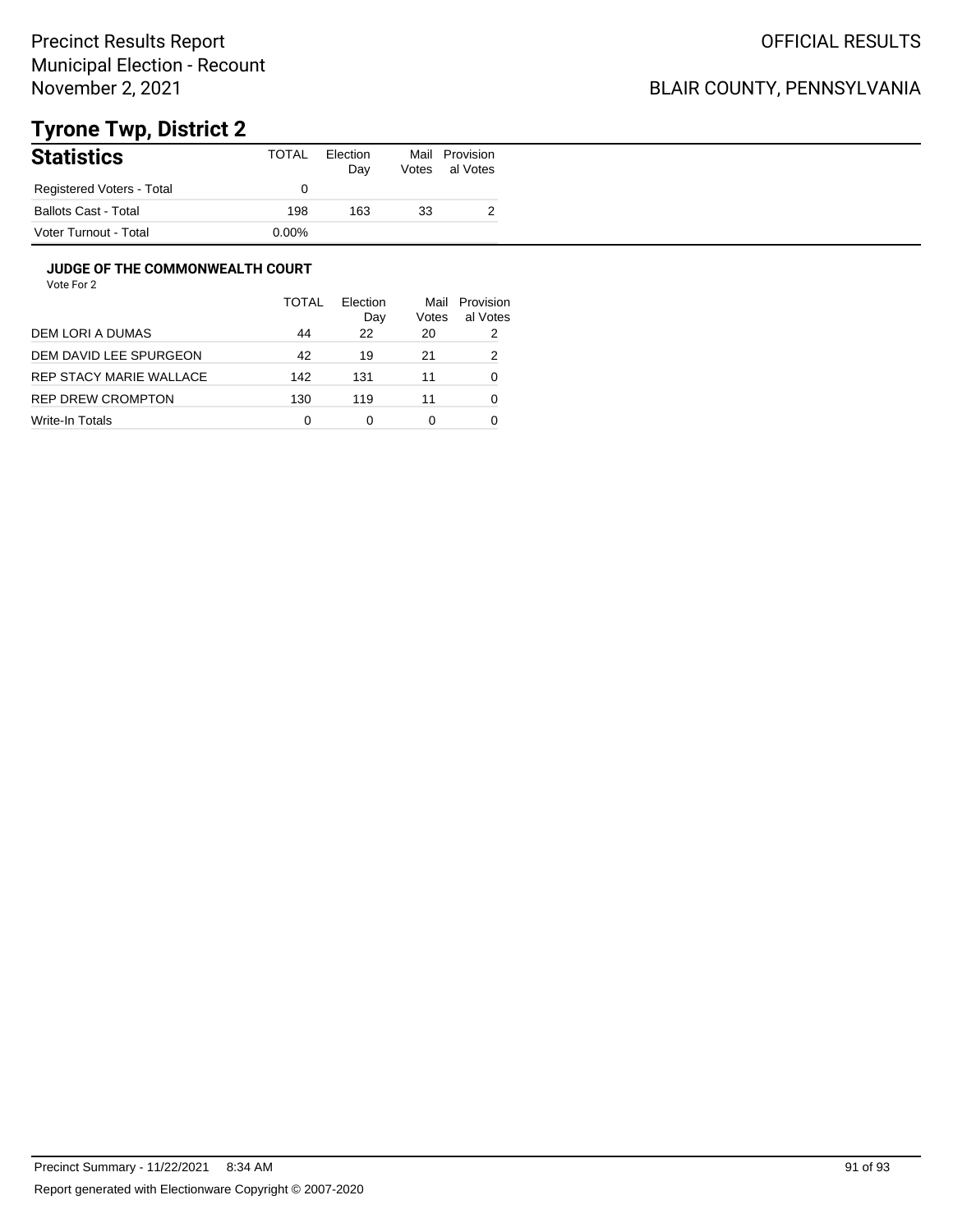## BLAIR COUNTY, PENNSYLVANIA

# **Williamsburg Borough**

| <b>Statistics</b>           | TOTAL    | Election<br>Day | Mail<br>Votes | Provision<br>al Votes |
|-----------------------------|----------|-----------------|---------------|-----------------------|
| Registered Voters - Total   |          |                 |               |                       |
| <b>Ballots Cast - Total</b> | 354      | 320             | 34            |                       |
| Voter Turnout - Total       | $0.00\%$ |                 |               |                       |

### **JUDGE OF THE COMMONWEALTH COURT**

|                          | <b>TOTAL</b> | Flection<br>Day | Mail<br>Votes | Provision<br>al Votes |
|--------------------------|--------------|-----------------|---------------|-----------------------|
| DEM LORI A DUMAS         | 57           | 37              | 20            | 0                     |
| DEM DAVID LEE SPURGEON   | 53           | 35              | 18            | 0                     |
| REP STACY MARIE WALLACE  | 255          | 242             | 13            | 0                     |
| <b>REP DREW CROMPTON</b> | 234          | 223             | 11            | 0                     |
| Write-In Totals          |              |                 | 0             |                       |